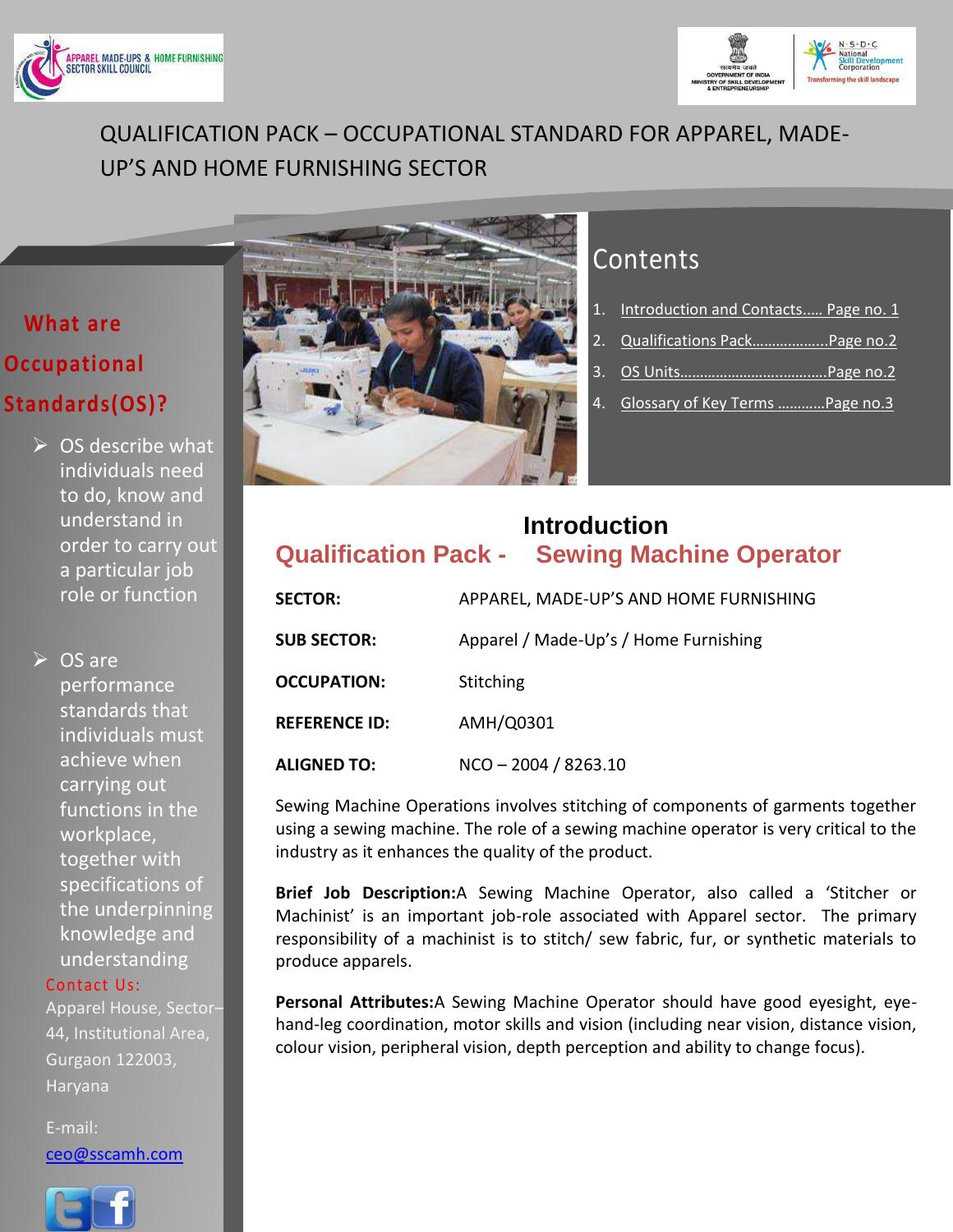<span id="page-1-0"></span>



| <b>Qualifications Pack Code</b> | <b>AMH/Q0301</b>                           |                         |          |  |  |
|---------------------------------|--------------------------------------------|-------------------------|----------|--|--|
| <b>Job Role</b>                 | <b>Sewing Machine Operator</b>             |                         |          |  |  |
| <b>Credits(NSQF)</b>            | <b>Version number</b><br><b>TBD</b><br>1.0 |                         |          |  |  |
| <b>Sector</b>                   | Apparel, Made-Up's<br>and Home Furnishing  | <b>Drafted on</b>       | 01/03/14 |  |  |
| Sub-sector                      | Apparel / Made-Up's<br>Home Furnishing     | Last reviewed on        | 11/07/14 |  |  |
| <b>Occupation</b>               | <b>Stitching</b>                           | <b>Next review date</b> | 01/10/14 |  |  |
| <b>NSQC Clearance On*</b>       | 18/06/15                                   |                         |          |  |  |

<span id="page-1-1"></span>

| <b>Job Role</b>                                                   | <b>Sewing Machine Operator</b>                                                                                                                                                                                                                                                                                                                                                                                                      |  |  |
|-------------------------------------------------------------------|-------------------------------------------------------------------------------------------------------------------------------------------------------------------------------------------------------------------------------------------------------------------------------------------------------------------------------------------------------------------------------------------------------------------------------------|--|--|
| <b>Role Description</b>                                           | To sew fabric, fur or synthetic materials to produce apparels in                                                                                                                                                                                                                                                                                                                                                                    |  |  |
|                                                                   | garment industry                                                                                                                                                                                                                                                                                                                                                                                                                    |  |  |
| <b>NSQF level</b>                                                 | 4                                                                                                                                                                                                                                                                                                                                                                                                                                   |  |  |
| <b>Minimum Educational Qualifications*</b>                        | Preferably Class V                                                                                                                                                                                                                                                                                                                                                                                                                  |  |  |
| <b>Maximum Educational Qualifications*</b>                        | <b>NA</b>                                                                                                                                                                                                                                                                                                                                                                                                                           |  |  |
| <b>Training</b>                                                   | Preferably Training on Sewing Operation                                                                                                                                                                                                                                                                                                                                                                                             |  |  |
| (Suggested but not mandatory)                                     |                                                                                                                                                                                                                                                                                                                                                                                                                                     |  |  |
| <b>Minimum Job Entry Age</b>                                      | 18 years                                                                                                                                                                                                                                                                                                                                                                                                                            |  |  |
| <b>Experience</b>                                                 | Preferably 2 years of experience in woven & knits operations                                                                                                                                                                                                                                                                                                                                                                        |  |  |
| <b>Applicable National Occupational</b><br><b>Standards (NOS)</b> | <b>Compulsory</b><br>AMH/N0301Carry out stitching activities using<br>1.<br>machine or by hand<br>AMH/N0302Contribute to achieve product quality in<br>2.<br>stitching operations<br>3.<br>AMH/N0102Maintain work area, tools and machines<br>AMH/N0103Maintain health, safety and security at<br>4.<br>workplace<br>5.<br>AMH/N0104Comply with industry, regulatory and<br>organizational requirements<br><b>Optional:</b><br>N.A. |  |  |
| <b>Performance Criteria</b>                                       | As described in the relevant OS units                                                                                                                                                                                                                                                                                                                                                                                               |  |  |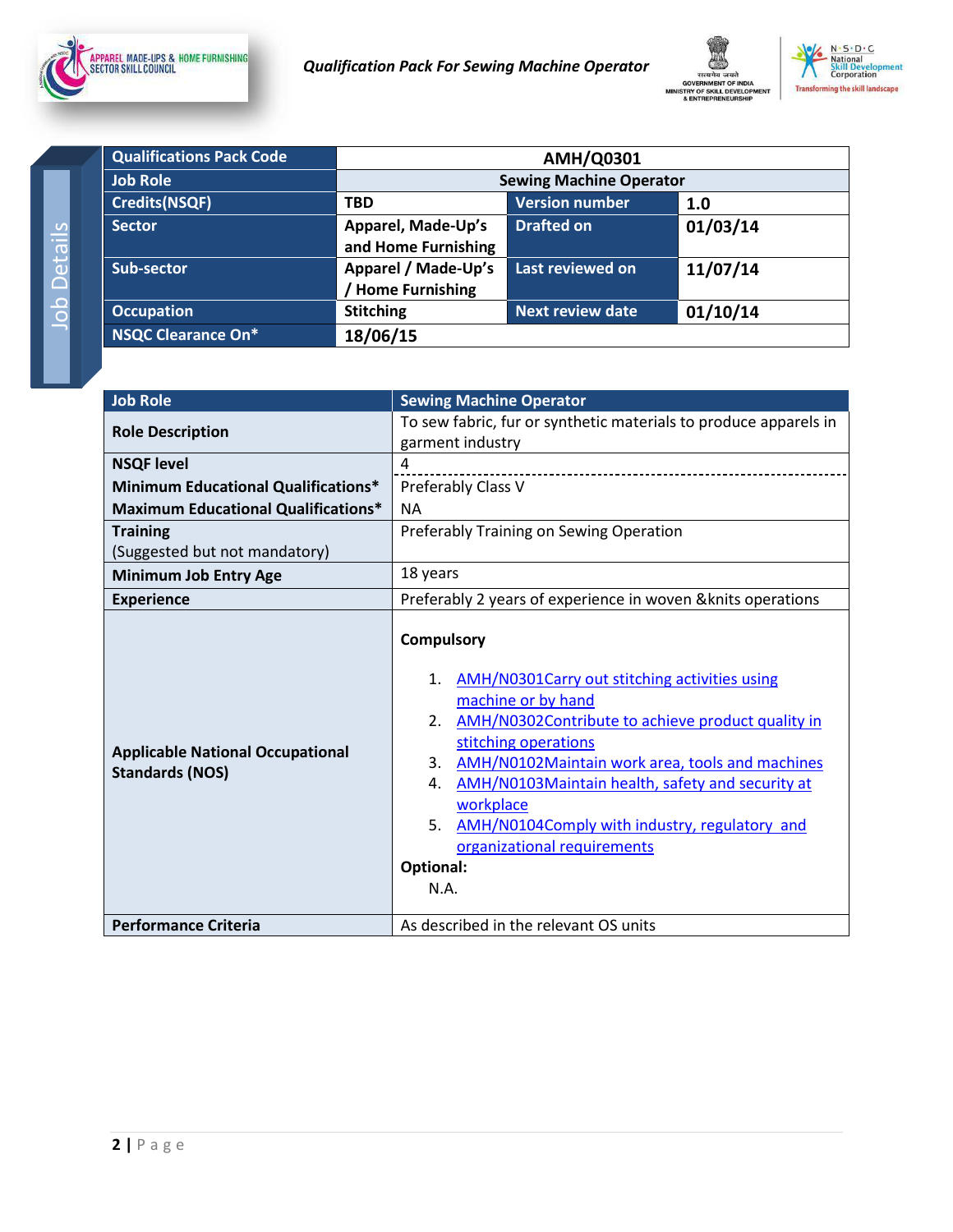<span id="page-2-0"></span>





| <b>Keywords / Terms</b>                         | <b>Description</b>                                                               |  |  |
|-------------------------------------------------|----------------------------------------------------------------------------------|--|--|
| Sector                                          | Sector is a conglomeration of different business operations having similar       |  |  |
|                                                 | businesses and interests. It may also be defined as a distinct subset of the     |  |  |
|                                                 | economy whose components share similar characteristics and interests.            |  |  |
| Sub-sector                                      | Sub-sector is derived from a further breakdown based on the characteristics      |  |  |
|                                                 | and interests of its components.                                                 |  |  |
| Vertical                                        | Vertical may exist within a sub-sector representing different domain areas       |  |  |
|                                                 | or the client industries served by the industry.                                 |  |  |
| Occupation                                      | Occupation is a set of job roles, which perform similar/related set of           |  |  |
|                                                 | functions in an industry.                                                        |  |  |
| Function                                        | Function is an activity necessary for achieving the key purpose of the sector,   |  |  |
|                                                 | occupation, or area of work, which can be carried out by a person or a           |  |  |
|                                                 | group of persons. Functions are identified through functional analysis and       |  |  |
|                                                 | form the basis of OS.                                                            |  |  |
| Sub-functions                                   | Sub-functions are sub-activities essential to fulfil achieving the objectives of |  |  |
|                                                 | the function.                                                                    |  |  |
| Job role                                        | Job role defines a unique set of functions that together form a unique           |  |  |
|                                                 | employment opportunity in an organization.                                       |  |  |
| <b>Occupational Standards</b>                   | OS specify the standards of performance an individual must achieve when          |  |  |
| (OS)                                            | carrying out a function in the workplace, together with the knowledge and        |  |  |
|                                                 | understanding; he/she needs to meet that standard consistently.                  |  |  |
|                                                 | Occupational Standards are applicable both in the Indian and global              |  |  |
|                                                 | contexts.                                                                        |  |  |
| Performance Criteria                            | Performance Criteria are statements that together specify the standard of        |  |  |
|                                                 | performance required when carrying out a task.                                   |  |  |
| <b>National Occupational</b><br>Standards (NOS) | NOS are Occupational Standards which apply uniquely in the Indian context.       |  |  |
| <b>Qualifications Pack Code</b>                 | Qualifications Pack Code is a unique reference code that identifies a            |  |  |
|                                                 | qualifications pack.                                                             |  |  |
| <b>Qualifications Pack(QP)</b>                  | Qualifications Pack comprises the set of OS, together with the educational,      |  |  |
|                                                 | training and other criteria required to perform a job role. A Qualifications     |  |  |
|                                                 | Pack is assigned a unique qualification pack code.                               |  |  |
| Unit Code                                       | Unit Code is a unique identifier for an Occupational Standard, which is          |  |  |
|                                                 | denoted by an 'N'.                                                               |  |  |
| Unit Title                                      | Unit Title gives a clear overall statement about what the incumbent should       |  |  |
|                                                 | be able to do.                                                                   |  |  |
| Description                                     | Description gives a short summary of the unit content. This would be             |  |  |
|                                                 | helpful to anyone searching on a database to find the required one.              |  |  |
| Scope                                           | Scope is the set of statements specifying the range of variables that an         |  |  |
|                                                 | individual may have to deal with in carrying out the function which have a       |  |  |
|                                                 | critical impact on the quality of required performance.                          |  |  |
| Knowledge and                                   | Knowledge and Understanding are statements which together specify the            |  |  |
| Understanding                                   | technical, generic, professional and organizational specific knowledge that      |  |  |
|                                                 | an individual needs in order to perform up to the required standard.             |  |  |
|                                                 |                                                                                  |  |  |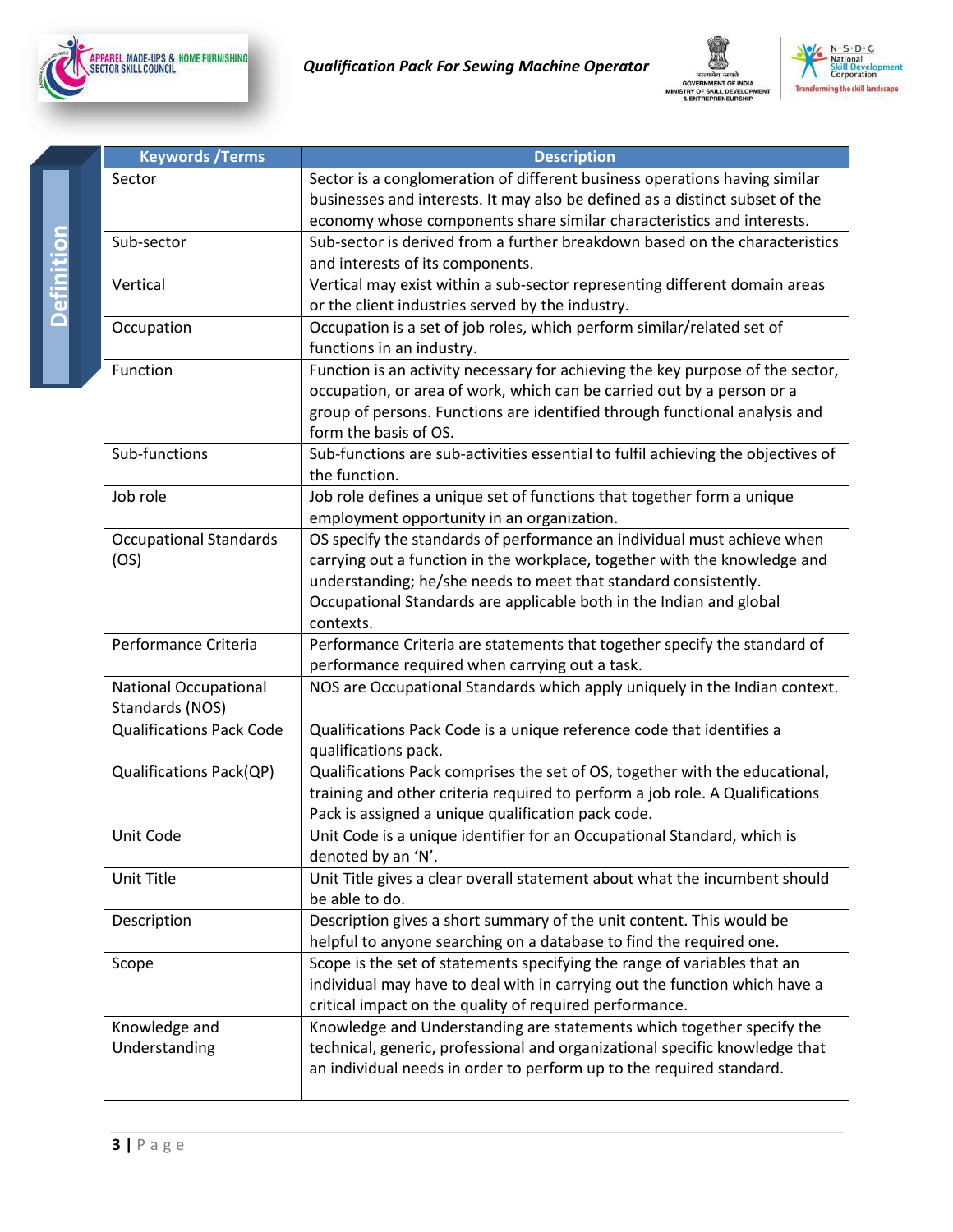





| Organizational         | Organizational Context includes the way the organization is structured and |                                                                                  |  |
|------------------------|----------------------------------------------------------------------------|----------------------------------------------------------------------------------|--|
| Context                | how it operates, including the extent of operative knowledge managers      |                                                                                  |  |
|                        |                                                                            | have of their relevant areas of responsibility.                                  |  |
| Technical              |                                                                            | Technical Knowledge is the specific knowledge needed to accomplish               |  |
| Knowledge              |                                                                            | specific designated responsibilities.                                            |  |
|                        |                                                                            |                                                                                  |  |
|                        |                                                                            |                                                                                  |  |
| Core Skills/Generic    |                                                                            | Core Skills or Generic Skills are a group of skills that are key to learning and |  |
| <b>Skills</b>          |                                                                            | working in today's world. These skills are typically needed in any work          |  |
|                        | environment. In the context of the OS, these include communication         |                                                                                  |  |
|                        | related skills that are applicable to most job roles.                      |                                                                                  |  |
|                        |                                                                            |                                                                                  |  |
|                        |                                                                            |                                                                                  |  |
| Helpdesk               |                                                                            | Helpdesk is an entity to which the customers will report their IT problems. IT   |  |
|                        | Service Helpdesk Attendant is responsible for managing the helpdesk.       |                                                                                  |  |
| <b>Keywords /Terms</b> |                                                                            | <b>Description</b>                                                               |  |
| <b>OS</b>              |                                                                            | <b>Occupational Standard(s)</b>                                                  |  |
| <b>NOS</b>             |                                                                            | National Occupational Standard(s)                                                |  |
| QP                     |                                                                            | <b>Qualifications Pack</b>                                                       |  |
| <b>NSQF</b>            |                                                                            | <b>National Skill Qualifications Framework</b>                                   |  |
| TBD                    |                                                                            | To Be Determined                                                                 |  |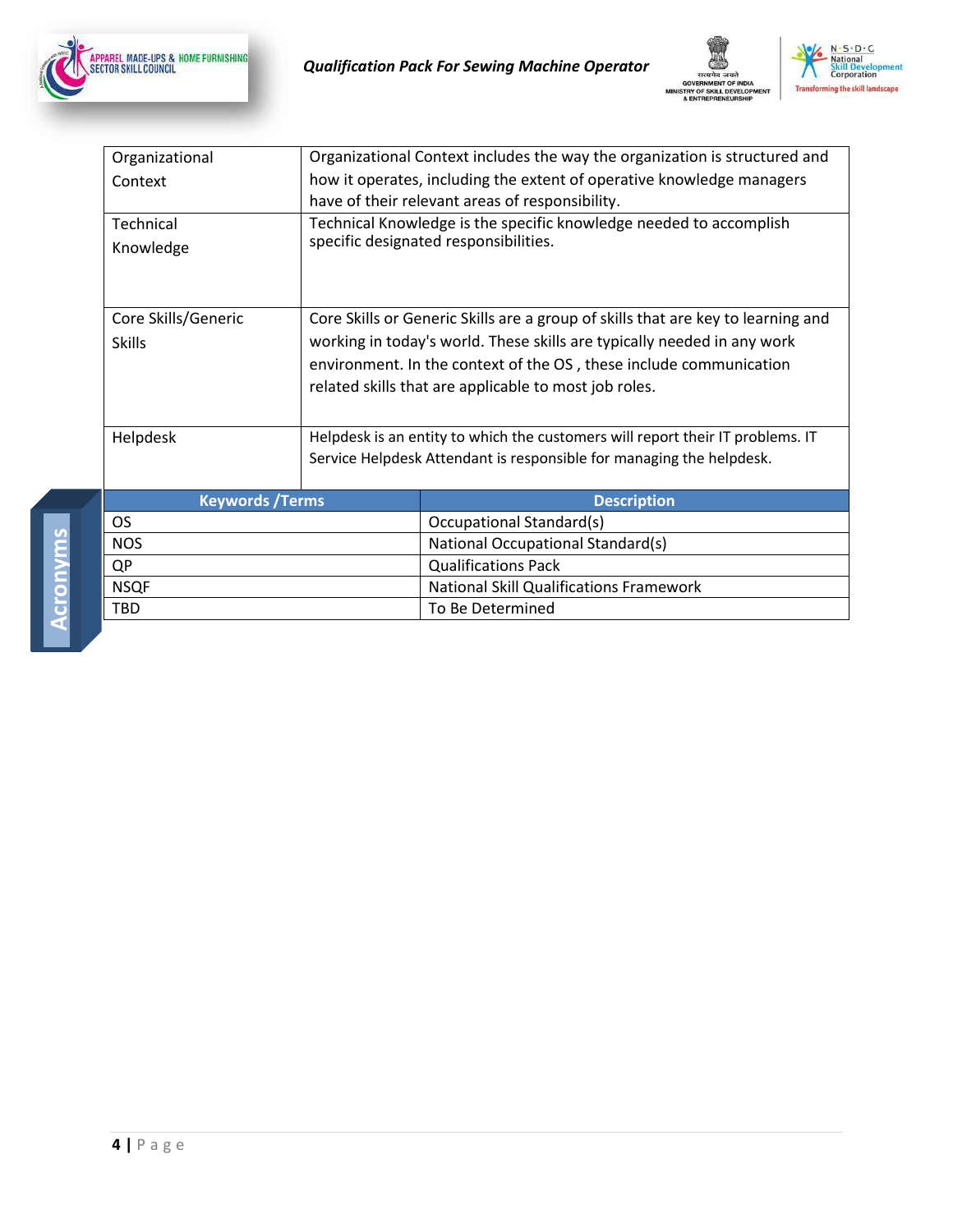



<span id="page-4-0"></span>------------------------------------------------------------------------------------------------------------------------------------------





**AMH/N0301 Carry out stitching activities using machine or by hand**

# **National Occupational Standard**



# **Overview**

**This unit provides Performance Criteria, Knowledge & Understanding and Skills & Abilities required to stitch components using machines or by hand.**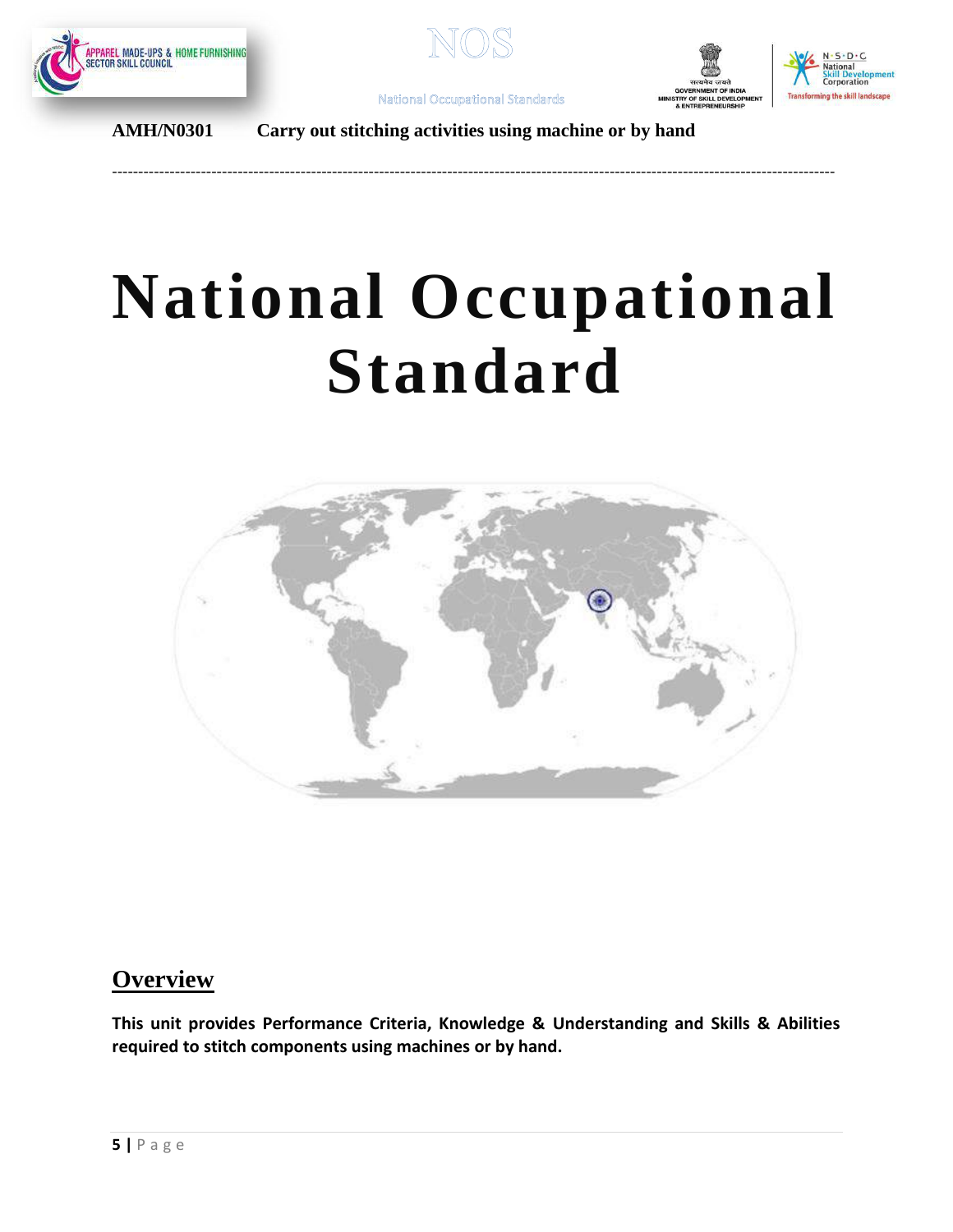







| <b>AMH/N0301</b> | Carry out stitching activities using machine or by hand |  |  |
|------------------|---------------------------------------------------------|--|--|
|                  |                                                         |  |  |

|       | <b>Unit Code</b>                          | <b>AMH/N0301</b>                                                                           |  |  |  |
|-------|-------------------------------------------|--------------------------------------------------------------------------------------------|--|--|--|
|       | <b>Unit Title (Task)</b>                  | Carry out stitching activities using machine or by hand                                    |  |  |  |
|       | <b>Description</b>                        | This unit provides Performance Criteria, Knowledge & Understanding and Skills              |  |  |  |
|       |                                           | & Abilities required to stitch components using machines or by hand.                       |  |  |  |
|       | <b>Scope</b>                              | This unit/task covers the following:                                                       |  |  |  |
|       |                                           |                                                                                            |  |  |  |
|       |                                           | Prepare for stitching operations<br>$\bullet$                                              |  |  |  |
|       |                                           | Stitch components to produce apparels                                                      |  |  |  |
|       |                                           |                                                                                            |  |  |  |
|       | Performance Criteria(PC) w.r.t. the Scope |                                                                                            |  |  |  |
|       | <b>Element</b>                            | <b>Performance Criteria</b>                                                                |  |  |  |
|       | <b>Prepare for stitching</b>              | To be competent, the user/individual on the job must be able to:                           |  |  |  |
|       | operations                                | Make sure the work area is free from hazards<br>PC1.                                       |  |  |  |
|       |                                           | PC <sub>2</sub> .<br>Follow the instructions on the work ticket/ job card in line with the |  |  |  |
|       |                                           | responsibilities of respective job role                                                    |  |  |  |
|       |                                           | Ask questions to obtain more information on tasks when the<br>PC <sub>3</sub> .            |  |  |  |
|       |                                           | instructions you have are unclear                                                          |  |  |  |
|       |                                           | Agree and review your agreed upon work targets with your supervisor<br>PC4.                |  |  |  |
|       |                                           | and check for special instructions, if any                                                 |  |  |  |
|       |                                           | Use the correct tools and equipments<br>PC5.                                               |  |  |  |
|       |                                           | Check that equipment is safe and set up in readiness for use<br>PC6.                       |  |  |  |
|       |                                           | Select the correct component parts for the style being worked on<br>PC7.                   |  |  |  |
|       |                                           | Check that the materials to be used are free from faults<br>PC8.                           |  |  |  |
|       |                                           | PC9.<br>Ensure the materials used meet the specification matching                          |  |  |  |
|       |                                           | Within a product                                                                           |  |  |  |
|       |                                           | Between a pair of products where applicable                                                |  |  |  |
|       |                                           | PC10. Carry out test sews                                                                  |  |  |  |
|       |                                           | Check needles, awls and threads regularly<br>PC11.                                         |  |  |  |
|       |                                           | Check if fabric / Component is correctly marked and pieces cut as<br>PC12.                 |  |  |  |
|       |                                           | required                                                                                   |  |  |  |
|       |                                           | Fabric pieces and linings are pinned or sewn together as required, and<br>PC13.            |  |  |  |
|       |                                           | appropriately hung in readiness for assembly.                                              |  |  |  |
|       |                                           | Report faults in the materials<br>PC14.                                                    |  |  |  |
|       |                                           | Conform to company quality standards<br>PC15.                                              |  |  |  |
|       |                                           | Report any damaged work to the responsible person<br>PC16.                                 |  |  |  |
| PC17. |                                           | Follow company reporting procedures about defective tools and                              |  |  |  |
|       |                                           | machines which affect work and report risks/ problems likely to affect                     |  |  |  |
|       |                                           | services to the relevant person promptly and accurately                                    |  |  |  |
|       |                                           | Sort and place work to assist the next stage of production and<br>PC18.                    |  |  |  |
| PC19. |                                           | minimize the risk of damage                                                                |  |  |  |
|       |                                           | Leave work area safe and secure when work is complete                                      |  |  |  |
|       |                                           | Complete forms, records and other documentation<br>PC20.                                   |  |  |  |
|       | <b>Stitch components to</b>               | Examine the specific item to identify what type of stitching is best<br>PC21.              |  |  |  |
|       | produce apparels                          | suited                                                                                     |  |  |  |
|       |                                           | Estimate the expected length of time for the processrole<br>PC22.                          |  |  |  |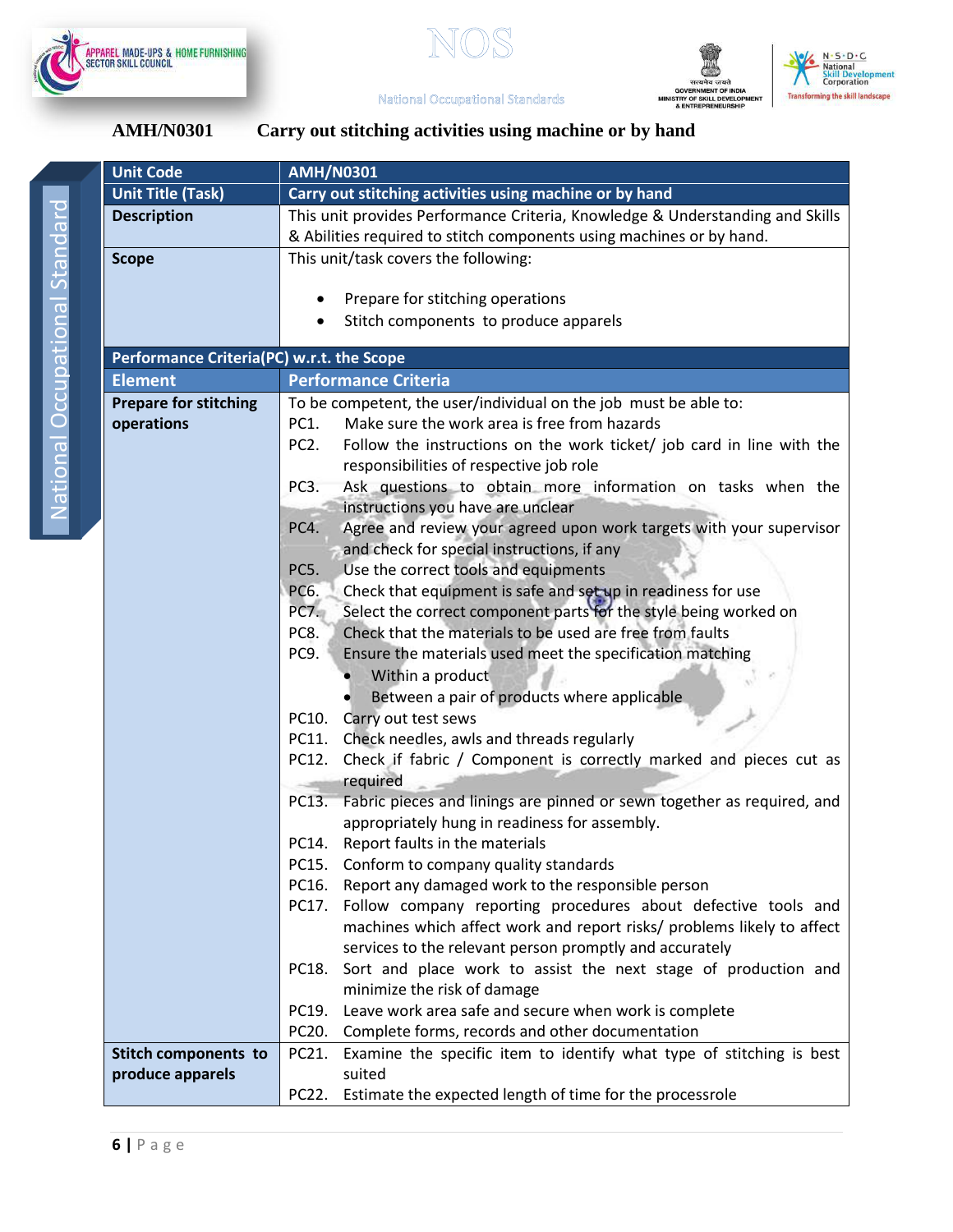

सत्यमेव जयते<br>GOVERNMENT OF INDIA<br>MINISTRY OF SKILL DEVELOPI<br>& ENTREPRENEURSHIP



**National Occupational Standards** 

|                                        | PC23. Set up machine (Apparel Sewing machine) according<br>to                                        |
|----------------------------------------|------------------------------------------------------------------------------------------------------|
|                                        | manufacturers' instructions and production requirements                                              |
|                                        | PC24. Set machine controls for the materials being stitched                                          |
|                                        | PC25. Cut the thread appropriately                                                                   |
| PC26.                                  | Thread the needle in the machine and adjust the needle as per the                                    |
|                                        | requirements                                                                                         |
| PC27.                                  | Perform a test run to ensure machine is operating correctly                                          |
| PC28.                                  | Report defective machines, tools and/or equipment to the<br>responsible person                       |
|                                        | PC29. Operate machines safely and in accordance with guidelines                                      |
| PC30.                                  | Optimize the positioning and layout of materials to ensure a                                         |
|                                        | smooth and rapid throughput                                                                          |
| PC31.                                  | Check the equipment prior to making the stitching, including:                                        |
|                                        | a) Correct tools                                                                                     |
|                                        | b) Correct attachments                                                                               |
|                                        | c) Changing needles                                                                                  |
|                                        | d) Changing threads                                                                                  |
|                                        | e) Changing awls                                                                                     |
|                                        | f) Correct timing                                                                                    |
|                                        | PC32. Stitch the correct materials in the right sequence as required by                              |
|                                        | the production specification                                                                         |
|                                        | PC33. Ensure stitched product conforms to shape and size requirement                                 |
| PC34.                                  | Ensure stitched products meets specification<br>of<br>in<br>terms                                    |
|                                        | labels and trimmings                                                                                 |
| PC35.                                  | Inspect stitched products against specifications Inspect stitched<br>products against specifications |
|                                        | PC36. Identify mark and place rejects in the designated locations                                    |
|                                        | PC37. Carry out alterations to meet customer requirements                                            |
|                                        | PC38. Pass the stitched item to the next stage in the manufacturing                                  |
|                                        | process after validation                                                                             |
| PC39.                                  | Respond accordingly where stitched items do not meet production                                      |
|                                        | specification                                                                                        |
|                                        | PC40. Minimise and dispose the waste materials in the approved<br>manner                             |
| PC41.                                  | Seek feedback from team mates on work related performance                                            |
| PC42.                                  | Check with in charge /others when unsure of new product details                                      |
| PC43.                                  | Clean and make safe machines after use                                                               |
| PC44.                                  | Carry out basic maintenance of own machines                                                          |
| PC45.                                  | Report risks/ problems likely to affect services to the relevant                                     |
|                                        | person promptly and accurately                                                                       |
| PC46.                                  | Carry out Operations at a rate which maintains workflow and                                          |
|                                        | meets production targets                                                                             |
|                                        |                                                                                                      |
| <b>Knowledge and Understanding (K)</b> |                                                                                                      |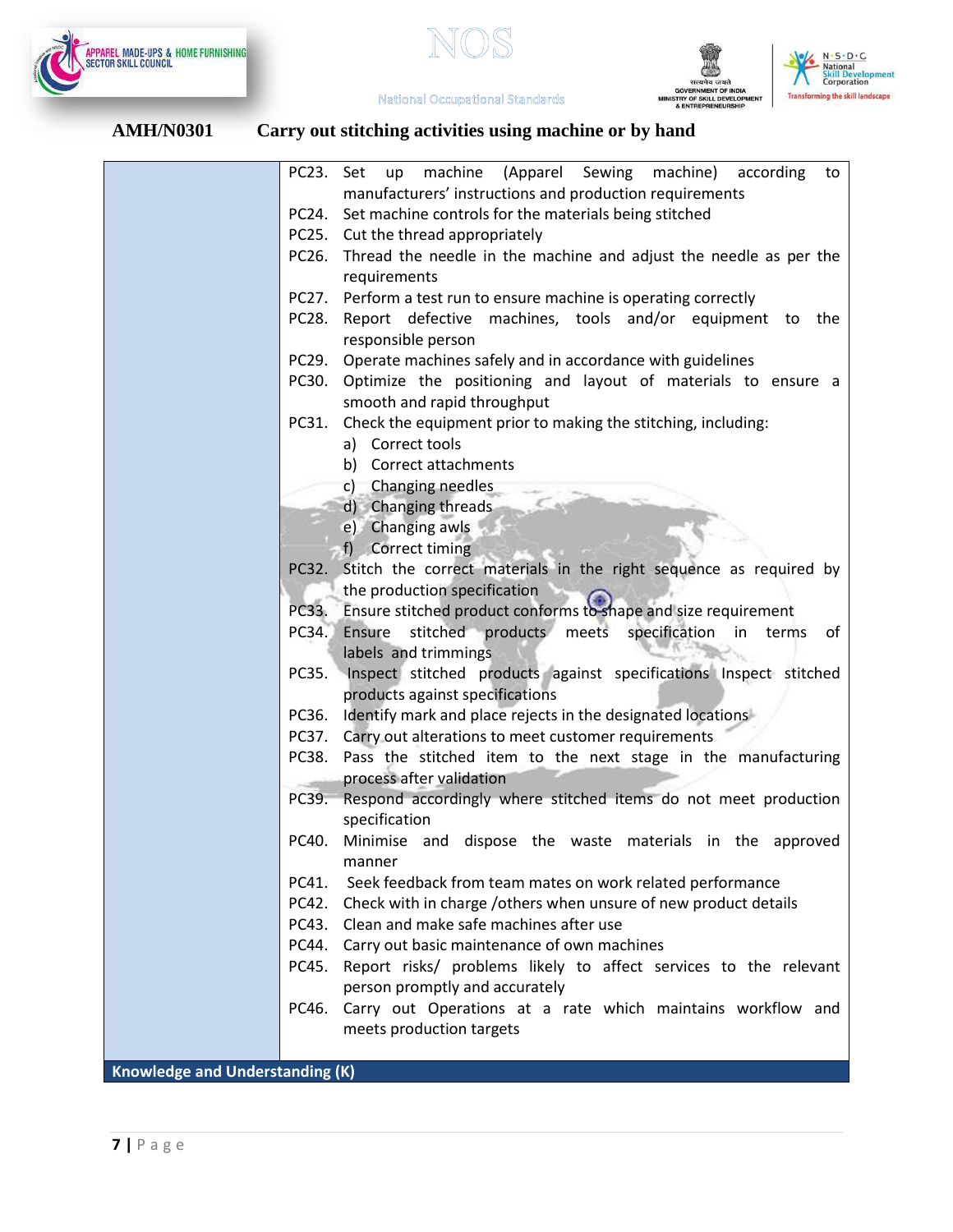



सत्यमेव जयते<br>GOVERNMENT OF INDIA<br>MINISTRY OF SKILL DEVELOPI<br>& ENTREPRENEURSHIP



**National Occupational Standards** 

| Organizational<br>А. | The user/individual on the job needs to know and understand:                                                 |  |  |  |
|----------------------|--------------------------------------------------------------------------------------------------------------|--|--|--|
| <b>Context</b>       | The organization's policies and procedures<br>KA1.                                                           |  |  |  |
| (Knowledge of the    | Responsibilities under health, safety and environmental legislation<br>KA2.                                  |  |  |  |
| company $/$          | Guidelines for storage and disposal of waste materials<br>KA3.                                               |  |  |  |
| organization and     | Potential hazards associated with the machines and the safety<br>KA4.                                        |  |  |  |
| its processes)       | precautions that must be taken                                                                               |  |  |  |
|                      | <b>KA5.</b><br>Protocol to obtain more information on work related tasks                                     |  |  |  |
|                      | Contact person in case of queries on procedure or products and for<br>KA6.                                   |  |  |  |
|                      | resolving issues related to defective machines, tools and/or equipment                                       |  |  |  |
|                      | KA7.<br>Details of the various job roles and responsibilities                                                |  |  |  |
|                      | KA8.<br>Documentation and reporting formats                                                                  |  |  |  |
|                      | Work target and review mechanism with your supervisor<br>KA9.                                                |  |  |  |
|                      | Protocol and format for reporting work related risks/ problems<br>KA10.                                      |  |  |  |
|                      | KA11.<br>Method of obtaining/ giving feedback related to performance                                         |  |  |  |
|                      | KA12.<br>Importance of team work and harmonious working relationships                                        |  |  |  |
|                      | Process for offering/obtaining work related assistance<br>KA13.                                              |  |  |  |
| <b>B.</b> Technical  | The user/individual on the job needs to know and understand:                                                 |  |  |  |
| Knowledge            | of fabrics/apparels and garments and<br>Knowledge<br>KB1.<br>οf<br>types                                     |  |  |  |
|                      | fabrics/apparels that require stitching by hand or machine stitching                                         |  |  |  |
|                      | KB <sub>2</sub> .<br>Use of specification chart                                                              |  |  |  |
|                      | Range of techniques most suited to the different types of apparel<br><b>KB3.</b>                             |  |  |  |
|                      | <b>KB4.</b><br>Different apparels and their parts                                                            |  |  |  |
|                      | Sources of updates on apparels and other related areas<br>KB5.                                               |  |  |  |
|                      | KB6.<br>Common factors affect stitching                                                                      |  |  |  |
|                      | KB7.<br>Different types of needles                                                                           |  |  |  |
|                      | KB8.<br>Broken needle procedure<br>KB9.                                                                      |  |  |  |
|                      | Thread thickness, shade and sizes and parts of needles<br>Setting up and adjusting machine controls<br>KB10. |  |  |  |
|                      | Procedures to set the stitch size<br>KB11.                                                                   |  |  |  |
|                      | The importance of machine, needle, foot needle guard and spool<br>KB12.                                      |  |  |  |
|                      | checks                                                                                                       |  |  |  |
|                      | KB13.<br>Knowledge about adjusting the top tension                                                           |  |  |  |
|                      | KB14. Knowledge of attachments used on the M/C                                                               |  |  |  |
|                      | KB15.<br>Increase and decrease the foot pressure as applicable                                               |  |  |  |
|                      | Knowledge of bobbins and its part and procedures to adjust bobbins<br>KB16.                                  |  |  |  |
|                      | Procedures to use bobbin winder<br>KB17.                                                                     |  |  |  |
|                      | Knowledge to use treadle<br>KB18.                                                                            |  |  |  |
|                      | The typical faults of stitching machines and methods to rectify them<br>KB19.                                |  |  |  |
|                      | The actions to take in the event of a machine ceasing to function<br>KB20.                                   |  |  |  |
|                      | correctly                                                                                                    |  |  |  |
|                      | Common hazards in the work area and workplace procedures for<br>KB21.                                        |  |  |  |
|                      | dealing with them                                                                                            |  |  |  |
|                      | The main pieces of equipment needed to stitch the item and their<br>KB22.                                    |  |  |  |
|                      | capabilities                                                                                                 |  |  |  |
|                      | The characteristics of the materials and how they differ<br>KB23.                                            |  |  |  |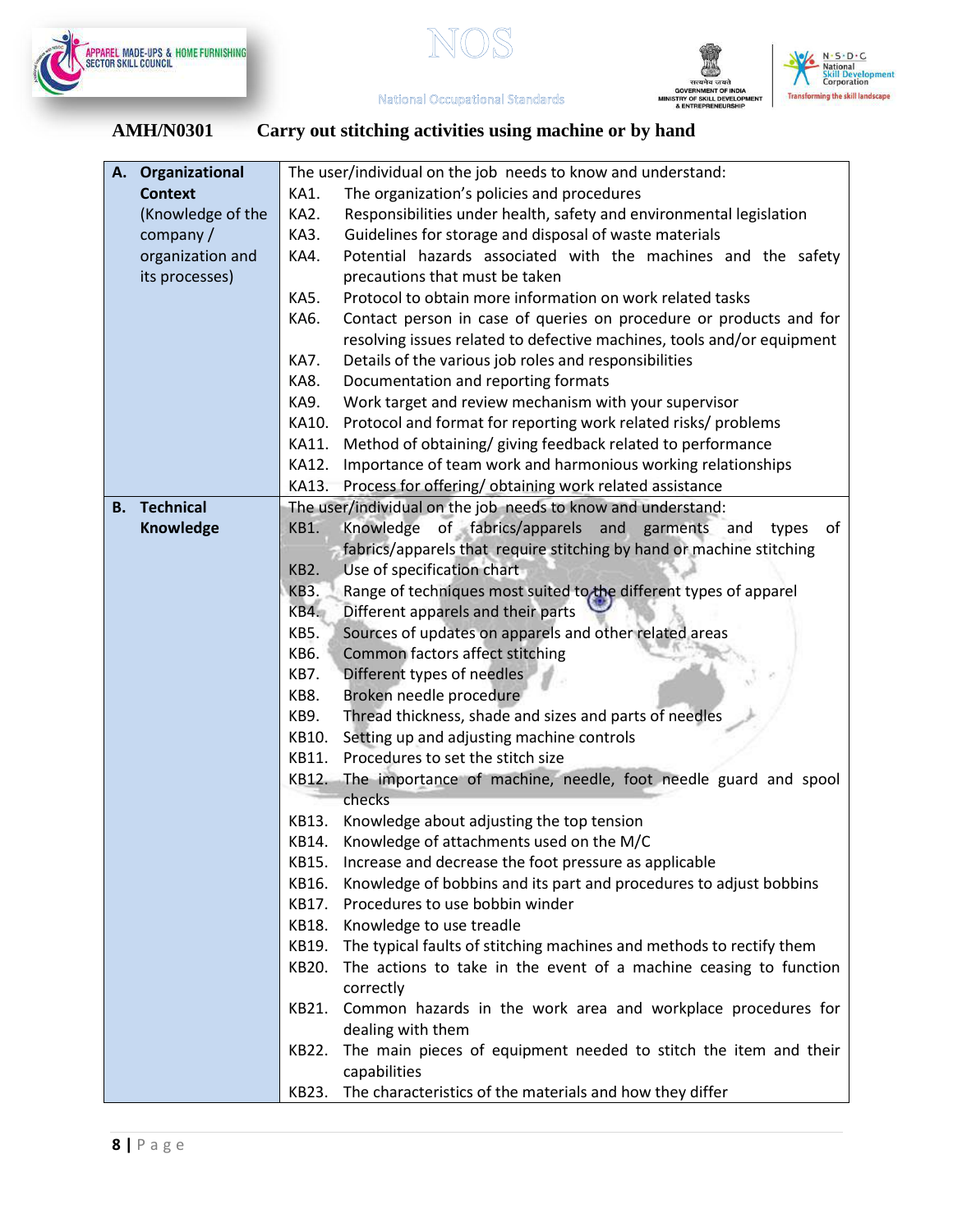





|                               | KB24. Knowledge about garment parts (pockets, fronts, backs, collars, cuffs,                               |  |  |  |  |  |
|-------------------------------|------------------------------------------------------------------------------------------------------------|--|--|--|--|--|
|                               | sleeves, etc.)                                                                                             |  |  |  |  |  |
|                               | KB25.<br>Assembling different garment parts to make the final product                                      |  |  |  |  |  |
|                               | The problems encountered when stitching different types of apparels<br>KB26.                               |  |  |  |  |  |
|                               | Different types of defects<br>KB27.                                                                        |  |  |  |  |  |
|                               | Knowledge of the sewing machine parts and its application<br>KB28.                                         |  |  |  |  |  |
|                               | Maintenance, adjustment and replacement of worn parts on the<br>KB29.                                      |  |  |  |  |  |
|                               | machines required for different types of attachment                                                        |  |  |  |  |  |
|                               | The manufacturer's instructions for setting up, adjusting and operating<br>KB30.                           |  |  |  |  |  |
|                               | the equipment                                                                                              |  |  |  |  |  |
|                               | The manufacturer's specifications and instructions for maintenance of<br>KB31.                             |  |  |  |  |  |
|                               | equipment                                                                                                  |  |  |  |  |  |
|                               | Method of sharing domain related information with team members<br>KB32.                                    |  |  |  |  |  |
|                               | Safety precautions to be taken when stitching<br>KB33.                                                     |  |  |  |  |  |
| Skills (S)                    |                                                                                                            |  |  |  |  |  |
| A. Core Skills /              | <b>Writing Skills</b>                                                                                      |  |  |  |  |  |
| <b>Generic Skills</b>         | The user/ individual on the job needs to know and understand how to:                                       |  |  |  |  |  |
|                               | SA1. Write in English/local language as applicable                                                         |  |  |  |  |  |
|                               | SA2. Fill up appropriate technical forms, process charts, activity logs in the                             |  |  |  |  |  |
|                               | prescribed format of the company                                                                           |  |  |  |  |  |
|                               | <b>Reading Skills</b>                                                                                      |  |  |  |  |  |
|                               | The user/ individual on the job needs to know and understand how to:                                       |  |  |  |  |  |
|                               | SA3. Read English/ local language as applicable                                                            |  |  |  |  |  |
|                               | Read and understand manuals, health and safety instructions, memos,<br>SA4.                                |  |  |  |  |  |
|                               | reports, job cards etc                                                                                     |  |  |  |  |  |
|                               | <b>Oral Communication (Listening and Speaking Skills)</b>                                                  |  |  |  |  |  |
|                               | The user/ individual on the job needs to know and understand how to:                                       |  |  |  |  |  |
|                               | Listen actively<br>SA5.                                                                                    |  |  |  |  |  |
|                               | SA6.<br>Communicate effectively with supervisors, managers, etc                                            |  |  |  |  |  |
| <b>B.</b> Professional Skills | <b>Decision Making</b>                                                                                     |  |  |  |  |  |
|                               | The user/ individual on the job needs to know and understand how to:                                       |  |  |  |  |  |
|                               | Analyze the defects and the procedure for dealing with it<br>SB1.                                          |  |  |  |  |  |
|                               | Take appropriate actions in terms of any deviations from the process<br>SB <sub>2</sub> .                  |  |  |  |  |  |
|                               | <b>Plan and Organize</b>                                                                                   |  |  |  |  |  |
|                               | The user/individual on the job needs to know and understand how to:                                        |  |  |  |  |  |
|                               | Plan and set the targets along with the supervisors and the co workers<br>SB3.                             |  |  |  |  |  |
|                               | Organize tools and equipments to be used<br>SB4.                                                           |  |  |  |  |  |
|                               | Plan for placing the different components in an organized manner on a<br>SB5.                              |  |  |  |  |  |
|                               | daily basis                                                                                                |  |  |  |  |  |
|                               | Set<br>produce<br>batch<br>of<br>stitched<br>SB6.<br>targets<br>requisite<br>to                            |  |  |  |  |  |
|                               | components/garments                                                                                        |  |  |  |  |  |
|                               | <b>Customer Centricity</b>                                                                                 |  |  |  |  |  |
|                               | The user/ individual on the job needs to know and understand how to:                                       |  |  |  |  |  |
|                               |                                                                                                            |  |  |  |  |  |
|                               | Ensure all customer needs are assessed and every effort is made to<br>SB7.<br>provide satisfactory service |  |  |  |  |  |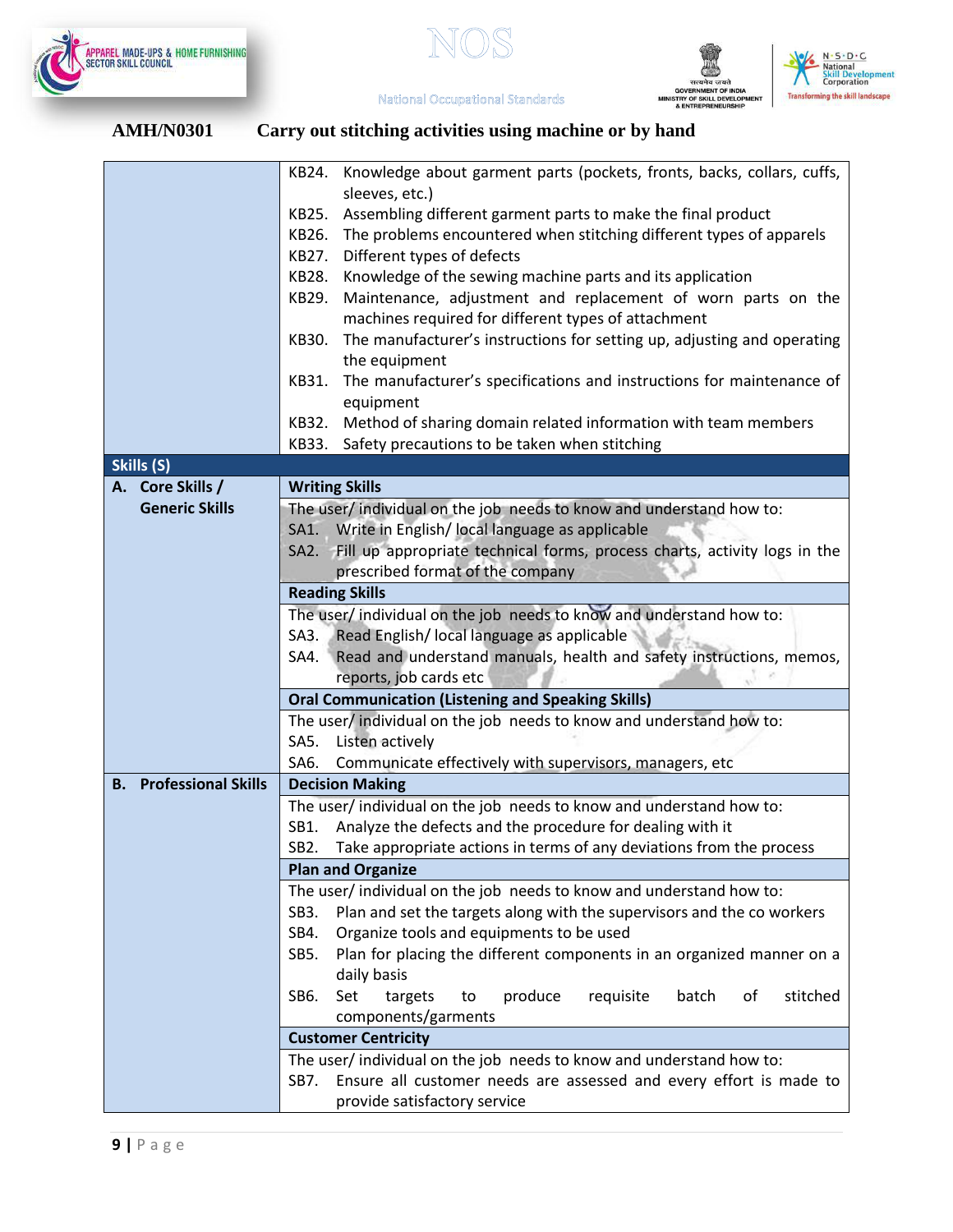







|                                                                              | Evaluate and stitch components as per client specifications<br>SB8.           |  |  |  |
|------------------------------------------------------------------------------|-------------------------------------------------------------------------------|--|--|--|
|                                                                              | <b>Problem Solving</b>                                                        |  |  |  |
|                                                                              | The user/individual on the job needs to know and understand how to:           |  |  |  |
|                                                                              | Clarify instructions given by the supervisors<br>SB9.                         |  |  |  |
|                                                                              | SB10. Identify possible defects with the products                             |  |  |  |
|                                                                              | SB11. Review the defects and take appropriate actions to rectify them         |  |  |  |
|                                                                              | SB12. Report to the authority if problems cannot be rectified                 |  |  |  |
|                                                                              | <b>Analytical Thinking</b>                                                    |  |  |  |
|                                                                              | The user/individual on the job needs to know and understand how to:           |  |  |  |
|                                                                              | SB13. Diagnose common problems in the machine based on visual inspection      |  |  |  |
|                                                                              | <b>Critical Thinking</b>                                                      |  |  |  |
|                                                                              | The user/individual on the job needs to know and understand how to:           |  |  |  |
|                                                                              | SB14. Assess and control the quality standards of the product as per customer |  |  |  |
|                                                                              | standards                                                                     |  |  |  |
| SB15. Analyze, evaluate and apply the information gathered from observation, |                                                                               |  |  |  |
| experience, reasoning, or communication to act efficiently                   |                                                                               |  |  |  |

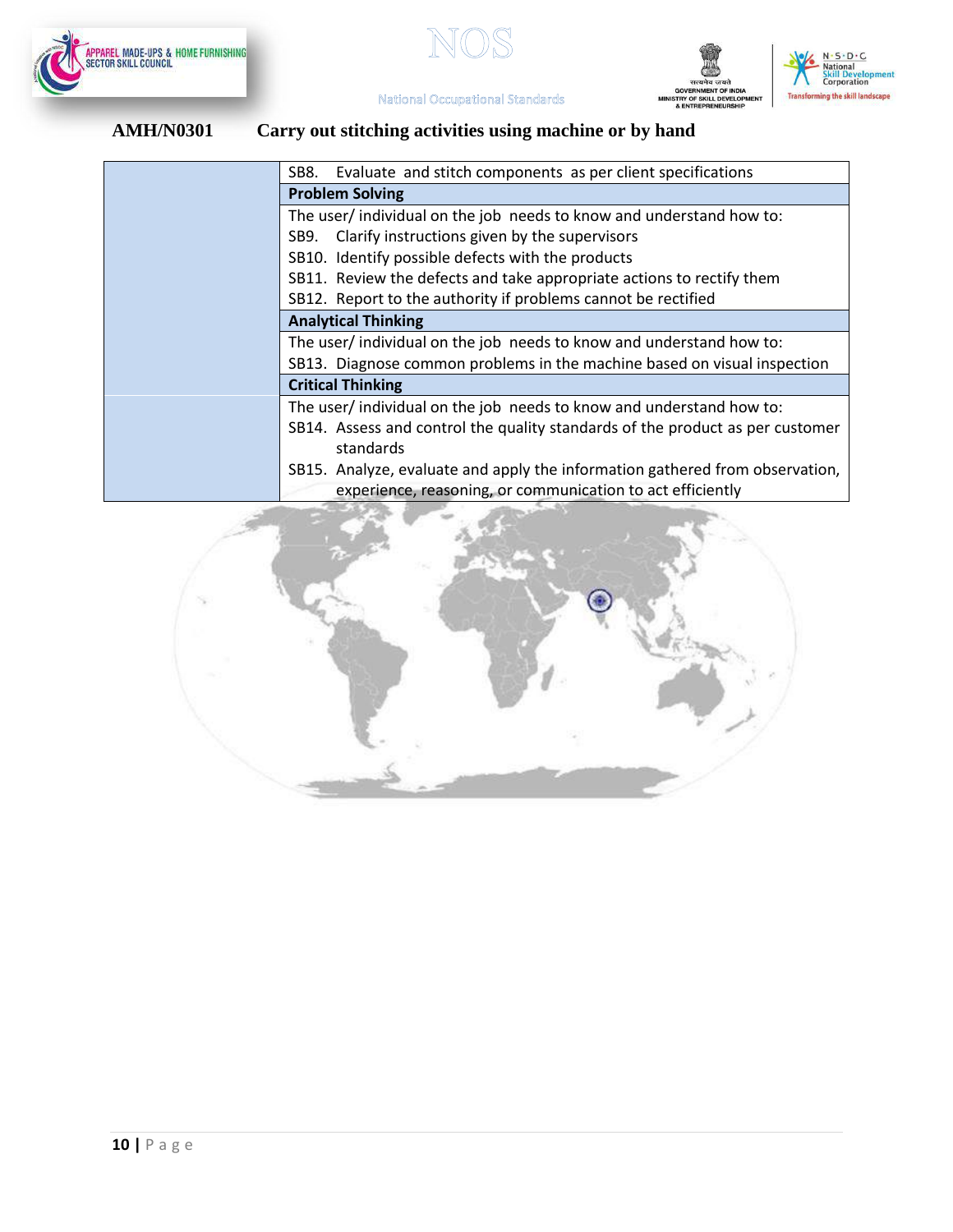







# **AMH/N0301 Carry out stitching activities using machine or by hand**

# **NOS Version Control**

| <b>NOS Code</b>            | <b>AMH/N0301</b>                          |                         |          |
|----------------------------|-------------------------------------------|-------------------------|----------|
| Credits(NSQF)              | <b>TBD</b>                                | <b>Version number</b>   | 1.0      |
| Sector                     | Apparel, Made-Up's<br>and Home Furnishing | <b>Drafted on</b>       | 01/03/14 |
| <b>Industry Sub-sector</b> | Apparel / Made-Up's<br>/ Home Furnishing  | Last reviewed on        | 11/07/14 |
| <b>Occupation</b>          | <b>Stitching</b>                          | <b>Next review date</b> | 18/06/15 |

# **[Back To Top](#page-1-1)**

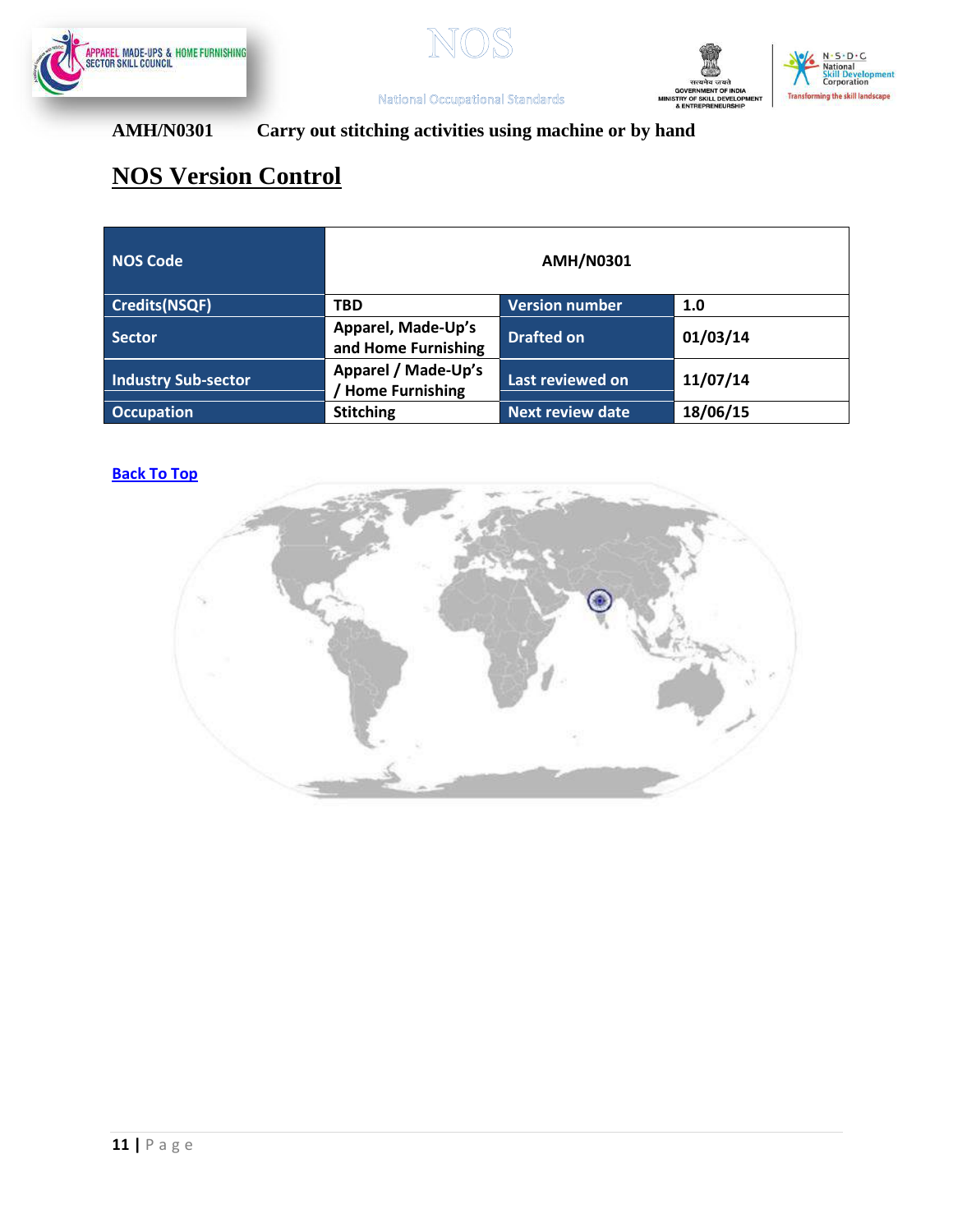







**AMH/N0302 Contribute to achieve product quality in stitching operations**

### <span id="page-11-0"></span>------------------------------------------------------------------------------------------------------------------------------------------

# **National Occupational Standard**



# **Overview**

**This unit provides Performance Criteria, Knowledge & Understanding and Skills & Abilities required to monitor the quality of the production while undertaking stitching related activities to ensure products meet specifications.**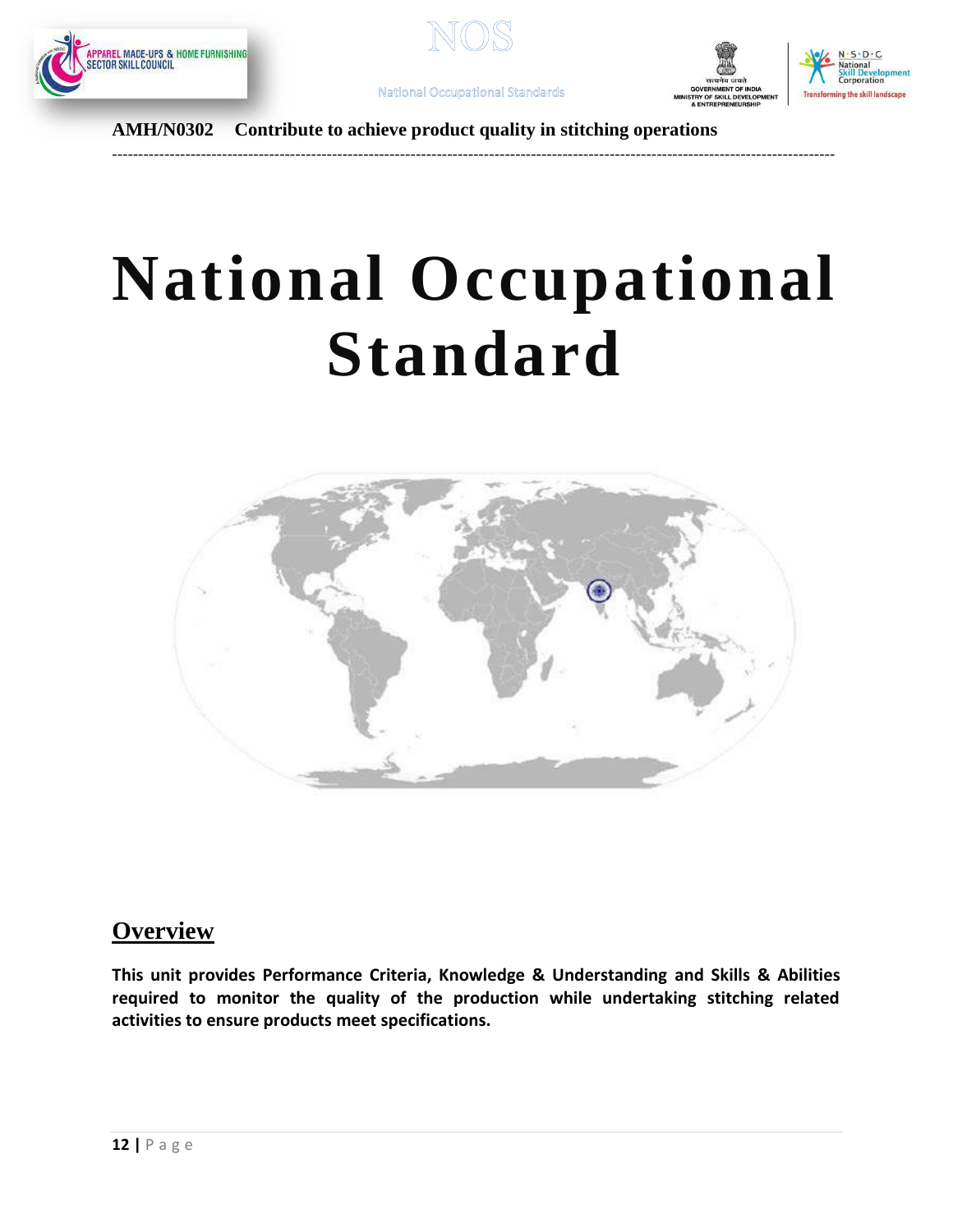





## **AMH/N0302 Contribute to achieve product quality in stitching operations**

| <b>Unit Code</b>                          | <b>AMH/N0302</b>                                                                        |  |
|-------------------------------------------|-----------------------------------------------------------------------------------------|--|
| <b>Unit Title (Task)</b>                  | Contribute to achieve product quality in stitching operations                           |  |
| <b>Description</b>                        | This unit provides Performance Criteria, Knowledge & Understanding and Skills           |  |
|                                           | & Abilities required to monitor the quality of the production while undertaking         |  |
|                                           | stitching related activities to ensure products meet specifications.                    |  |
| <b>Scope</b>                              | This unit/task covers the following:                                                    |  |
|                                           |                                                                                         |  |
|                                           | Contribute to achieving the product quality in stitching operations                     |  |
| Performance Criteria(PC) w.r.t. the Scope |                                                                                         |  |
| <b>Element</b>                            | <b>Performance Criteria</b>                                                             |  |
| <b>Contribute to</b>                      | To be competent, the user/individual on the job must be able to:                        |  |
| achieving the product                     | PC1.<br>Identify and use materials required based on the job card/ work ticket          |  |
| quality in stitching                      | PC <sub>2</sub> .<br>Take the necessary action when materials do not conform to company |  |
| operations                                | quality standards                                                                       |  |
|                                           | PC <sub>3</sub> .<br>Report and replace identified faulty materials and component parts |  |
|                                           | which do not meet specification                                                         |  |
|                                           | Identify modifiable defects and rework on them<br>PC4.                                  |  |
|                                           | Carry out work safely and at a rate which maintains work flow<br>PC5.                   |  |
|                                           | PC6.<br>Report to the responsible person when the work flow of other                    |  |
|                                           | production areas disrupts work                                                          |  |
|                                           | Test, sort, track feed and examine work in progress<br>PC7.                             |  |
|                                           | Carry out quality checks at specified intervals according to instructions<br>PC8.       |  |
|                                           | PC9.<br>Apply the allowed tolerances                                                    |  |
|                                           | Identify faults and take appropriate action for rectification<br>PC10.                  |  |
|                                           | PC11.<br>Make adjustments promptly to return product to specification                   |  |
|                                           | Fault-find materials and components for creased, stained, damage and<br>PC12.           |  |
|                                           | incorrectly made-up component parts                                                     |  |
|                                           | PC13.<br>Report faults in other processes to the appropriate person                     |  |
|                                           | PC14.<br>Maintain the required productivity and quality levels                          |  |
|                                           | PC15.<br>Complete and maintain documentation                                            |  |
| <b>Knowledge and Understanding (K)</b>    |                                                                                         |  |
| A. Organizational                         | The user/individual on the job needs to know and understand:                            |  |
| <b>Context</b>                            | Safe working practices and organizational procedures<br>KA1.                            |  |
| (Knowledge of the                         | KA2.<br>The organization's procedures and guidelines                                    |  |
| company/                                  | KA3.<br>Quality systems and sewing processes practiced in the organization              |  |
| organization and                          | Equipment operating procedures / manufacturer's instructions<br>KA4.                    |  |
| its processes)                            | Types of problems with quality and how to report them to appropriate<br>KA5.            |  |
|                                           | people                                                                                  |  |
|                                           | Methods to present any ideas for improvement to line manager<br>KA6.                    |  |
|                                           | KA7.<br>The importance of complying with written instructions                           |  |
|                                           | Limits of personal responsibility<br>KA8.                                               |  |
|                                           | Reporting procedure in case of faults in own/ other processes<br>KA9.                   |  |
|                                           | Importance of documentation<br>KA10.                                                    |  |
| <b>B.</b> Technical                       | The user/individual on the job needs to know and understand:                            |  |
| Knowledge                                 | Different types of faults that are likely to be found and how to put<br>KB1.            |  |
|                                           | them right                                                                              |  |
|                                           |                                                                                         |  |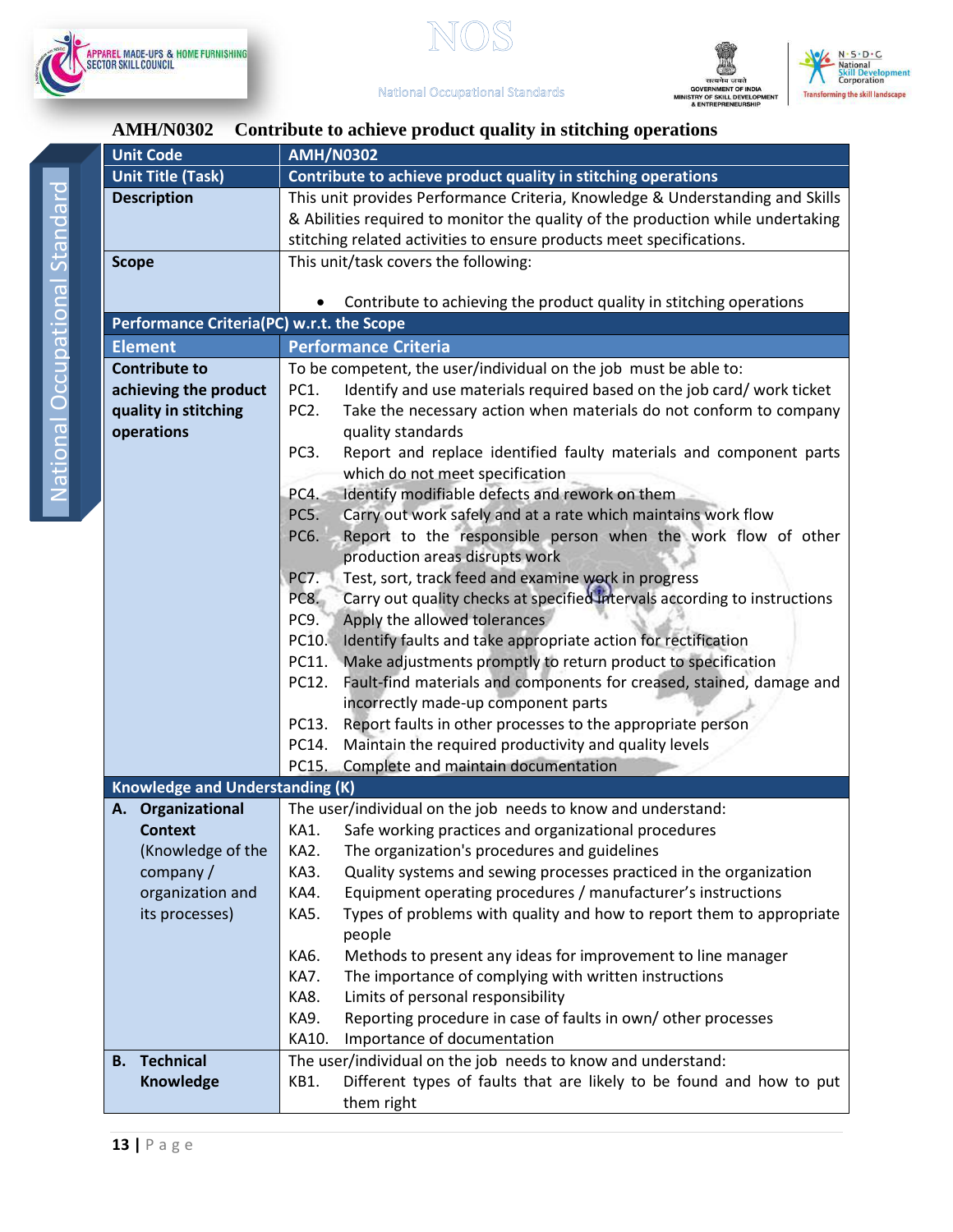







## **AMH/N0302 Contribute to achieve product quality in stitching operations**

| AIJIII/I VUU <i>u</i>                   | Contribute to active product quality in stitching operations                              |  |
|-----------------------------------------|-------------------------------------------------------------------------------------------|--|
|                                         | Different techniques and methods used to detect faults<br>KB2.                            |  |
|                                         | KB3.<br>Consequences of stitching components out of sequence and how to                   |  |
|                                         | prevent it occurring                                                                      |  |
|                                         | Types of seams/hems/finish used and purposes they serve<br>KB4.                           |  |
|                                         | Effect of seams/hems not sewn to specifications<br>KB5.                                   |  |
|                                         | Types of faults which may occur, how they are identified and methods<br>KB6.              |  |
|                                         | to deal with it                                                                           |  |
|                                         | KB7.<br>Different types of defects                                                        |  |
|                                         | Reasons for keeping stitched items out of contamination<br>KB8.                           |  |
|                                         | The importance of marking and segregating rejects<br>KB9.                                 |  |
|                                         | Inspect stitched products against specifications<br>KB10.                                 |  |
|                                         |                                                                                           |  |
|                                         | Identify mark and place rejects in the designated locations<br>KB11.                      |  |
|                                         | Carry out alterations to meet customer requirements<br>KB12.                              |  |
|                                         | KB13.<br>Appropriate inspection methods that can be used                                  |  |
|                                         | KB14. Acceptable solutions for particular faults                                          |  |
|                                         | KB15. The consequences of not rectifying problems                                         |  |
|                                         | KB16. The types of adjustments suitable for specific types of faults                      |  |
|                                         | KB17. Own responsibilities at work during production                                      |  |
|                                         | Own quality and production targets and the effect of not meeting<br><b>KB18.</b>          |  |
|                                         | these on self and/or the team manufacturer's instructions                                 |  |
| Skills (S)                              |                                                                                           |  |
| A. Core Skills /                        | <b>Writing Skills</b>                                                                     |  |
| <b>Generic Skills</b>                   | The user/ individual on the job needs to know and understand how to:                      |  |
|                                         | SA1. Write in English/ local language as applicable                                       |  |
|                                         | SA2. Fill up appropriate technical forms, process charts, activity logs in the            |  |
|                                         | prescribed format of the company                                                          |  |
|                                         | <b>Reading Skills</b>                                                                     |  |
|                                         | The user/ individual on the job needs to know and understand how to:                      |  |
|                                         | SA3. Read English/Iocal language as applicable                                            |  |
|                                         | SA4. Read and understand manuals, health and safety instructions, memos,                  |  |
|                                         | reports, job cards etc.                                                                   |  |
|                                         | <b>Oral Communication (Listening and Speaking Skills)</b>                                 |  |
|                                         |                                                                                           |  |
|                                         | The user/ individual on the job needs to know and understand how to:                      |  |
|                                         | Listen actively<br>SA5.                                                                   |  |
|                                         | SA6.<br>Communicate effectively with supervisors, managers, etc.                          |  |
| <b>Professional Skills</b><br><b>B.</b> | <b>Decision Making</b>                                                                    |  |
|                                         | The user/ individual on the job needs to know and understand how to:                      |  |
|                                         |                                                                                           |  |
|                                         | Analyze the defects and the procedure for dealing with it<br>SB1.                         |  |
|                                         | Take appropriate actions in terms of any deviations from the process<br>SB <sub>2</sub> . |  |
|                                         | <b>Plan and Organize</b>                                                                  |  |
|                                         | The user/individual on the job needs to know and understand how to:                       |  |
|                                         | SB <sub>3</sub> .                                                                         |  |
|                                         | Plan and set the targets along with the supervisors and the co workers                    |  |
|                                         | Organize tools and equipments to be used<br>SB4.                                          |  |
|                                         | SB5.<br>Plan for placing the different components in an organized manner on a             |  |
|                                         | daily basis<br>SB6.<br>Set targets to produce requisite batch of stitched components/     |  |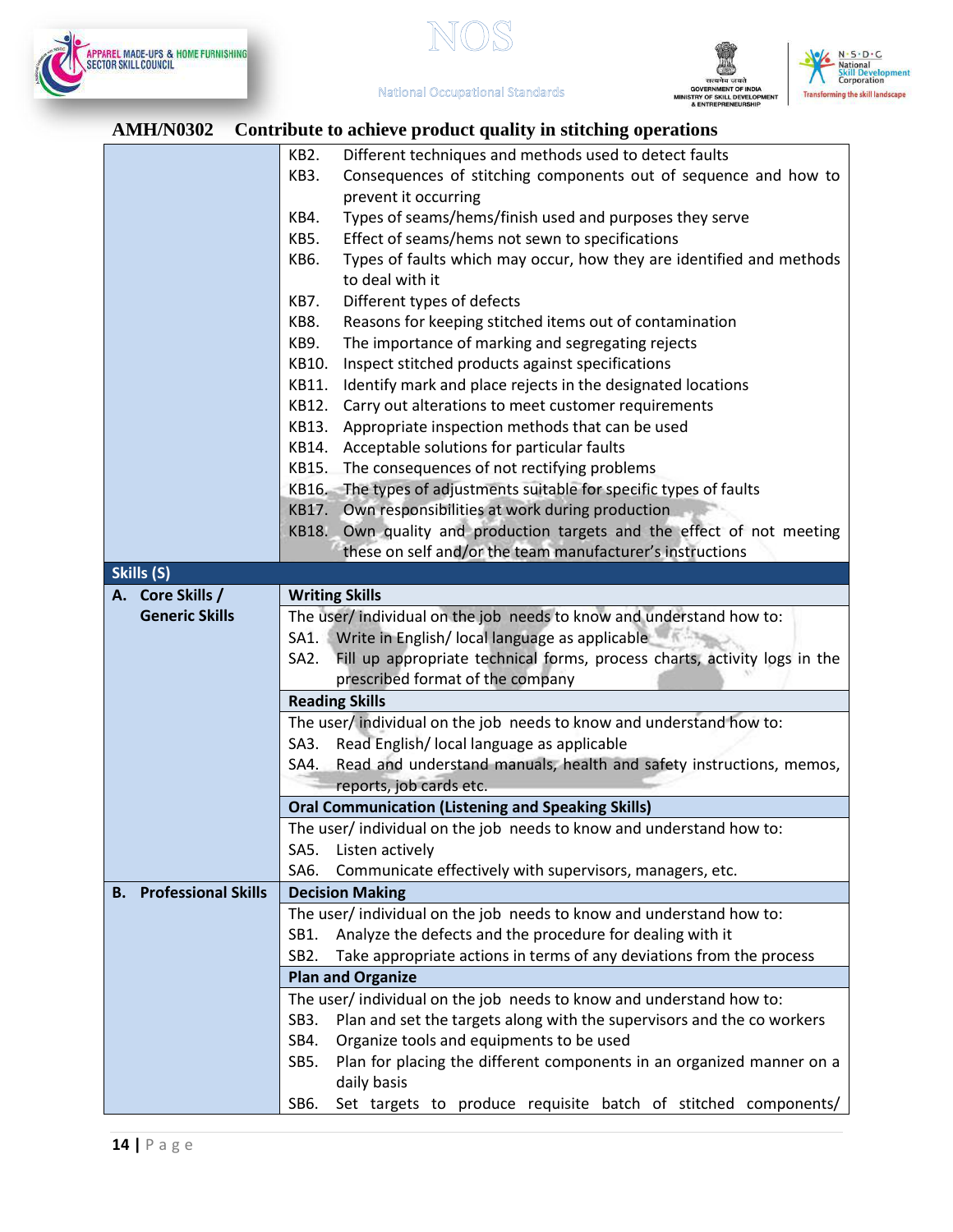







# **AMH/N0302 Contribute to achieve product quality in stitching operations**

| garments                                                                      |
|-------------------------------------------------------------------------------|
| <b>Customer Centricity</b>                                                    |
| The user/individual on the job needs to know and understand how to:           |
| SB7. Ensure all customer needs are assessed and every effort is made to       |
| provide satisfactory service                                                  |
| Evaluate and stitch components as per client specifications<br>SB8.           |
| <b>Problem Solving</b>                                                        |
| The user/ individual on the job needs to know and understand how to:          |
| Clarify instructions given by the supervisors<br>SB9.                         |
| SB10. Identify possible defects with the products                             |
| SB11. Review the defects and take appropriate actions to rectify them         |
| SB12. Report to the authority if problems cannot be rectified                 |
| <b>Analytical Thinking</b>                                                    |
| The user/individual on the job needs to know and understand how to:           |
| SB13. Diagnose common problems in the machine based on visual inspection      |
| <b>Critical Thinking</b>                                                      |
| The user/ individual on the job needs to know and understand how to:          |
| SB14. Assess and control the quality standards of the product as per customer |
| standards                                                                     |
| SB15. Analyze, evaluate and apply the information gathered from observation,  |
| experience, reasoning, or communication to act efficiently                    |
|                                                                               |
|                                                                               |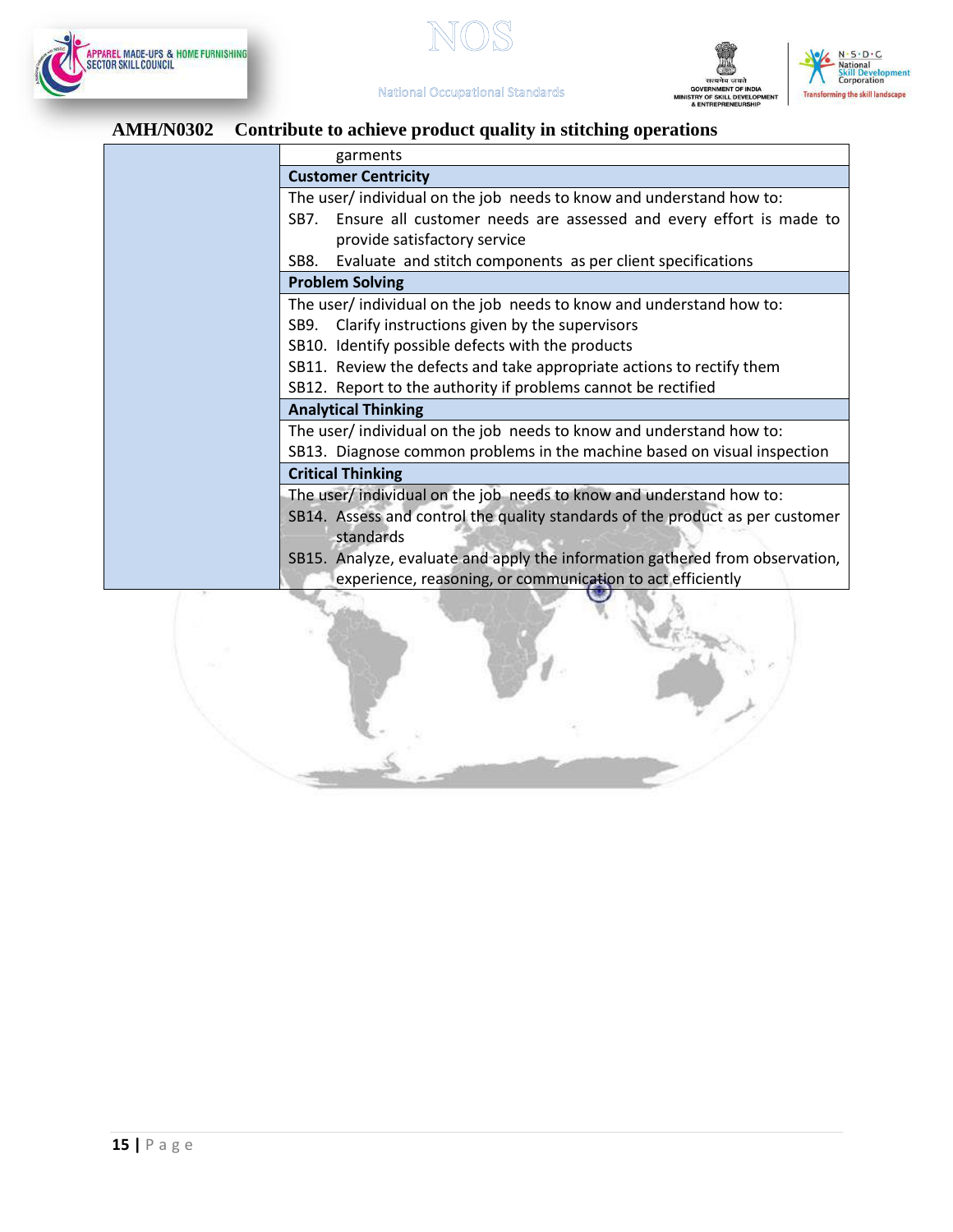







# **AMH/N0302 Contribute to achieve product quality in stitching operations**

# **NOS Version Control**

| NOS Code                   | <b>AMH/N0302</b>                              |                         |          |
|----------------------------|-----------------------------------------------|-------------------------|----------|
| Credits(NSQF)              | <b>TBD</b>                                    | <b>Version number</b>   | 1.0      |
| Sector                     | Apparel, Made-Up's<br>and Home Furnishing     | <b>Drafted on</b>       | 01/03/14 |
| <b>Industry Sub-sector</b> | Apparel / Made-Up's<br><b>Home Furnishing</b> | Last reviewed on        | 11/07/14 |
| <b>Occupation</b>          | <b>Stitching</b>                              | <b>Next review date</b> | 18/06/15 |

### **[Back To Top](#page-1-1)**

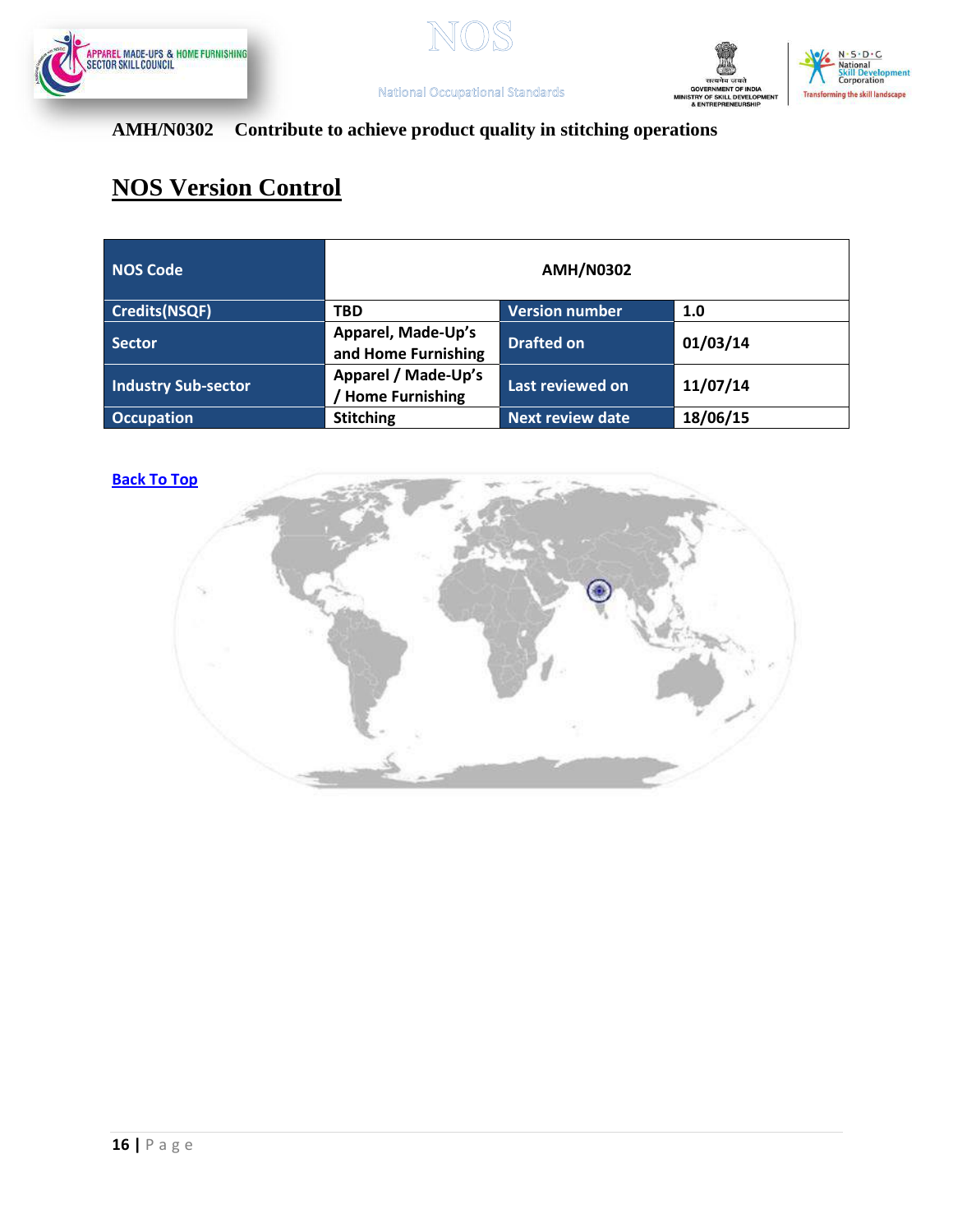







**AMH/N0102 Maintain work area, tools and machines**

<span id="page-16-0"></span>------------------------------------------------------------------------------------------------------------------------------------------

# **National Occupational Standard**



# **Overview**

**This unit provides Performance Criteria, Knowledge & Understanding and Skills & Abilities required to organize/ maintain work areas and activities to ensure tools and machines are maintained as per norms**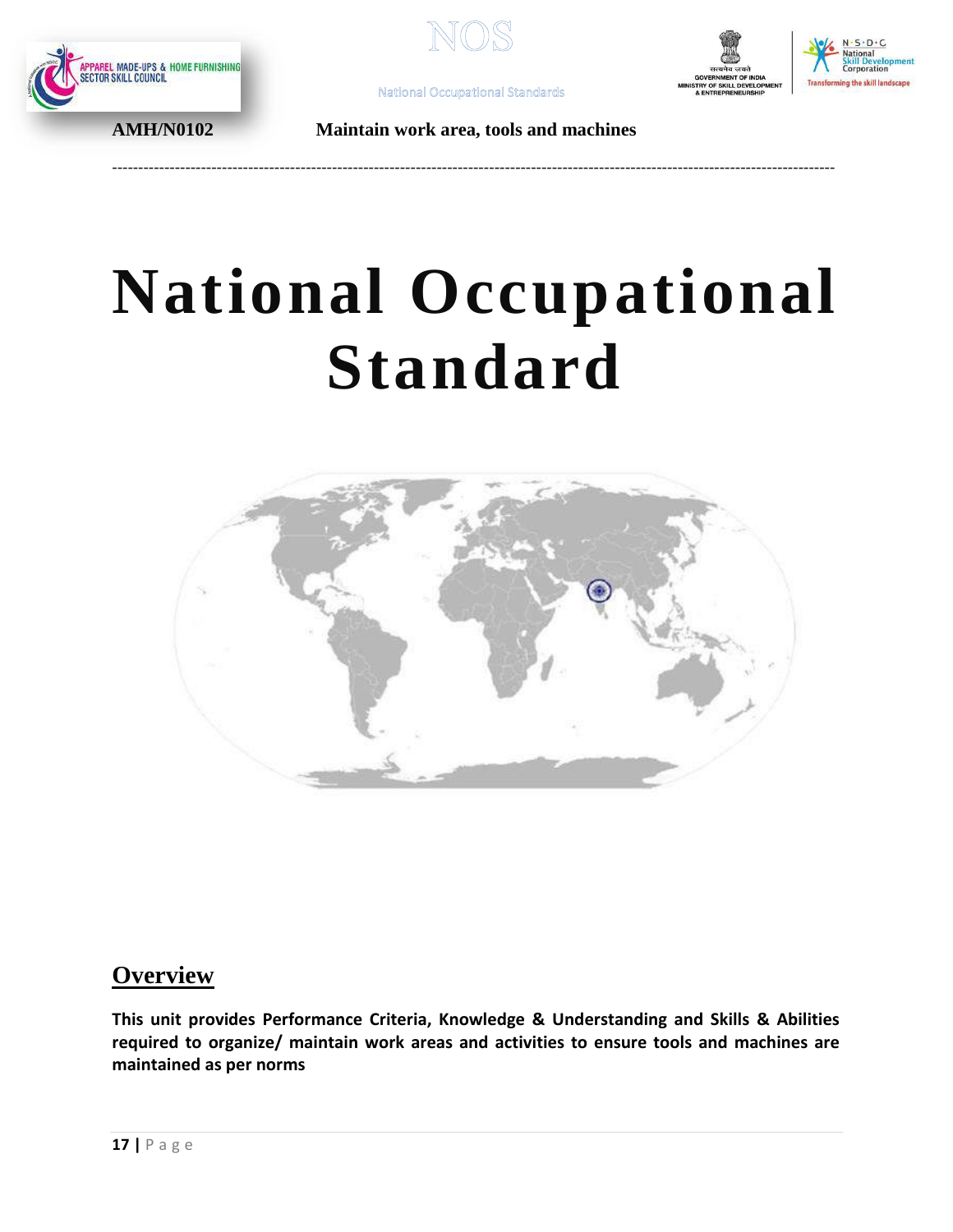







# **AMH/N0102**

| Maintain work area, tools and machines |  |  |
|----------------------------------------|--|--|
|----------------------------------------|--|--|

| <b>Unit Code</b>                          | <b>AMH/N0102</b>                                                                                                                            |  |
|-------------------------------------------|---------------------------------------------------------------------------------------------------------------------------------------------|--|
| <b>Unit Title (Task)</b>                  | Maintain work area, tools and machines                                                                                                      |  |
| <b>Description</b>                        | This unit provides Performance Criteria, Knowledge & Understanding and Skills                                                               |  |
|                                           | & Abilities required to organize/ maintain work areas and activities to ensure                                                              |  |
|                                           | tools and machines are maintained as per norms                                                                                              |  |
| <b>Scope</b>                              | This unit/task covers the following:                                                                                                        |  |
|                                           |                                                                                                                                             |  |
|                                           | Maintain the work area, tools and machines                                                                                                  |  |
|                                           |                                                                                                                                             |  |
| Performance Criteria(PC) w.r.t. the Scope |                                                                                                                                             |  |
| <b>Element</b>                            | <b>Performance Criteria</b>                                                                                                                 |  |
| <b>Maintain the work</b>                  | To be competent, the user/individual on the job must be able to:                                                                            |  |
| area, tools and                           | PC1.<br>Handle materials, machinery, equipment and tools safely and correctly                                                               |  |
| machines                                  | Use correct lifting and handling procedures<br>PC <sub>2</sub> .                                                                            |  |
|                                           | Use materials to minimize waste<br>PC <sub>3</sub> .                                                                                        |  |
|                                           | PC4.<br>Maintain a clean and hazard free working area                                                                                       |  |
|                                           | PC5.<br>Maintain tools and equipment                                                                                                        |  |
|                                           | Carry out running maintenance within agreed schedules<br>PC6.                                                                               |  |
|                                           | Carry out maintenance and/or cleaning within one's responsibility<br>PC7.                                                                   |  |
|                                           | Report unsafe equipment and other dangerous occurrences<br>PC8.                                                                             |  |
|                                           | Ensure that the correct machine guards are in place<br>PC9.                                                                                 |  |
|                                           | PC10. Work in a comfortable position with the correct posture<br>Use cleaning equipment and methods appropriate for the work to be<br>PC11. |  |
|                                           | carried out                                                                                                                                 |  |
|                                           | PC12.<br>Dispose of waste safely in the designated location                                                                                 |  |
|                                           | PC13.<br>Store cleaning equipment safely after use                                                                                          |  |
|                                           | PC14.<br>Carry out cleaning according to schedules and limits of responsibility                                                             |  |
| <b>Knowledge and Understanding (K)</b>    |                                                                                                                                             |  |
| A. Organizational                         | The user/individual on the job needs to know and understand:                                                                                |  |
| <b>Context</b>                            | Personal hygiene and duty of care<br>KA1.                                                                                                   |  |
| (Knowledge of the                         | Safe working practices and organizational procedures<br>KA2.                                                                                |  |
| company/                                  | KA3.<br>Limits of your own responsibility                                                                                                   |  |
| organization and                          | Ways of resolving with problems within the work area<br>KA4.                                                                                |  |
| its processes)                            | <b>KA5.</b><br>The production process and the specific work activities that relate to                                                       |  |
|                                           | the whole process                                                                                                                           |  |
|                                           | The importance of effective communication with colleagues<br>KA6.                                                                           |  |
|                                           | The lines of communication, authority and reporting procedures<br>KA7.                                                                      |  |
|                                           | The organization's rules, codes and guidelines (including timekeeping)<br>KA8.                                                              |  |
|                                           | KA9.<br>The company's quality standards                                                                                                     |  |
|                                           | KA10.<br>The importance of complying with written instructions                                                                              |  |
|                                           | Equipment operating procedures / manufacturer's instructions<br>KA11.                                                                       |  |
| <b>Technical</b><br><b>B.</b>             | The user/individual on the job needs to know and understand:                                                                                |  |
| Knowledge                                 | Work instructions and specifications and interpret them accurately<br>KB1.                                                                  |  |
|                                           | KB2.<br>Method to make use of the information detailed in specifications and                                                                |  |
|                                           | instructions                                                                                                                                |  |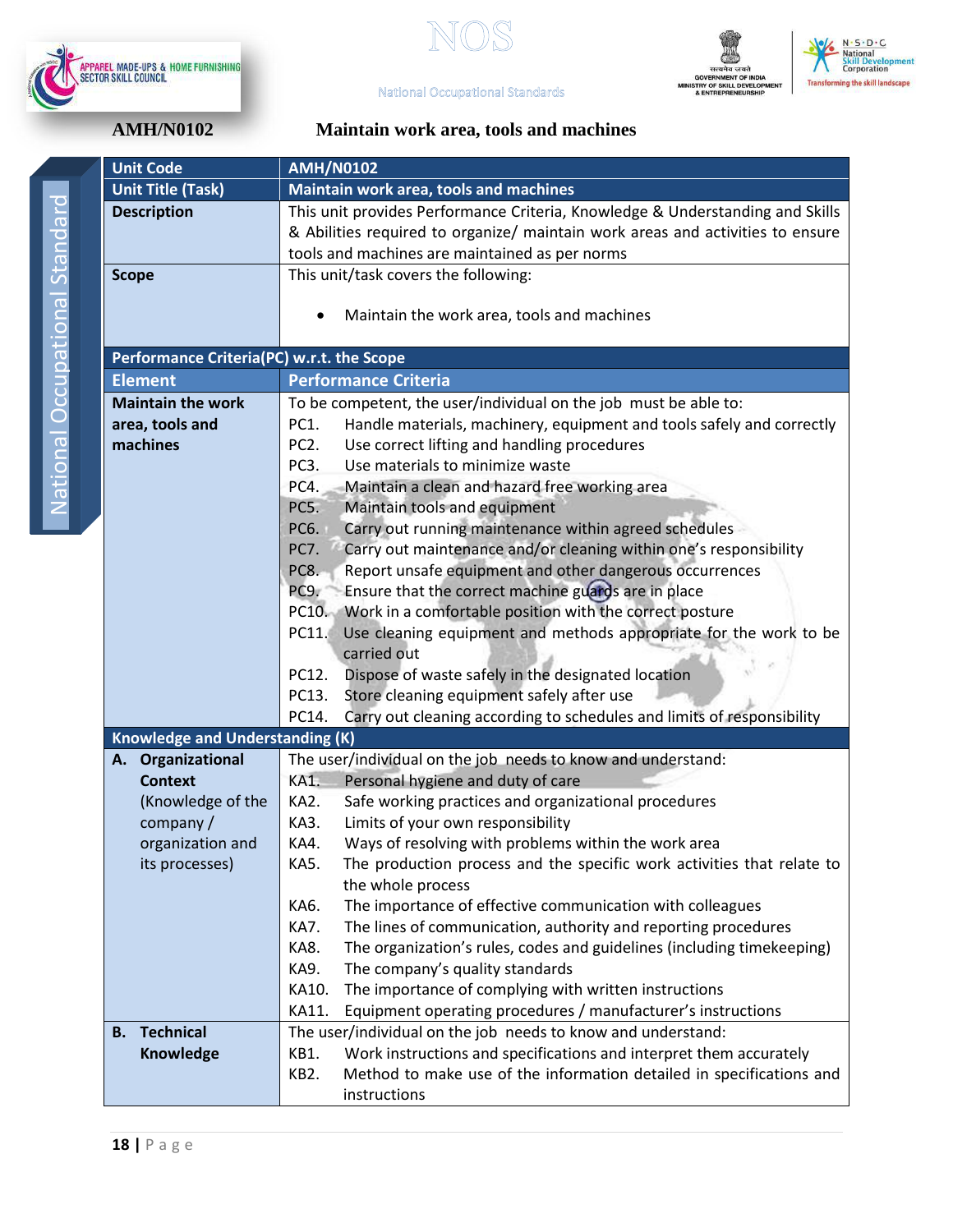





 $-S \cdot D \cdot C$ **National**<br>**Skill Development**<br>Corporation

**National Occupational Standards** 

| AMH/N0102 |  |
|-----------|--|
|           |  |

# **AMH/N0102 Maintain work area, tools and machines**

|                                         | <b>KB3.</b><br>Relation between work role and the overall manufacturing process        |  |
|-----------------------------------------|----------------------------------------------------------------------------------------|--|
|                                         | The importance of taking action when problems are identified<br>KB4.                   |  |
|                                         | KB5.<br>Different ways of minimizing waste                                             |  |
|                                         | <b>KB6.</b><br>The importance of running maintenance and regular cleaning              |  |
|                                         | KB7.<br>Effects of contamination on products i.e. Machine oil, dirt                    |  |
|                                         | KB8.<br>Common faults with equipment and the method to rectify                         |  |
|                                         | KB9.<br>Maintenance procedures                                                         |  |
|                                         | KB10.<br>Hazards likely to be encountered when<br>conducting<br>routine<br>maintenance |  |
|                                         | KB11.<br>Different types of cleaning equipment and substances and their use            |  |
|                                         | Safe working practices for cleaning and the method of carrying them                    |  |
|                                         | KB12.<br>out                                                                           |  |
| Skills (S)                              |                                                                                        |  |
| A. Core Skills /                        | <b>Writing Skills</b>                                                                  |  |
| <b>Generic Skills</b>                   | The user/ individual on the job needs to know and understand how to:                   |  |
|                                         | Write and document appropriate technical forms, job cards, inspection<br>SA1.          |  |
|                                         | sheets as required format of the company                                               |  |
|                                         | <b>Reading Skills</b>                                                                  |  |
|                                         | The user/individual on the job needs to know and understand how to:                    |  |
|                                         | SA2. Read and comprehend basic English to read and interpret indicators in             |  |
|                                         | the machine and operating manuals, job cards, visual cards                             |  |
|                                         | SA3. Read and understand manuals, health and safety instructions, memos,               |  |
|                                         | reports, job cards etc.                                                                |  |
|                                         | <b>Oral Communication (Listening and Speaking Skills)</b>                              |  |
|                                         | The user/individual on the job needs to know and understand how to:                    |  |
|                                         | Speak and communicate effectively to peers and supervisors<br>SA4.                     |  |
|                                         | Give clear instructions to co-workers, subordinates others<br>SA5.                     |  |
|                                         | SA6.<br>Use correct technical term while interacting with supervisor                   |  |
| <b>Professional Skills</b><br><b>B.</b> | <b>Decision Making</b>                                                                 |  |
|                                         | The user/ individual on the job needs to know and understand how to:                   |  |
|                                         | Take appropriate decisions regarding to responsibilities<br>SB1.                       |  |
|                                         | Assess for any damage/faulty component in the concerned machinery<br>SB <sub>2</sub> . |  |
|                                         | and take action accordingly                                                            |  |
|                                         | SB3.<br>Evaluate the decision and conduct basic trouble shooting                       |  |
|                                         | <b>Plan and Organize</b>                                                               |  |
|                                         | The user/individual on the job needs to know and understand how to:                    |  |
|                                         | Plan and manage work routine based on company procedure<br>SB4.                        |  |
|                                         | Work with supervisors/ team mates to carry out work related tasks<br>SB5.              |  |
|                                         | Plan for cleaning and lubricating the concerned machinery daily<br>SB6.                |  |
|                                         | Plan for cleaning the concerned tools and workplace daily before and<br>SB7.           |  |
|                                         | after operations                                                                       |  |
|                                         | <b>Customer Centricity</b>                                                             |  |
|                                         | The user/ individual on the job needs to know and understand how to:                   |  |
|                                         | Ensure and follow organizational procedures pertaining to health and<br>SB8.           |  |
|                                         | safety are followed                                                                    |  |
|                                         |                                                                                        |  |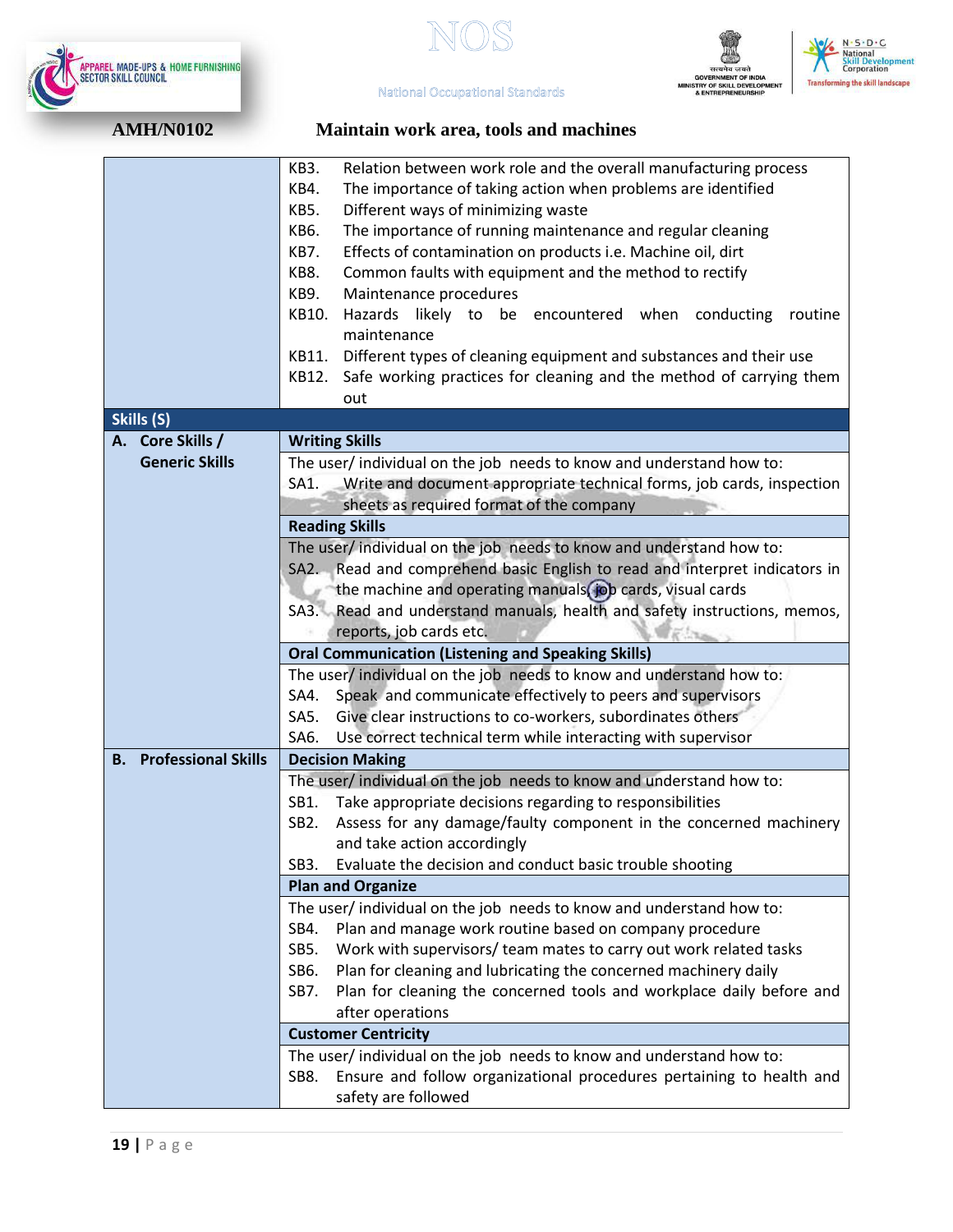







# **AMH/N0102 Maintain work area, tools and machines**

| <b>Problem Solving</b>                                                       |
|------------------------------------------------------------------------------|
| The user/individual on the job needs to know and understand how to:          |
| Solve operational role related issues<br>SB9.                                |
| <b>Analytical Thinking</b>                                                   |
| The user/individual on the job needs to know and understand how to:          |
| SB10. Diagnose common problems in the machine based on visual inspection,    |
| sound, temperature etc.                                                      |
| <b>Critical Thinking</b>                                                     |
| The user/individual on the job needs to know and understand how to:          |
| SB11. Analyze, evaluate and apply the information gathered from observation, |
| experience, reasoning, or communication to act efficiently                   |

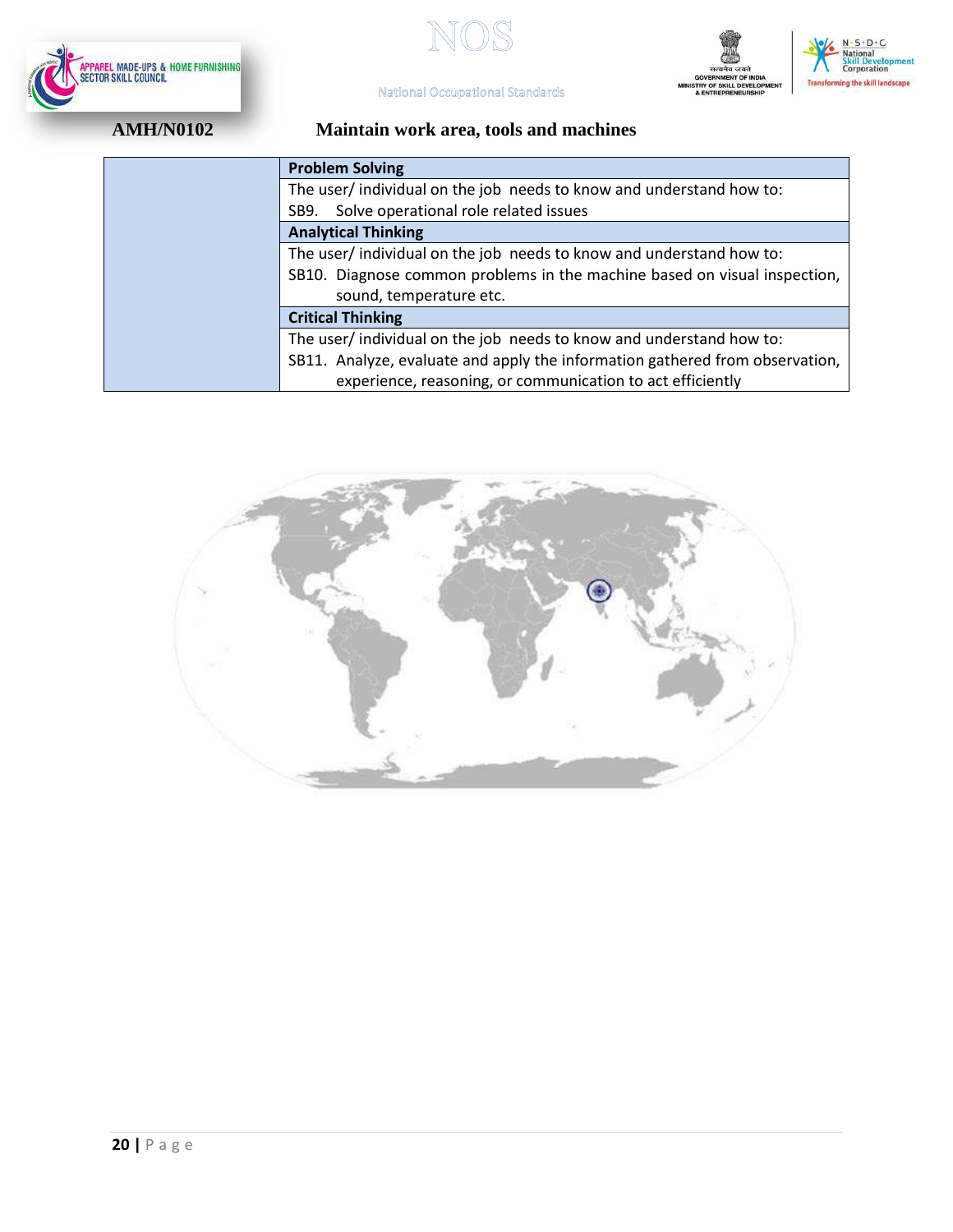







# **AMH/N0102 Maintain work area, tools and machines**

# **NOS Version Control**

| NOS Code                   |                                               | <b>AMH/N0102</b>        |          |
|----------------------------|-----------------------------------------------|-------------------------|----------|
| Credits(NSQF)              | <b>TBD</b>                                    | <b>Version number</b>   | 1.0      |
| <b>Sector</b>              | Apparel, Made-Up's<br>and Home Furnishing     | <b>Drafted on</b>       | 01/03/14 |
| <b>Industry Sub-sector</b> | Apparel / Made-Up's<br><b>Home Furnishing</b> | Last reviewed on        | 11/07/14 |
| <b>Occupation</b>          | <b>Stitching</b>                              | <b>Next review date</b> | 18/06/15 |

### **[Back To Top](#page-1-1)**

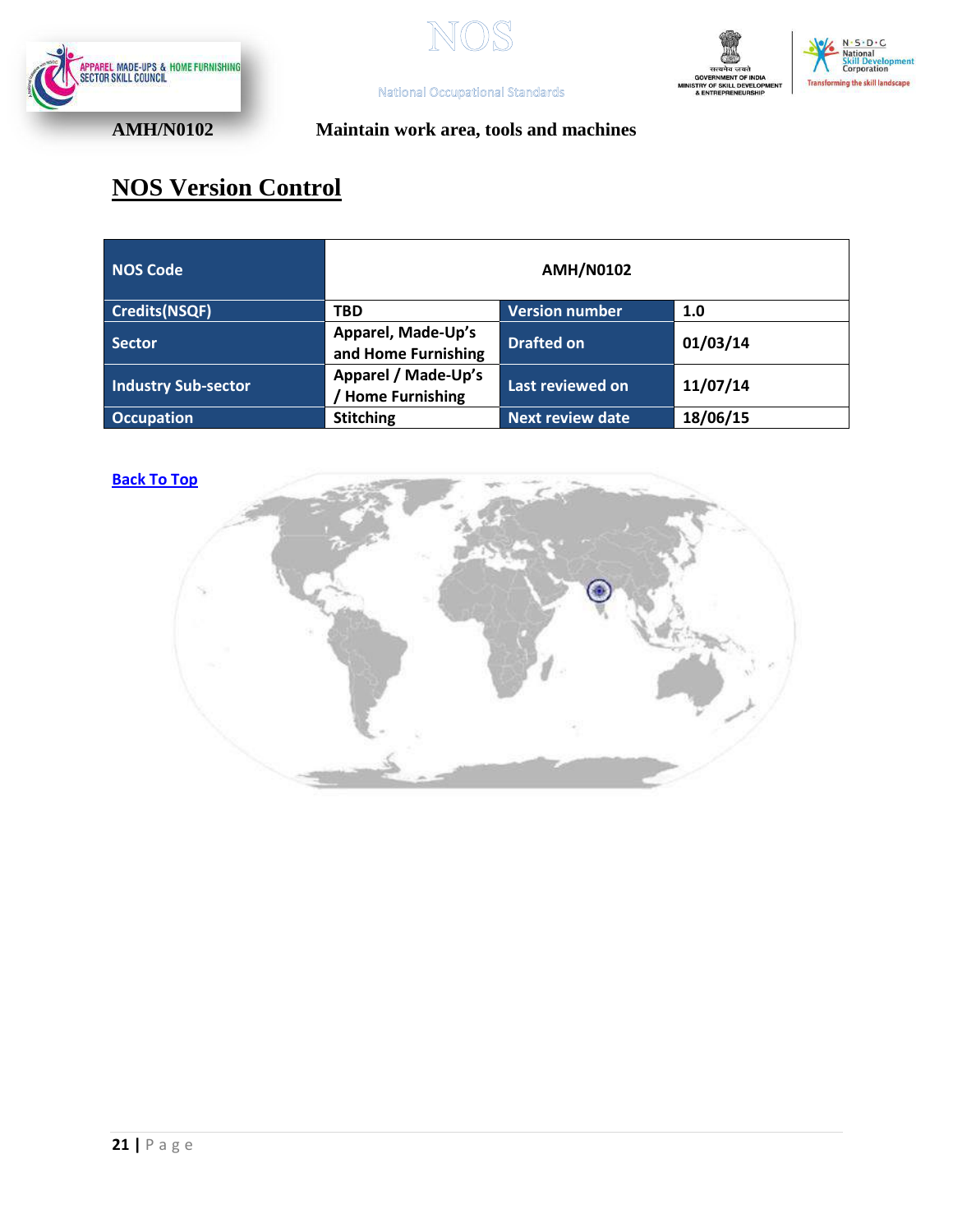







**AMH/N0103 Maintain health, safety and security at workplace**

<span id="page-21-0"></span>------------------------------------------------------------------------------------------------------------------------------------------

# **National Occupational Standard**



# **Overview**

**This unit provides Performance Criteria, Knowledge & Understanding and Skills & Abilities required to comply with health, safety and security requirements at the workplace and covers procedures to prevent, control and minimize risk to self and others.**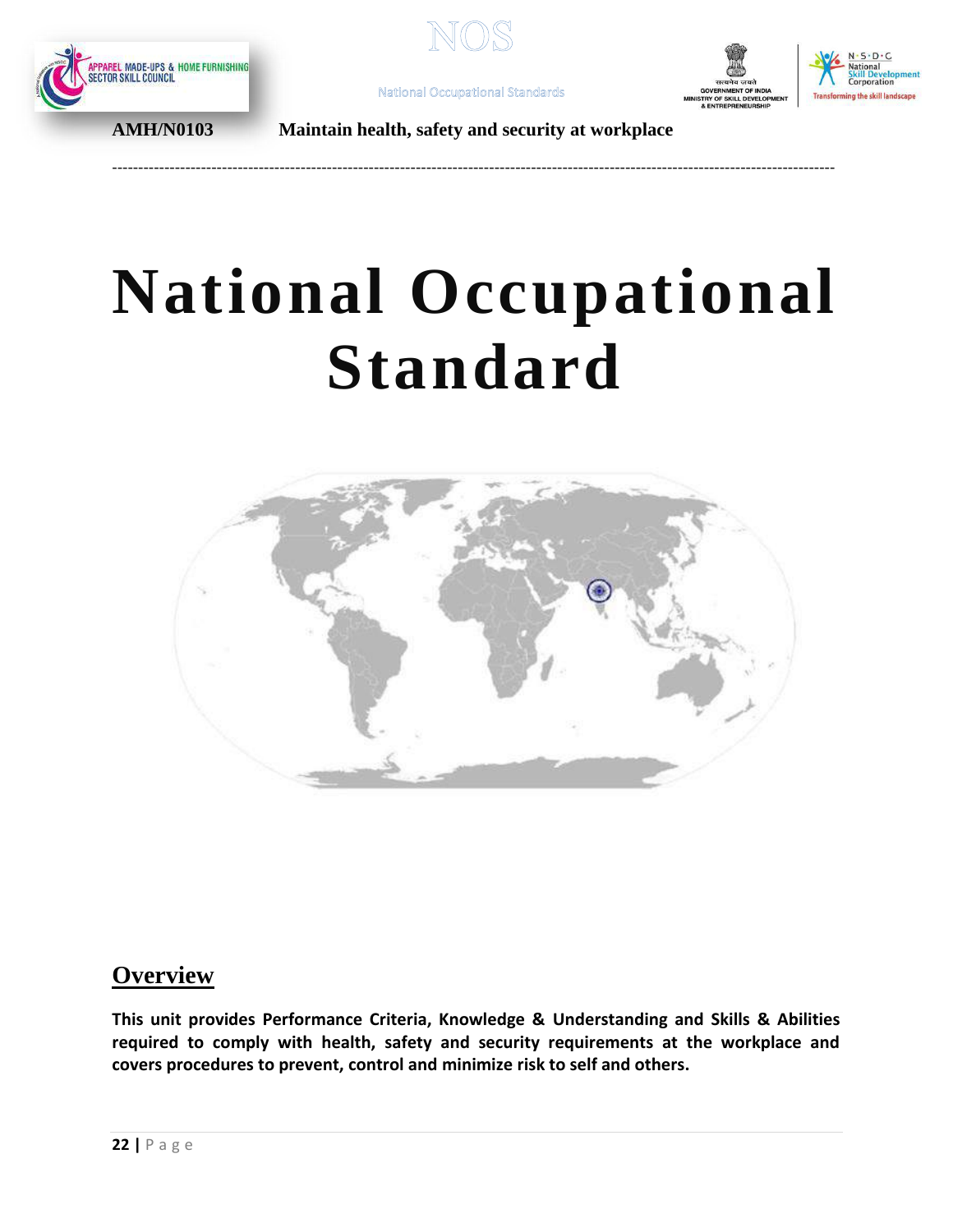







**AMH/N0103 Maintain health, safety and security at workplace**

| <b>Unit Code</b>                          | <b>AMH/N0103</b>                                                                              |  |
|-------------------------------------------|-----------------------------------------------------------------------------------------------|--|
| <b>Unit Title (Task)</b>                  | Maintain health, safety and security at workplace                                             |  |
| <b>Description</b>                        | This unit provides Performance Criteria, Knowledge & Understanding and Skills                 |  |
|                                           | & Abilities required to comply with health, safety and security requirements at               |  |
|                                           | the workplace and covers procedures to prevent, control and minimize risk to                  |  |
|                                           | self and others.                                                                              |  |
| <b>Scope</b>                              | This unit/task covers the following:                                                          |  |
|                                           |                                                                                               |  |
|                                           | Comply with health, safety and security requirements at work                                  |  |
|                                           |                                                                                               |  |
| Performance Criteria(PC) w.r.t. the Scope |                                                                                               |  |
| <b>Element</b>                            | <b>Performance Criteria</b>                                                                   |  |
| Comply with health,                       | To be competent, the user/individual on the job must be able to:                              |  |
| safety and security                       | Comply with health and safety related instructions applicable to the<br>PC1.                  |  |
| requirements at work                      | workplace                                                                                     |  |
|                                           | Use and maintain personal protective equipment as per protocol<br>PC <sub>2</sub> .           |  |
|                                           | Carry out own activities in line with approved guidelines and procedures<br>PC <sub>3</sub> . |  |
|                                           | Maintain a healthy lifestyle and guard against dependency on<br>PC4.                          |  |
|                                           | intoxicants                                                                                   |  |
|                                           | PC5. Follow environment management system related procedures                                  |  |
|                                           | PC6. Identify and correct (if possible) malfunctions in machinery and                         |  |
|                                           | equipment                                                                                     |  |
|                                           | Report any service malfunctions that cannot be rectified<br>PC7.                              |  |
|                                           | Store materials and equipment in line with manufacturer's and<br>PC8.                         |  |
|                                           | organizational requirements                                                                   |  |
|                                           | Safely handle and move waste and debris<br>PC9.                                               |  |
|                                           | PC10. Minimize health and safety risks to self and others due to own actions                  |  |
|                                           | PC11. Seek clarifications, from supervisors or other authorized personnel in                  |  |
|                                           | case of perceived risks                                                                       |  |
|                                           | PC12. Monitor the workplace and work processes for potential risks and                        |  |
|                                           | threats                                                                                       |  |
|                                           | PC13. Carry out periodic walk-through to keep work area free from hazards                     |  |
|                                           | and obstructions, if assigned                                                                 |  |
|                                           | PC14. Report hazards and potential risks/ threats to supervisors or other                     |  |
|                                           | authorized personnel                                                                          |  |
|                                           | PC15. Participate in mock drills/ evacuation procedures organized at the                      |  |
|                                           | workplace                                                                                     |  |
|                                           | PC16. Undertake first aid, fire-fighting and emergency response training, if                  |  |
|                                           | asked to do so                                                                                |  |
|                                           | PC17. Take action based on instructions in the event of fire, emergencies or                  |  |
|                                           | accidents                                                                                     |  |
|                                           | PC18. Follow organization procedures for shutdown and evacuation when                         |  |
|                                           | required                                                                                      |  |
| <b>Knowledge and Understanding (K)</b>    |                                                                                               |  |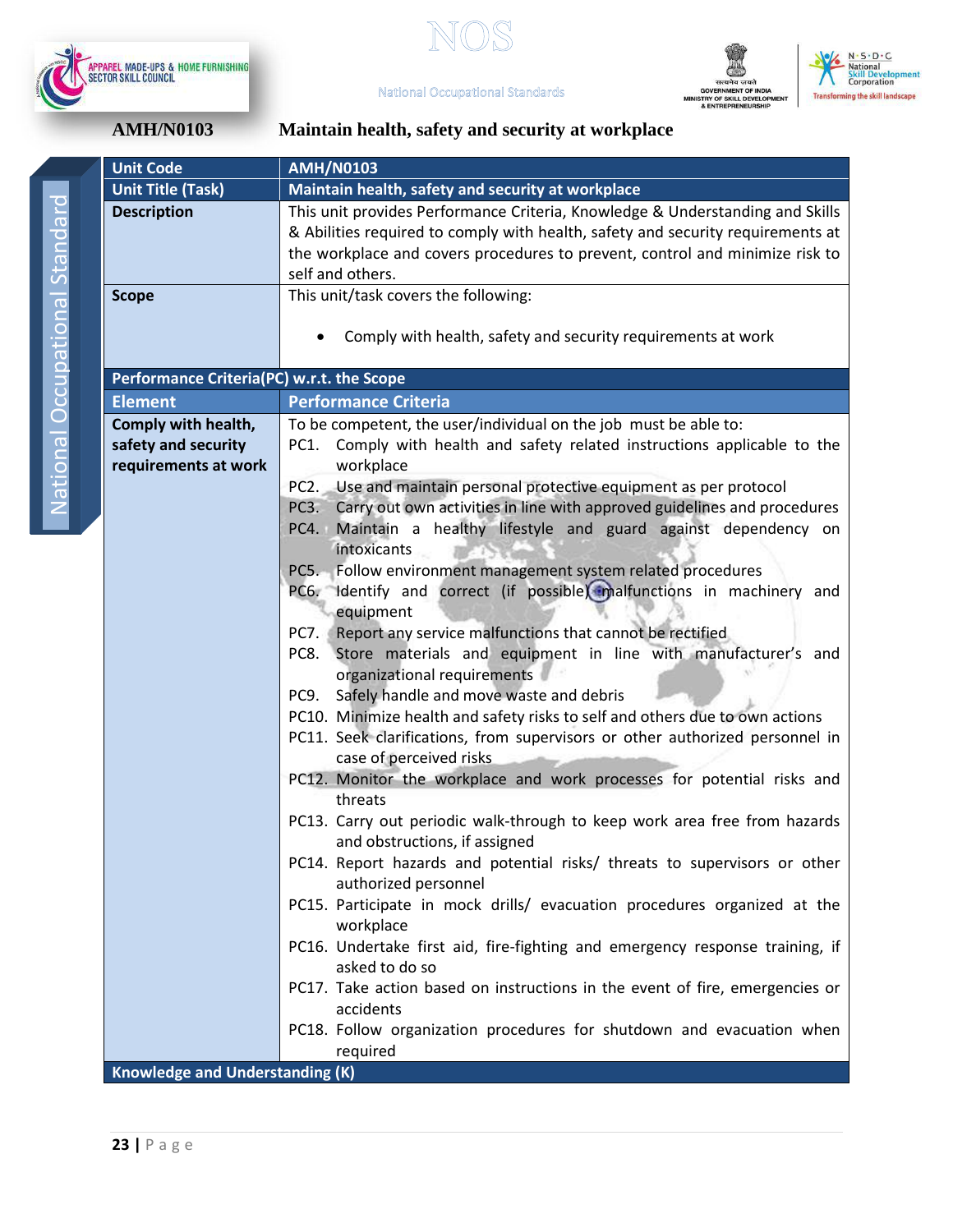

 $\mathbb{S}$  $\mathbb{N}$ 





**National Occupational Standards AMH/N0103 Maintain health, safety and security at workplace**

| A. Organizational             | The user/individual on the job needs to know and understand:                                                                            |  |
|-------------------------------|-----------------------------------------------------------------------------------------------------------------------------------------|--|
| <b>Context</b>                | KA1.<br>Health and safety related practices applicable at the workplace                                                                 |  |
| (Knowledge of the             | KA2.<br>Potential hazards, risks and threats based on nature of operations                                                              |  |
| company/                      | Organizational procedures for safe handling of equipment and machine<br>KA3.                                                            |  |
| organization and              | operations                                                                                                                              |  |
| its processes)                | Potential risks due to own actions and methods to minimize these<br>KA4.                                                                |  |
|                               |                                                                                                                                         |  |
|                               | Environmental management system related procedures at the<br>KA5.<br>workplace                                                          |  |
|                               | KA6.<br>Layout of the plant and details of emergency exits, escape routes,                                                              |  |
|                               | emergency equipment and assembly points                                                                                                 |  |
|                               | Potential accidents and emergencies and response to these scenarios<br>KA7.                                                             |  |
|                               | Reporting protocol and documentation required<br>KA8.                                                                                   |  |
|                               |                                                                                                                                         |  |
|                               | Details of personnel trained in first aid, fire-fighting and emergency<br>KA9.<br>response                                              |  |
|                               | Actions to take in the event of a mock drills/ evacuation procedures or<br>KA10.                                                        |  |
|                               | actual accident, emergency or fire                                                                                                      |  |
| <b>Technical</b><br>В.        | The user/individual on the job needs to know and understand:                                                                            |  |
| <b>Knowledge</b>              | Occupational health and safety risks and methods<br>KB1.                                                                                |  |
|                               | Personal protective equipment and method of use<br>KB2.                                                                                 |  |
|                               |                                                                                                                                         |  |
|                               | KB3.<br>Identification, handling and storage of hazardous substances                                                                    |  |
|                               | Proper disposal system for waste and by-products<br>KB4.                                                                                |  |
|                               | Signage related to health and safety and their meaning<br><b>KB5.</b>                                                                   |  |
|                               | Importance of sound health, hygiene and good habits<br>KB6.                                                                             |  |
|                               | KB7.<br>Ill-effects of alcohol, tobacco and drugs                                                                                       |  |
| Skills (S)                    |                                                                                                                                         |  |
| A. Core Skills /              | <b>Writing Skills</b>                                                                                                                   |  |
| <b>Generic Skills</b>         | The user/ individual on the job needs to know and understand how to:                                                                    |  |
|                               | Document and report any health and safety related incidents/<br>SA1.                                                                    |  |
|                               | accidents                                                                                                                               |  |
|                               | <b>Reading Skills</b>                                                                                                                   |  |
|                               | The user/ individual on the job needs to know and understand how to:                                                                    |  |
|                               | Read and comprehend manuals of operations<br>SA2.                                                                                       |  |
|                               | Read all organizational and equipment related health and safety<br>SA3.                                                                 |  |
|                               | manuals and documents                                                                                                                   |  |
|                               | Read instructions, guidelines/procedures/rules related to the worksite<br>SA4.                                                          |  |
|                               | and machine operations                                                                                                                  |  |
|                               | <b>Oral Communication (Listening and Speaking Skills)</b>                                                                               |  |
|                               | The user/ individual on the job needs to know and understand how to:                                                                    |  |
|                               | Give clear instructions to co-workers, subordinates and other personnel                                                                 |  |
|                               | SA5.                                                                                                                                    |  |
|                               | SA6.<br>Use correct technical terms while interacting with supervisor                                                                   |  |
|                               |                                                                                                                                         |  |
| <b>B.</b> Professional Skills | <b>Decision Making</b>                                                                                                                  |  |
|                               | The user/individual on the job needs to know and understand how to:                                                                     |  |
|                               | SB1.<br>timely<br>Make<br>appropriate<br>decision<br>an<br>in<br>responding<br>to                                                       |  |
|                               | emergencies/accidents in line with organization<br>SB <sub>2</sub> .<br>Evaluate and use correct PPE and other safety gear while at the |  |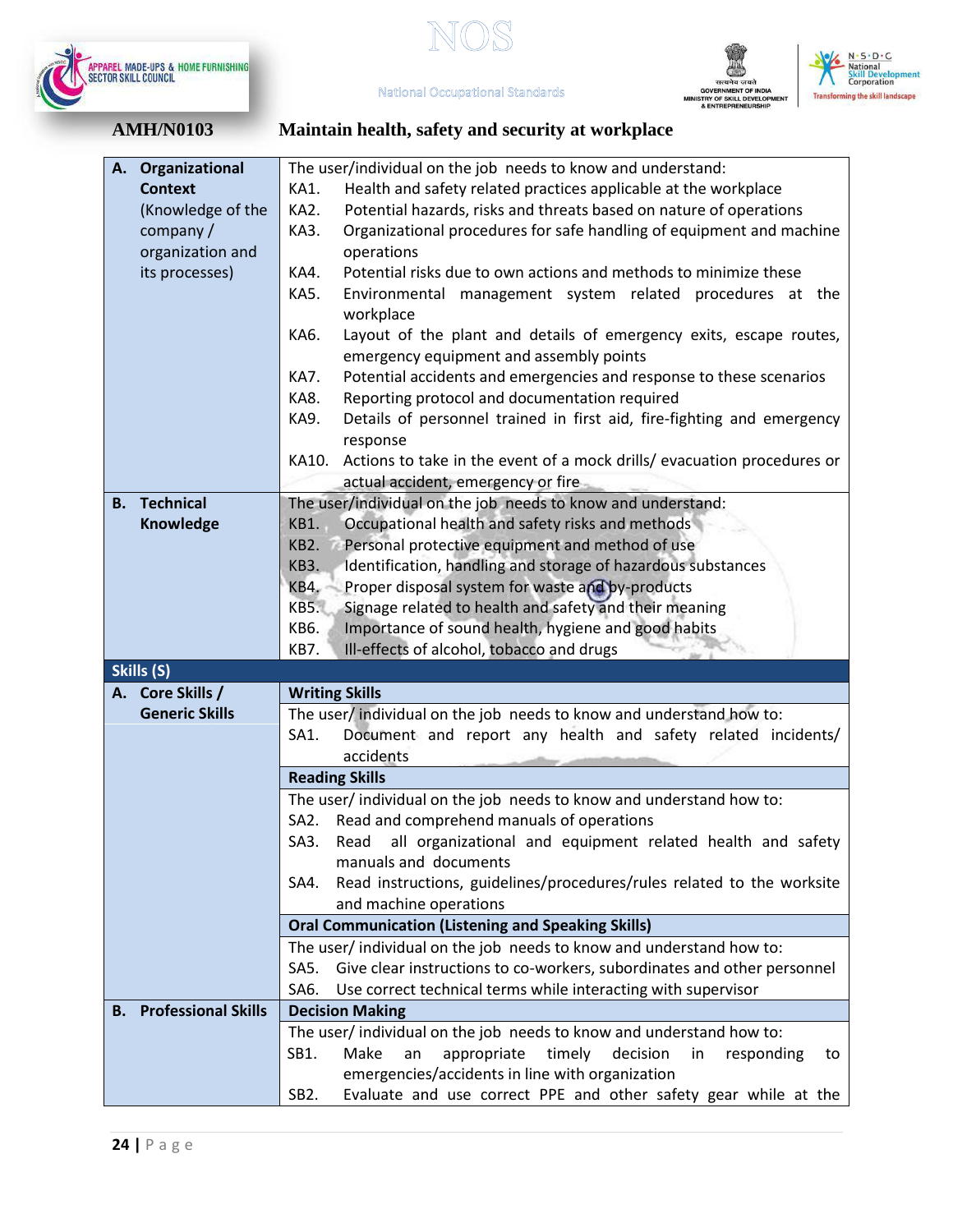





لإفراط



# **AMH/N0103 Maintain health, safety and security at workplace**

**National Occupational Standards** 

|                     | workplace                                                                                  |  |  |  |  |  |
|---------------------|--------------------------------------------------------------------------------------------|--|--|--|--|--|
|                     | <b>Plan and Organize</b>                                                                   |  |  |  |  |  |
|                     | The user/ individual on the job needs to know and understand how to:                       |  |  |  |  |  |
|                     | Work with supervisors/ team mates to carry out work related tasks<br>SB <sub>3</sub> .     |  |  |  |  |  |
|                     | Plan work according to the required schedule<br>SB4.                                       |  |  |  |  |  |
|                     | Keep work area free from potential hazards<br>SB5.                                         |  |  |  |  |  |
|                     | <b>Customer Centricity</b>                                                                 |  |  |  |  |  |
|                     | The user/individual on the job needs to know and understand how to:                        |  |  |  |  |  |
|                     | Ensure and follow organizational procedures pertaining to health and<br>SB6.               |  |  |  |  |  |
| safety are followed |                                                                                            |  |  |  |  |  |
|                     | <b>Problem Solving</b>                                                                     |  |  |  |  |  |
|                     | The user/individual on the job needs to know and understand how to:                        |  |  |  |  |  |
|                     | Take appropriate actions during emergencies, accidents or fire at the<br>SB7.<br>workplace |  |  |  |  |  |
|                     | Resolve issues pertaining to malfunctions in machineries and report if<br>SB8.             |  |  |  |  |  |
|                     | required                                                                                   |  |  |  |  |  |
|                     | <b>Analytical Thinking</b>                                                                 |  |  |  |  |  |
|                     | The user/ individual on the job needs to know and understand how to:                       |  |  |  |  |  |
|                     | SB9. Identify emergency situations                                                         |  |  |  |  |  |
|                     | SB10. Identify cause effect relationship for the emergencies                               |  |  |  |  |  |
|                     | <b>Critical Thinking</b>                                                                   |  |  |  |  |  |
|                     | The user/ individual on the job needs to know and understand how to:                       |  |  |  |  |  |
|                     | SB11. Analyze, evaluate and apply the information gathered from observation,               |  |  |  |  |  |
|                     | experience, reasoning, or communication to act efficiently                                 |  |  |  |  |  |
|                     |                                                                                            |  |  |  |  |  |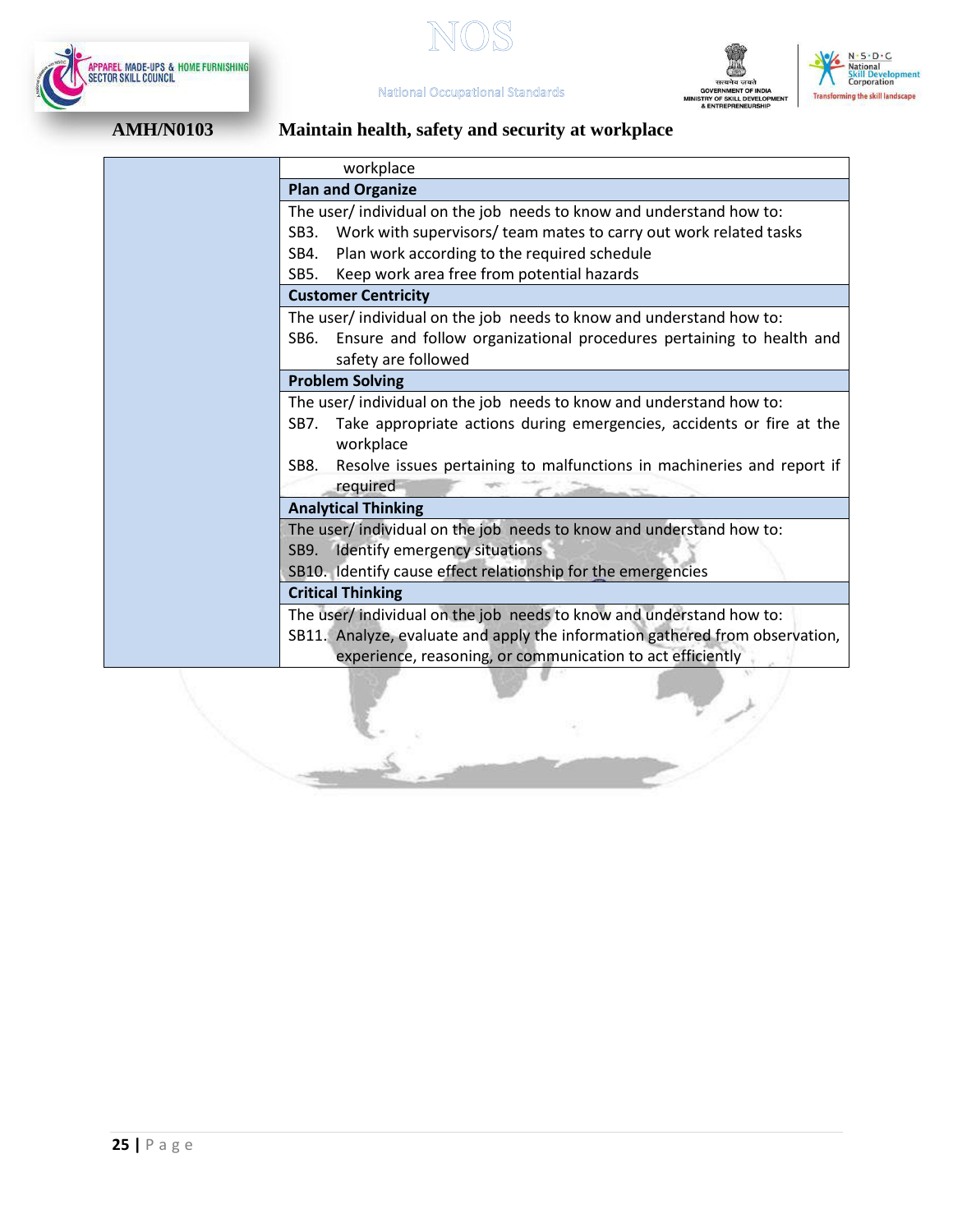







**AMH/N0103 Maintain health, safety and security at workplace**

**National Occupational Standards** 

# **NOS Version Control**

| <b>NOS Code</b>     | <b>AMH/N0103</b>                              |                         |          |  |  |  |
|---------------------|-----------------------------------------------|-------------------------|----------|--|--|--|
| Credits(NSQF)       | <b>TBD</b>                                    | <b>Version number</b>   | 1.0      |  |  |  |
| Sector              | Apparel, Made-Up's<br>and Home Furnishing     | <b>Drafted on</b>       | 01/03/14 |  |  |  |
| Industry Sub-sector | Apparel / Made-Up's<br><b>Home Furnishing</b> | Last reviewed on        | 11/07/14 |  |  |  |
| <b>Occupation</b>   | <b>Stitching</b>                              | <b>Next review date</b> | 18/06/15 |  |  |  |

### **[Back To Top](#page-1-1)**

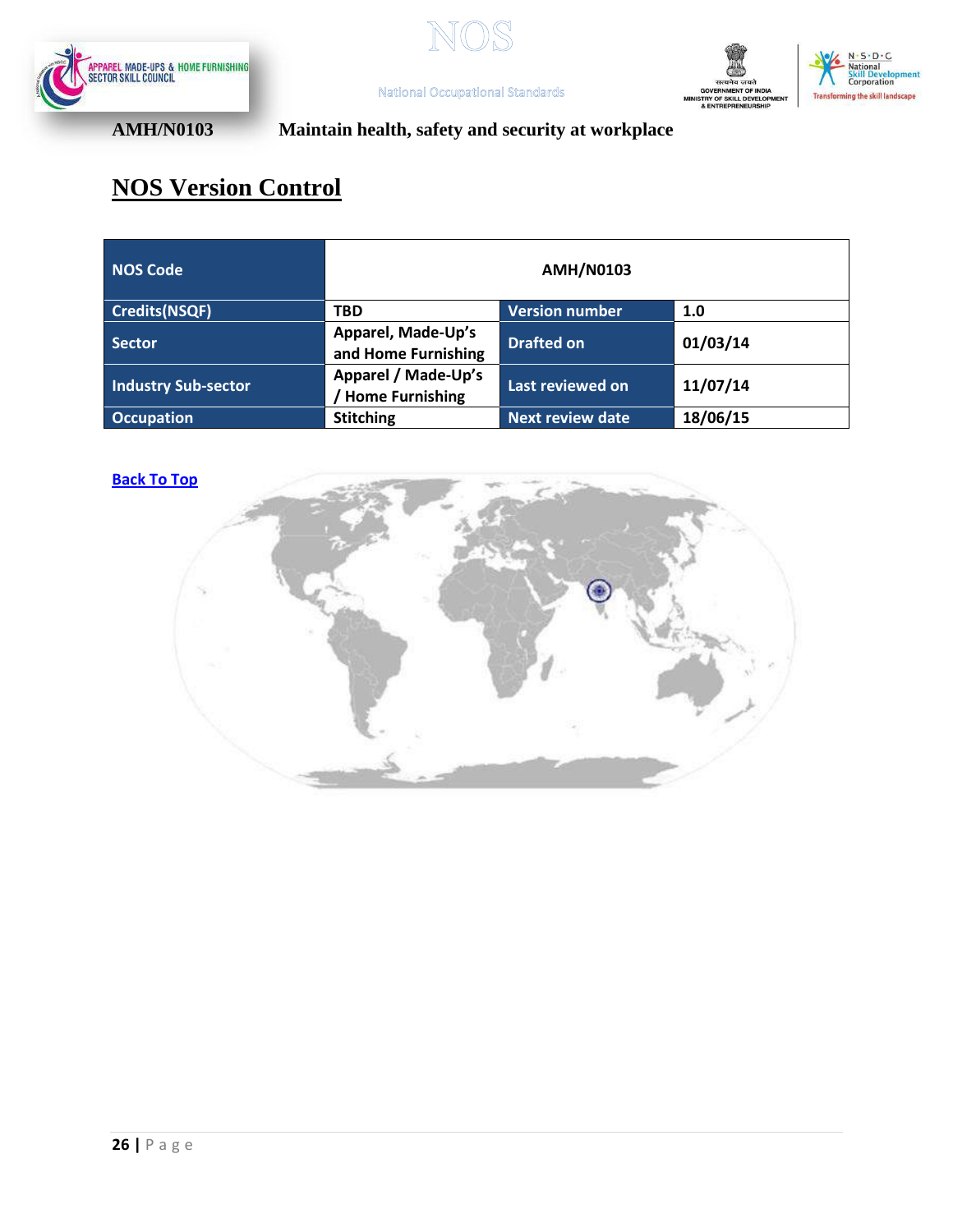







<span id="page-26-0"></span>------------------------------------------------------------------------------------------------------------------------------------------

**AMH/N0104 Comply with industry, regulatory and** organizational requirements

# **National Occupational Standard**



# **Overview**

**This unit provides Performance Criteria, Knowledge & Understanding and Skills & Abilities required for complying with legal and ethical requirements at the workplace.**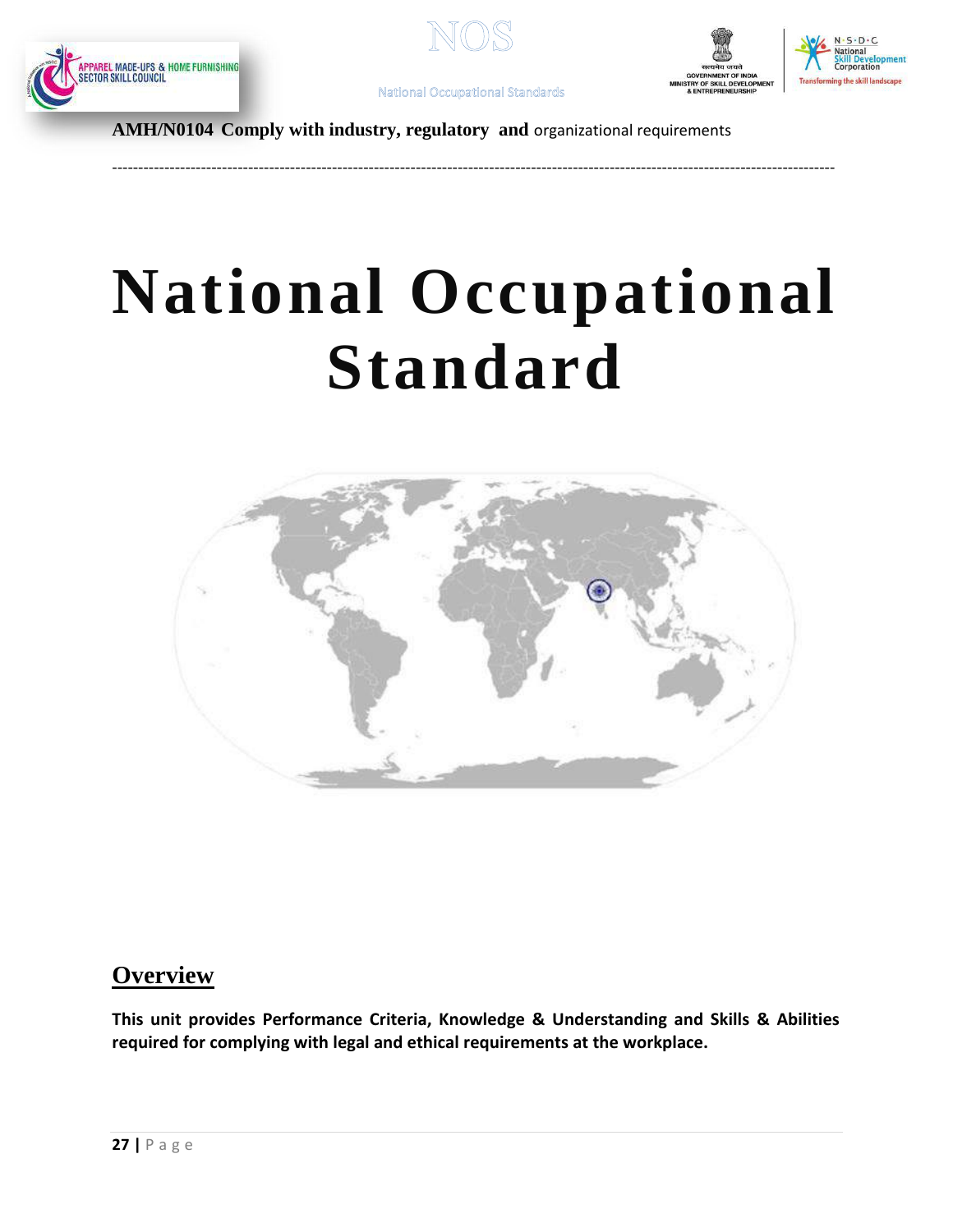







# **AMH/N0104 Comply with industry, regulatory and** organizational requirements

| <b>Unit Code</b>                          | <b>AMH/N0104</b>                                                                          |  |  |
|-------------------------------------------|-------------------------------------------------------------------------------------------|--|--|
| <b>Unit Title (Task)</b>                  | Comply with industry, regulatory and organizational requirements                          |  |  |
| <b>Description</b>                        | This unit provides Performance Criteria, Knowledge & Understanding and Skills             |  |  |
|                                           | & Abilities required for complying with legal and ethical requirements at the             |  |  |
|                                           | workplace.                                                                                |  |  |
| <b>Scope</b>                              | This unit/task covers the following:                                                      |  |  |
|                                           |                                                                                           |  |  |
|                                           | Comply with industry and organizational requirements                                      |  |  |
|                                           |                                                                                           |  |  |
| Performance Criteria(PC) w.r.t. the Scope |                                                                                           |  |  |
| <b>Element</b>                            | <b>Performance Criteria</b>                                                               |  |  |
| <b>Comply with industry</b>               | To be competent, the user/individual on the job must be able to:                          |  |  |
| and organizational                        | Carry out work functions in accordance with legislation and<br>PC1.                       |  |  |
| requirements                              | regulations, organizational guidelines and procedures                                     |  |  |
|                                           | Seek and obtain clarifications on policies and procedures, from your<br>PC <sub>2</sub> . |  |  |
|                                           | supervisor or other authorized personnel                                                  |  |  |
|                                           | Apply and follow these policies and procedures within your work<br>PC <sub>3</sub> .      |  |  |
|                                           | practices                                                                                 |  |  |
|                                           | Provide support to your supervisor and team members in enforcing<br>PC4.                  |  |  |
|                                           | these considerations                                                                      |  |  |
|                                           | Identify and report any possible deviation to these requirements<br>PC5.                  |  |  |
| <b>Knowledge and Understanding (K)</b>    |                                                                                           |  |  |
| Organizational<br>А.                      | The user/individual on the job needs to know and understand:                              |  |  |
| <b>Context</b>                            | The importance of having an ethical and value-based approach to<br>KA1.                   |  |  |
| (Knowledge of the                         | governance                                                                                |  |  |
| company/<br>organization and              | Benefits to your company and yourself due to practice of these<br>KA2.<br>procedures      |  |  |
| its processes)                            | The importance of punctuality and attendance<br>KA3.                                      |  |  |
|                                           | Specific to the industry/sector, know and understand:<br>KA4.                             |  |  |
|                                           | Legal and ethical requirements<br>$\bullet$                                               |  |  |
|                                           | Procedures to follow if someone does not meet the requirements                            |  |  |
|                                           | Customer specific requirements mandated as a part of your work<br>KA5.                    |  |  |
|                                           | process                                                                                   |  |  |
| <b>Technical</b><br>В.                    | The user/individual on the job needs to know and understand:                              |  |  |
| <b>Knowledge</b>                          | Country / customer specific regulations for your sector and their<br>KB1.                 |  |  |
|                                           | importance                                                                                |  |  |
|                                           | Reporting procedure in case of deviations<br>KB <sub>2</sub> .                            |  |  |
|                                           | Limits of personal responsibility<br>KB3.                                                 |  |  |
| Skills (S)                                |                                                                                           |  |  |
| A. Core Skills /                          | <b>Writing Skills</b>                                                                     |  |  |
| <b>Generic Skills</b>                     | The user/ individual on the job needs to know and understand how to:                      |  |  |
|                                           | Write and document appropriate technical forms, job cards, inspection<br>SA1.             |  |  |
|                                           | sheets as required format of the company                                                  |  |  |
|                                           | <b>Reading Skills</b>                                                                     |  |  |
|                                           | The user/ individual on the job needs to know and understand how to:                      |  |  |
|                                           |                                                                                           |  |  |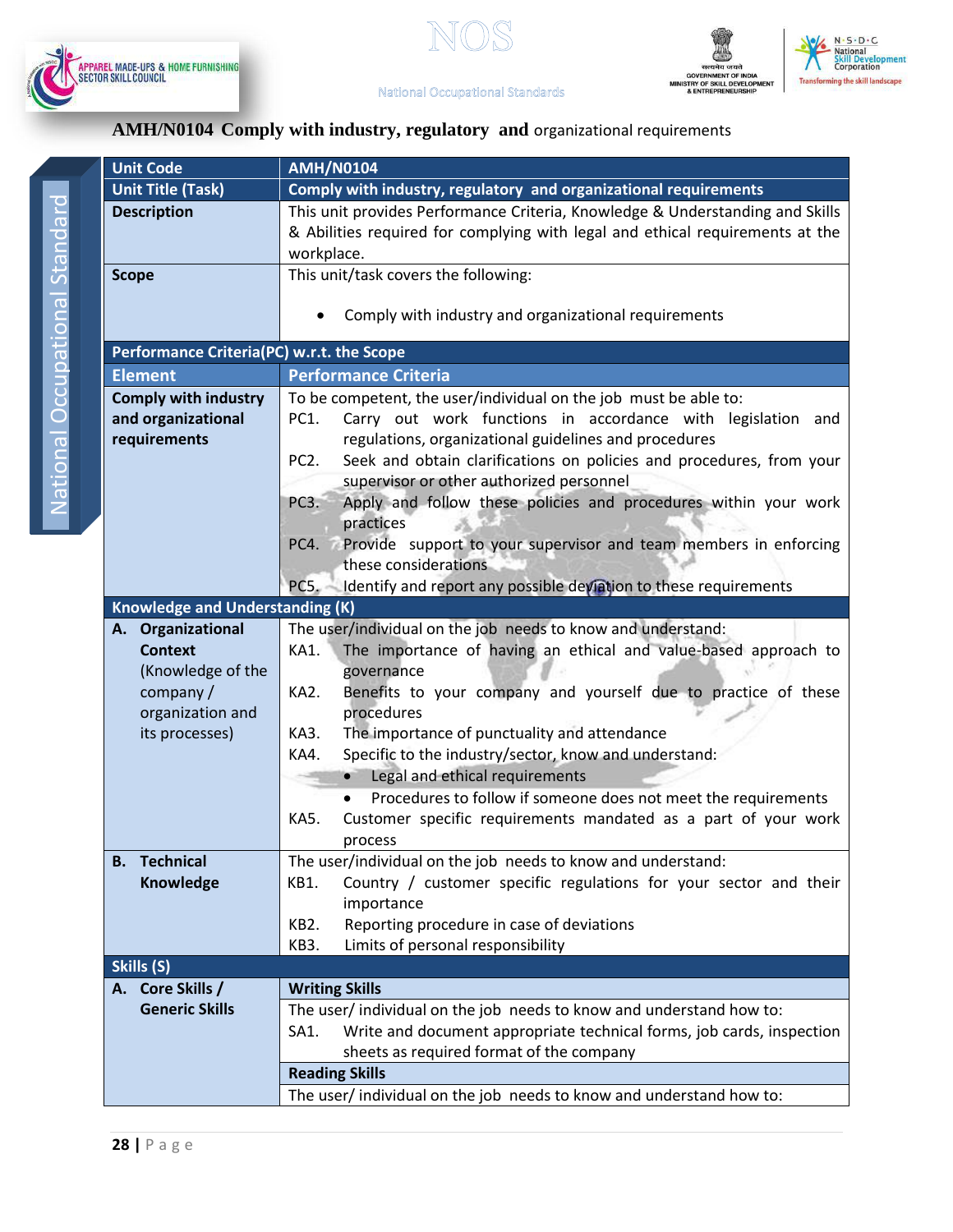







# **AMH/N0104 Comply with industry, regulatory and** organizational requirements

|                                         | Read and comprehend the organizational documents pertaining to<br>SA2.                                 |  |  |  |  |
|-----------------------------------------|--------------------------------------------------------------------------------------------------------|--|--|--|--|
|                                         | rules and procedures                                                                                   |  |  |  |  |
|                                         | Read and comprehend basic English to read and interpret indicators in<br>SA3.                          |  |  |  |  |
|                                         | the machine and operating manuals, job cards, visual cards, etc.                                       |  |  |  |  |
|                                         | Read in the local language as applicable<br>SA4.                                                       |  |  |  |  |
|                                         | Read and understand manuals, health and safety instructions, memos,<br>SA5.<br>reports, job cards etc. |  |  |  |  |
|                                         | <b>Oral Communication (Listening and Speaking Skills)</b>                                              |  |  |  |  |
|                                         | The user/ individual on the job needs to know and understand how to:                                   |  |  |  |  |
|                                         | Positively influence the team members into following procedures<br>SA6.                                |  |  |  |  |
| <b>Professional Skills</b><br><b>B.</b> | <b>Decision Making</b>                                                                                 |  |  |  |  |
|                                         | The user/ individual on the job needs to know and understand how to:                                   |  |  |  |  |
|                                         |                                                                                                        |  |  |  |  |
|                                         | Take appropriate decisions related to responsibilities<br>SB1.<br><b>Plan and Organize</b>             |  |  |  |  |
|                                         |                                                                                                        |  |  |  |  |
|                                         | The user/ individual on the job needs to know and understand how to:                                   |  |  |  |  |
|                                         | SB2. Plan and manage work routine based on company procedure                                           |  |  |  |  |
|                                         | <b>Customer Centricity</b>                                                                             |  |  |  |  |
|                                         | The user/ individual on the job needs to know and understand how to:                                   |  |  |  |  |
|                                         | SB3. Ensure and follow organizational procedures and policies                                          |  |  |  |  |
|                                         | <b>Problem Solving</b>                                                                                 |  |  |  |  |
|                                         | The user/ individual on the job needs to know and understand how to:                                   |  |  |  |  |
|                                         | SB4. Evaluate and seek and obtain clarification from the superiors                                     |  |  |  |  |
|                                         | <b>Analytical Thinking</b>                                                                             |  |  |  |  |
|                                         | The user/ individual on the job needs to know and understand how to:                                   |  |  |  |  |
|                                         | SB5. Apply balanced judgment to different situations                                                   |  |  |  |  |
|                                         | <b>Critical Thinking</b>                                                                               |  |  |  |  |
|                                         | The user/individual on the job needs to know and understand how to:                                    |  |  |  |  |
|                                         | Analyze, evaluate and apply the information gathered from observation,<br>SB6.                         |  |  |  |  |
|                                         | experience, reasoning, or communication to act efficiently                                             |  |  |  |  |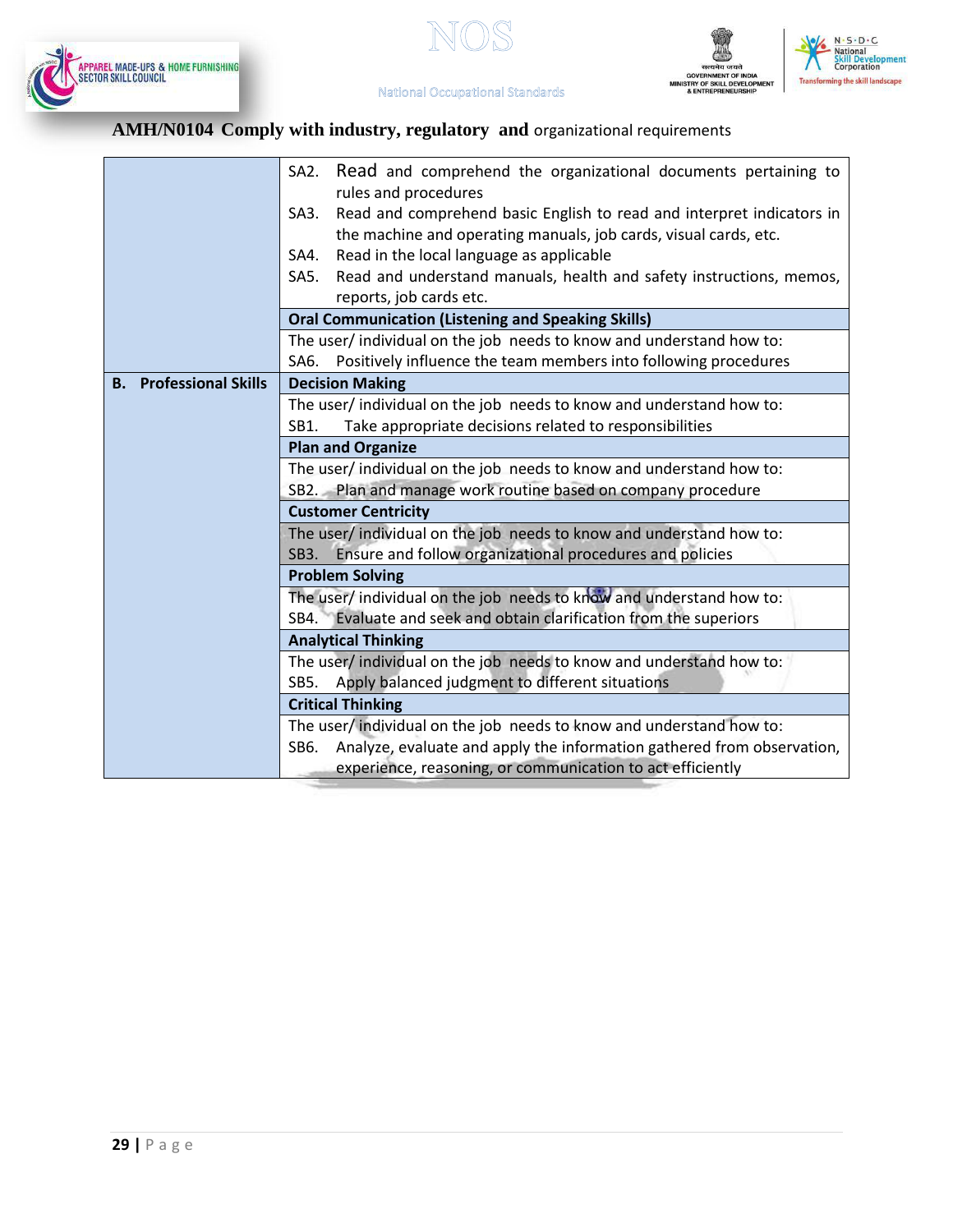







# **AMH/N0104 Comply with industry, regulatory and** organizational requirements

# **NOS Version Control**

| NOS Code                   | <b>AMH/N0104</b>                              |                         |          |  |  |
|----------------------------|-----------------------------------------------|-------------------------|----------|--|--|
| Credits(NSQF)              | <b>TBD</b>                                    | <b>Version number</b>   | 1.0      |  |  |
| <b>Sector</b>              | Apparel, Made-Up's<br>and Home Furnishing     | <b>Drafted on</b>       | 01/03/14 |  |  |
| <b>Industry Sub-sector</b> | Apparel / Made-Up's<br><b>Home Furnishing</b> | Last reviewed on        | 11/07/14 |  |  |
| <b>Occupation</b>          | <b>Stitching</b>                              | <b>Next review date</b> | 18/06/15 |  |  |



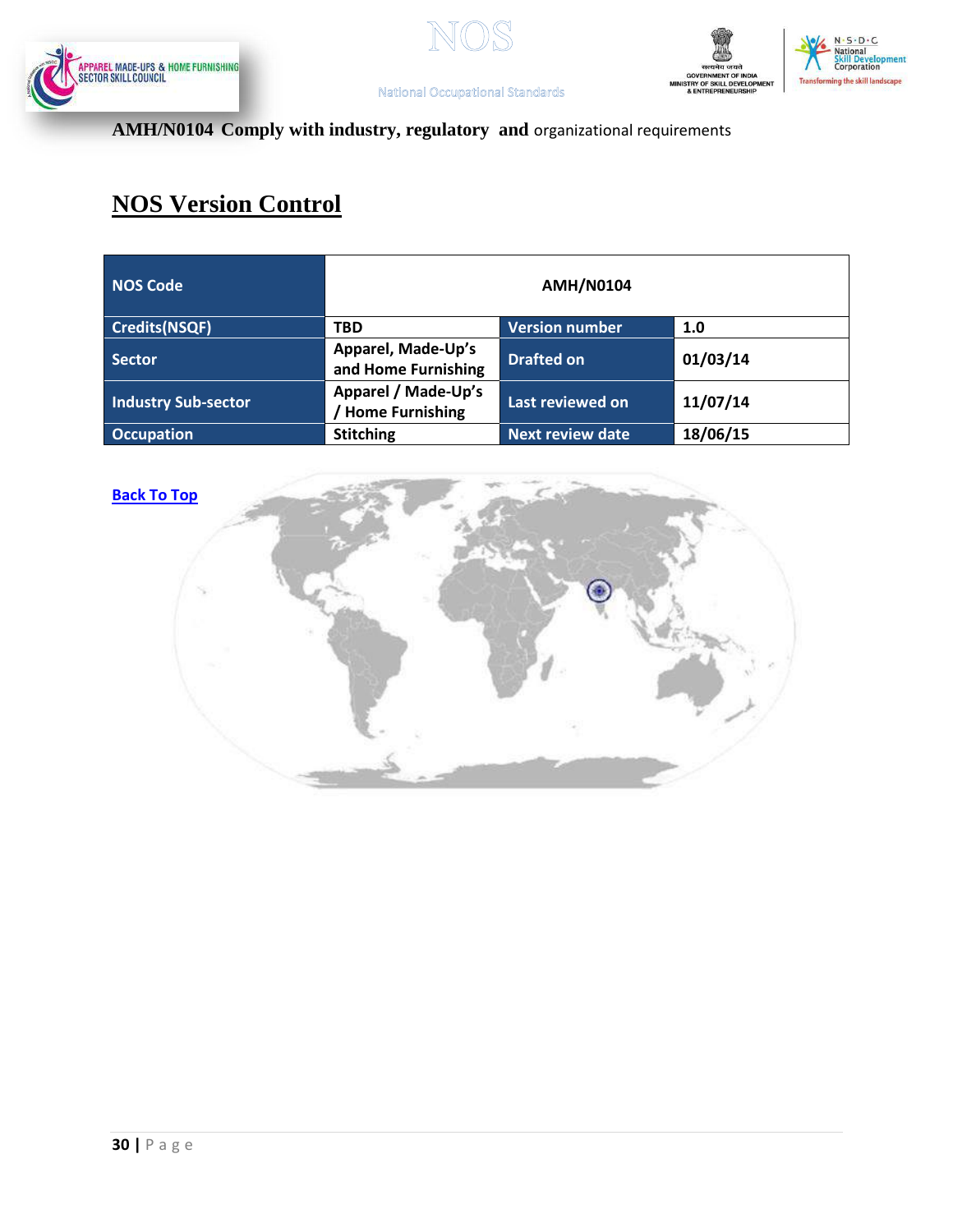





### **CRITERIA FOR ASSESSMENT OF TRAINEES**

**Sewing Machine Operator**

(**AMH/Q0301)**

**AMHSSC**

### **Guidelines for Assessment**

1. Criteria for assessment for each Qualification Pack will be created by the Sector Skill Council. Each Performance Criteria (PC) will be assigned marks proportional to its importance in NOS. SSC will also lay down proportion of marks for Theory and Skills Practical for each PC

2. The assessment for the theory part will be based on knowledge bank of questions created by the SSC

3. Individual assessment agencies will create unique question papers for theory part for each candidate at each examination/training center (as per assessment criteria below)

4. Individual assessment agencies will create unique evaluations for skill practical for every student at each examination/training center based on this criteria

5. To pass the Qualification Pack, every trainee should score a minimum of 70% aggregate in QP

6. In case of successfully passing only certain number of NOS's, the trainee is eligible to take subsequent assessment on the balance NOS's to pass the Qualification Pack

|                                                                                             |                                                                                                                                 |                           |        | <b>Marks Allocation</b> |                                           |   |  |
|---------------------------------------------------------------------------------------------|---------------------------------------------------------------------------------------------------------------------------------|---------------------------|--------|-------------------------|-------------------------------------------|---|--|
|                                                                                             |                                                                                                                                 | <b>Total Marks</b><br>400 | Out Of | <b>Theory</b>           | <b>Skills</b><br><b>Practical</b><br>Viva |   |  |
| 1. AMH/N0301<br>(Carryout<br><b>Stitching</b><br>activities using<br>machine or by<br>hand) | Make sure the work area is free<br><b>PC1.</b><br>from hazards                                                                  |                           | 3      | 1                       | 1                                         | 1 |  |
|                                                                                             | PC2. Follow the instructions on the<br>work ticket/ job card in line with the<br>responsibilities of respective job role        |                           | 3      | $\mathbf{1}$            | 1                                         |   |  |
|                                                                                             | Ask questions to obtain more<br>PC <sub>3</sub> .<br>information on tasks when the<br>instructions you have are unclear         | 210                       | 3      | 1                       | 1                                         |   |  |
|                                                                                             | Agree and review your agreed<br>PC4.<br>upon work targets with your<br>supervisor and check for special<br>instructions, if any |                           | 3      | $\mathbf{1}$            | 1                                         |   |  |
|                                                                                             | PC5. Use the correct tools and<br>equipments                                                                                    |                           | 3      | 1                       | 1                                         | 1 |  |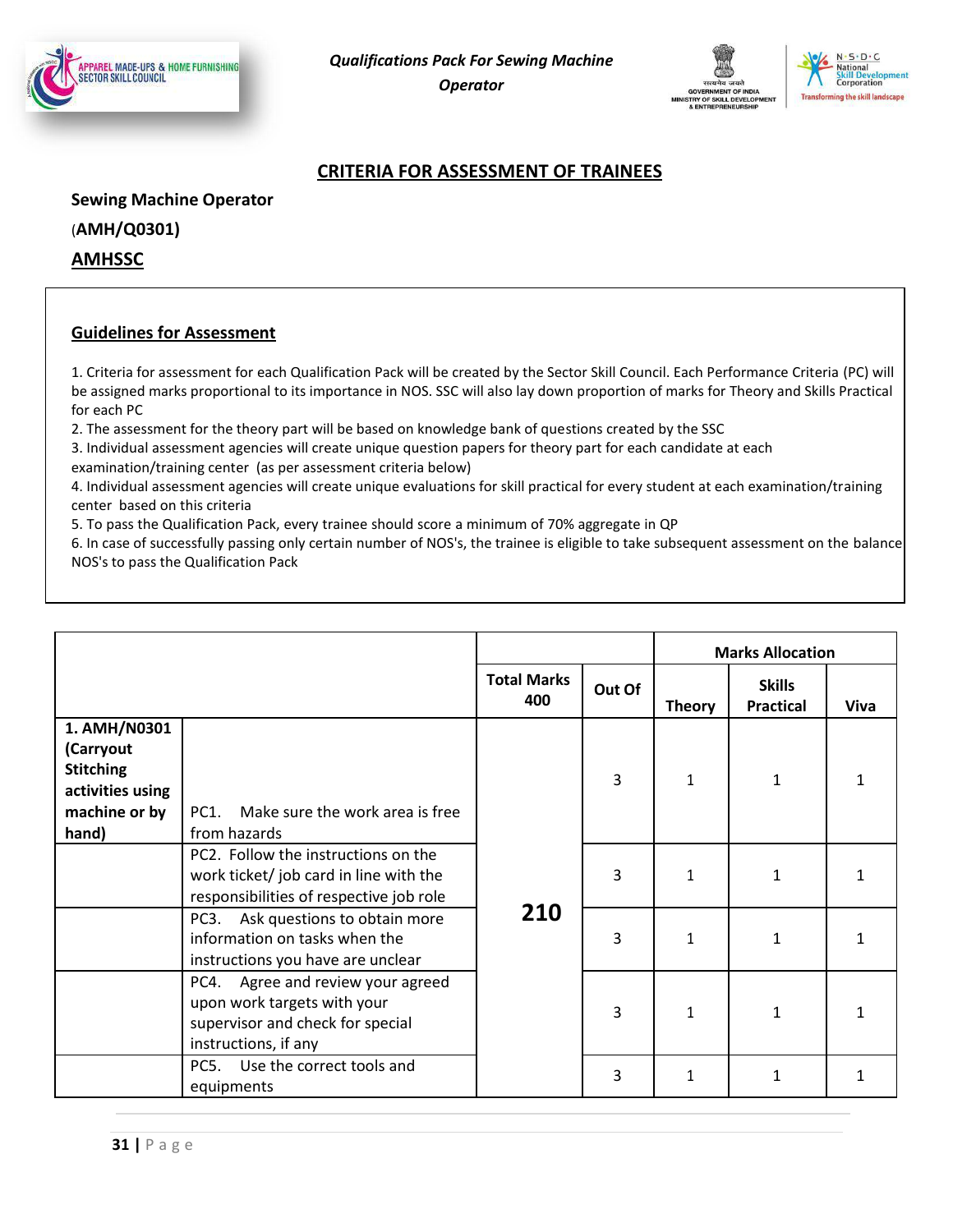

# *Qualifications Pack For Sewing Machine Operator*

![](_page_31_Picture_2.jpeg)

![](_page_31_Picture_3.jpeg)

| PC6.<br>Check that equipment is safe      |  |
|-------------------------------------------|--|
| and set up in readiness for use           |  |
| PC7.<br>Select the correct component      |  |
| parts for the style being worked on       |  |
| Check that the materials to be<br>PC8.    |  |
| used are free from faults                 |  |
| Ensure the materials used meet<br>PC9.    |  |
| the specification matching                |  |
| Within a product<br>a.                    |  |
| b.<br>Between a pair of products          |  |
| where applicable                          |  |
| PC10. Carry out test sews                 |  |
| PC11. Check needles, awls and threads     |  |
| regularly                                 |  |
| PC12. Check if fabric / Component is      |  |
| correctly marked and pieces cut as        |  |
| required                                  |  |
| PC13. Fabric pieces and linings are       |  |
| pinned or sewn together as required,      |  |
| and appropriately hung in readiness for   |  |
| assembly                                  |  |
| PC14. Report faults in the materials      |  |
| PC15. Conform to company quality          |  |
| standards                                 |  |
| PC16. Report any damaged work to          |  |
| the responsible person                    |  |
| PC17. Follow company reporting            |  |
| procedures about defective tools and      |  |
| machines which affect work and report     |  |
| risks/ problems likely to affect services |  |
| to the relevant person promptly and       |  |
| accurately                                |  |
| PC18. Sort and place work to assist the   |  |
| next stage of production and              |  |
| minimise the risk of damage               |  |
| PC19. Leave work area safe and            |  |
| secure when work is complete              |  |
| PC20. Complete forms, records and         |  |
| other documentation                       |  |
| PC21. Examine the specific item to        |  |
| identify what type of stitching is best   |  |
| suited                                    |  |
| PC22. Estimate the expected length of     |  |
| time for the process                      |  |

| 3                        | $\mathbf{1}$   | $\mathbf{1}$            | $\mathbf{1}$            |
|--------------------------|----------------|-------------------------|-------------------------|
| 3                        | $\mathbf{1}$   | $\mathbf{1}$            | $\mathbf{1}$            |
| 5                        | $\mathbf{1}$   | 3                       | $\mathbf{1}$            |
| 3                        | $\mathbf{1}$   | $\mathbf{1}$            | $\mathbf{1}$            |
| $\overline{\mathbf{r}}$  | $\mathbf{1}$   | $\frac{2}{3}$           | $\mathbf{1}$            |
| $\overline{\mathbf{4}}$  | $\mathbf{1}$   | $\overline{\mathbf{c}}$ | $\mathbf{1}$            |
| $\overline{\mathbf{4}}$  | $\mathbf{1}$   | $\overline{2}$          | $\overline{1}$          |
| $\overline{\mathbf{4}}$  | $\mathbf{1}$   | $\overline{c}$          | $\mathbf{1}$            |
| $\overline{\mathbf{4}}$  | $\mathbf{1}$   | $\overline{\mathbf{c}}$ | $\mathbf{1}$            |
| $\overline{\mathbf{r}}$  | $\mathbf{1}$   | $\overline{\mathbf{c}}$ | $\mathbf{1}$            |
| 3                        | $\mathbf{1}$   | $\mathbf{1}$            | $\overline{1}$          |
| 3                        | $\mathbf{1}$   | $\mathbf{1}$            | $\mathbf{1}$            |
| 3                        | $\mathbf{1}$   | $\mathbf{1}$            | $\mathbf{1}$            |
| $\overline{\mathbf{r}}$  | $\mathbf{1}$   | $\overline{\mathbf{c}}$ | $\mathbf{1}$            |
| 3                        | $\mathbf{1}$   | $\mathbf{1}$            | $\mathbf{1}$            |
| $\overline{\mathcal{A}}$ | $\mathbf{1}$   | $\overline{\mathbf{c}}$ | $\mathbf{1}$            |
| $\overline{\mathbf{r}}$  | $\overline{c}$ | $\mathbf{1}$            | $\mathbf{1}$            |
| $\overline{\mathcal{A}}$ | $\mathbf{1}$   | $\overline{\mathbf{c}}$ | $\mathbf{1}$            |
| $\overline{\mathcal{A}}$ | $\mathbf{1}$   | $\mathbf{1}$            | $\overline{\mathbf{c}}$ |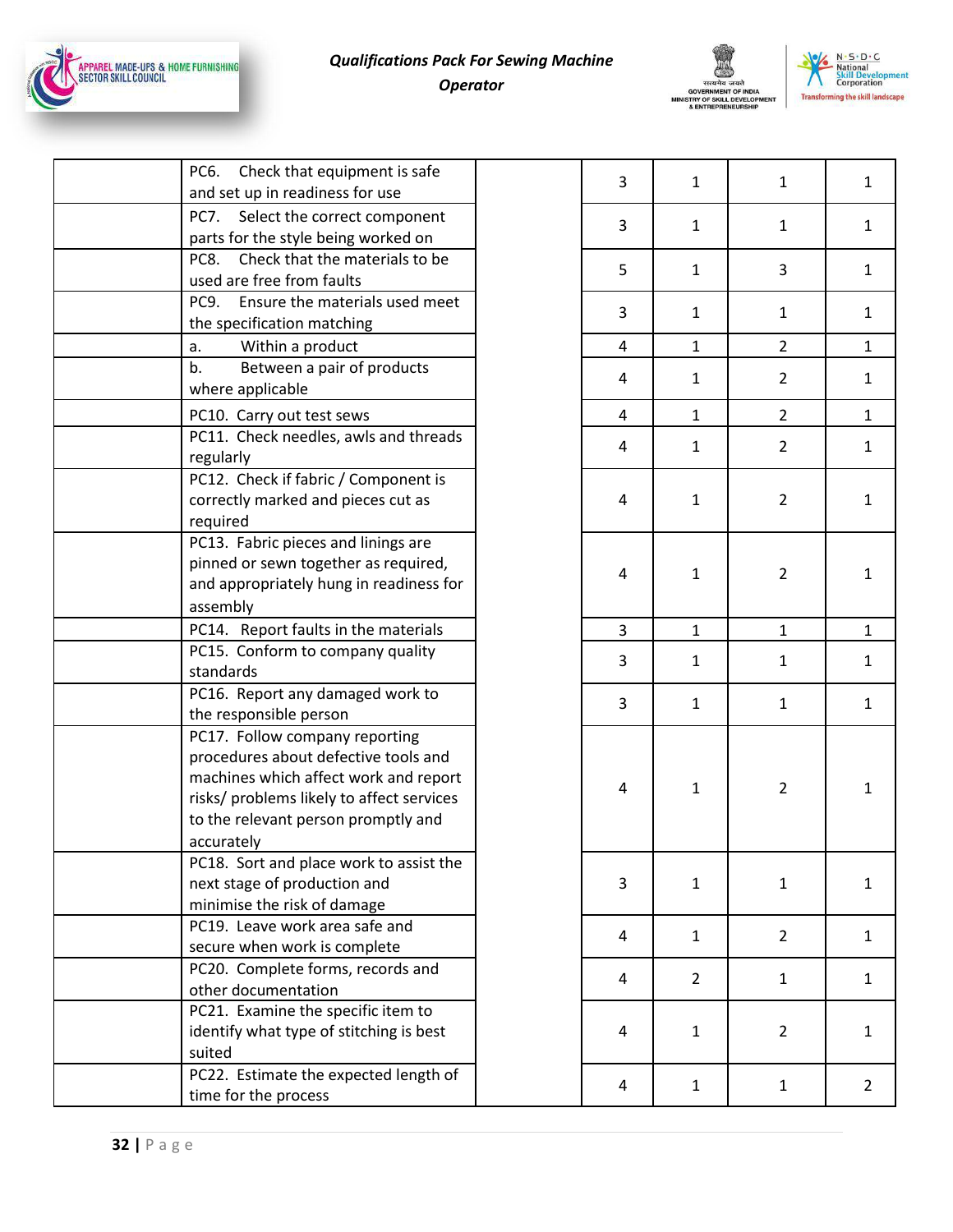![](_page_32_Picture_0.jpeg)

# *Qualifications Pack For Sewing Machine Operator*

![](_page_32_Picture_2.jpeg)

![](_page_32_Picture_3.jpeg)

| PC23. Set up machine (Apparel Sewing<br>machine) according to<br>manufacturers' instructions and<br>production requirements | 4 | $\mathbf{1}$ | $\overline{2}$ | $\mathbf{1}$ |
|-----------------------------------------------------------------------------------------------------------------------------|---|--------------|----------------|--------------|
| PC24. Set machine controls for the<br>materials being stitched                                                              | 5 | $\mathbf{1}$ | 3              | 1            |
| PC25. Cut the thread appropriately                                                                                          | 4 | $\mathbf{1}$ | $\overline{2}$ | 1            |
| PC26. Thread the needle in the<br>machine and adjust the needle as per<br>the requirements                                  | 4 | $\mathbf{1}$ | $\overline{2}$ | 1            |
| PC27. Perform a test run to ensure<br>machine is operating correctly                                                        | 4 | $\mathbf{1}$ | $\overline{2}$ | $\mathbf{1}$ |
| PC28. Report defective machines,<br>tools and/or equipment to the<br>responsible person                                     | 4 | $\mathbf{1}$ | $\overline{2}$ | 1            |
| PC29. Operate machines safely and in<br>accordance with guidelines                                                          | 5 | $\mathbf{1}$ | 3              | 1            |
| PC30. Optimize the positioning and<br>layout of materials to ensure a<br>smooth and rapid throughput                        | 6 | $\mathbf{1}$ | 4              | 1            |
| PC31. Check the equipment prior to<br>making the stitching, including:                                                      | 3 | $\mathbf{1}$ | $\mathbf{1}$   | 1            |
| a) Correct controls                                                                                                         | 4 | $\mathbf{1}$ | $\overline{2}$ | 1            |
| Correct attachments<br>b)                                                                                                   | 4 | $\mathbf{1}$ | $\overline{2}$ | $\mathbf{1}$ |
| c) Changing needles                                                                                                         | 4 | $\mathbf{1}$ | $\overline{2}$ | $\mathbf{1}$ |
| d) Changing threads                                                                                                         | 4 | $\mathbf{1}$ | $\overline{2}$ | $\mathbf{1}$ |
| e) Changing awls                                                                                                            | 4 | $\mathbf{1}$ | $\overline{2}$ | $\mathbf{1}$ |
| f) Correct Timing                                                                                                           | 4 | $\mathbf{1}$ | $\overline{2}$ | $\mathbf{1}$ |
| PC32. Stitch the correct materials in<br>the right sequence as required by<br>the production specification                  | 6 | $\mathbf{1}$ | 4              | 1            |
| PC33. Ensure stitched product<br>conforms to shape and size<br>requirement                                                  | 4 | $\mathbf{1}$ | $\overline{2}$ | 1            |
| PC34. Ensure stitched products<br>meets specification in terms of<br>labels and trimmings                                   | 4 | $\mathbf{1}$ | $\overline{2}$ | 1            |
| PC35. Inspect stitched products<br>against specifications                                                                   | 4 | $\mathbf{1}$ | $2^{\circ}$    | 1            |
| PC36. Identify mark and place rejects<br>in the designated locations                                                        | 4 | $\mathbf{1}$ | $\overline{2}$ | $\mathbf{1}$ |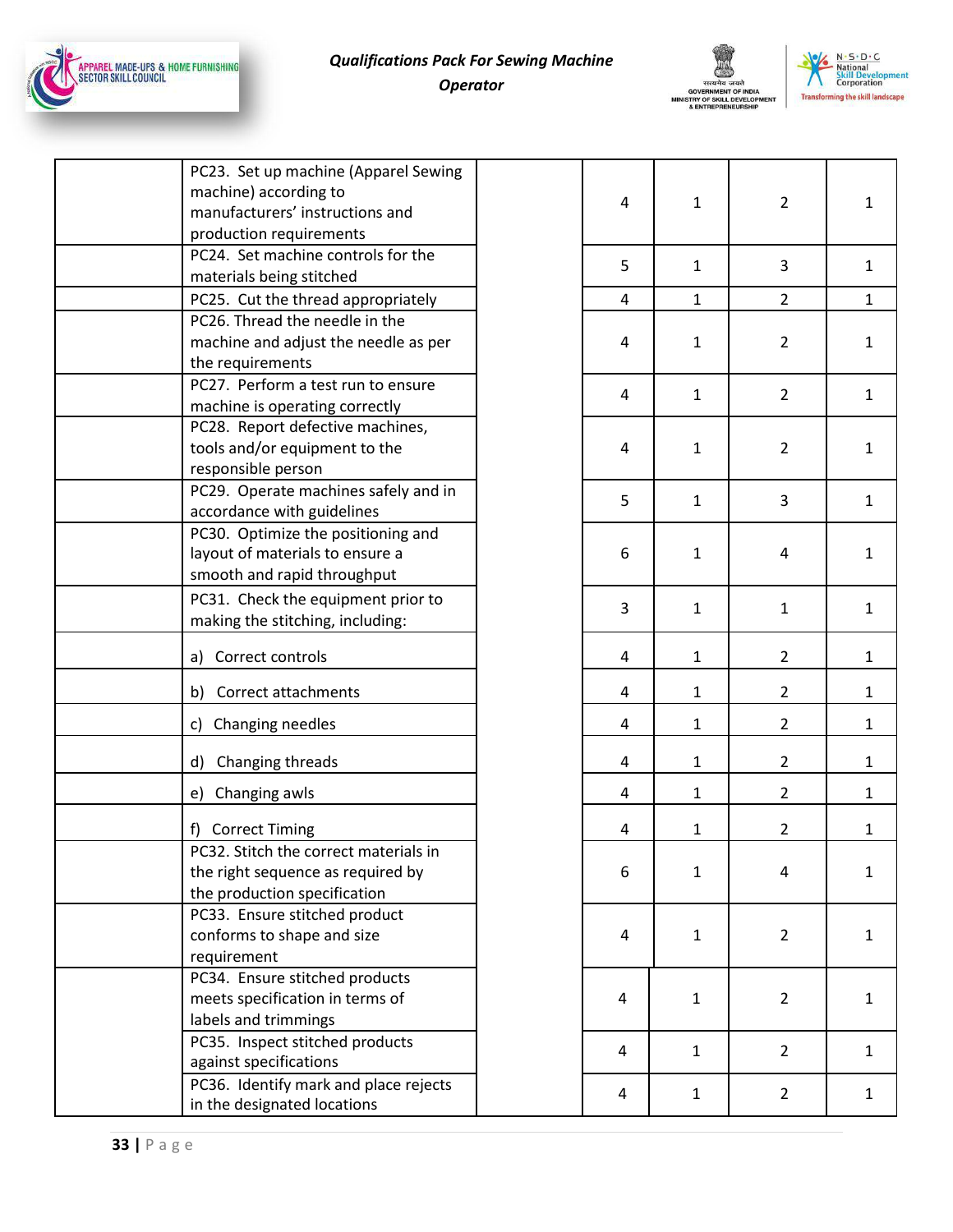![](_page_33_Picture_0.jpeg)

![](_page_33_Picture_2.jpeg)

![](_page_33_Picture_3.jpeg)

|                             | PC37. Carry out alterations to meet<br>customer requirements             |       | 4   | $\mathbf{1}$   | $\overline{2}$ | $\mathbf{1}$ |
|-----------------------------|--------------------------------------------------------------------------|-------|-----|----------------|----------------|--------------|
|                             | PC38. Pass the stitched item to the                                      |       |     |                |                |              |
|                             | next stage in the manufacturing                                          |       | 4   | $\mathbf{1}$   | 2              | $\mathbf{1}$ |
|                             | process after validation                                                 |       |     |                |                |              |
|                             | PC39. Respond accordingly where                                          |       |     |                |                |              |
|                             | stitched items do not meet production                                    |       | 4   | $\mathbf{1}$   | $\overline{2}$ | $\mathbf{1}$ |
|                             | specification                                                            |       |     |                |                |              |
|                             | PC40. Minimize and dispose the waste                                     |       |     |                |                |              |
|                             | materials in the approved                                                |       | 4   | $\mathbf{1}$   | $\overline{2}$ | $\mathbf{1}$ |
|                             | manner                                                                   |       |     |                |                |              |
|                             | PC41. Seek feedback from team mates                                      |       | 3   | $\mathbf{1}$   | $\mathbf{1}$   | $\mathbf{1}$ |
|                             | on work related performance                                              |       |     |                |                |              |
|                             | PC42. Check with in charge /others                                       |       | 4   | $\mathbf{1}$   | $\overline{2}$ | $\mathbf{1}$ |
|                             | when unsure of new product details<br>PC43. Clean and make safe machines |       |     |                |                |              |
|                             | after use                                                                |       | 5   | $\mathbf{1}$   | 3              | $\mathbf{1}$ |
|                             | PC44. Carry out basic maintenance of                                     |       |     |                |                |              |
|                             | own machines                                                             |       | 4   | $\mathbf{1}$   | $\overline{2}$ | $\mathbf{1}$ |
|                             | PC45. Report risks/ problems likely to                                   |       |     |                |                |              |
|                             | affect services to the relevant                                          |       | 4   | $\mathbf{1}$   | $\overline{2}$ | $\mathbf{1}$ |
|                             | person promptly and accurately                                           |       |     |                |                |              |
|                             | PC46. Carry out Operations at a rate                                     |       |     |                |                |              |
|                             | which maintains workflow and                                             |       | 4   | $\mathbf{1}$   | $\overline{2}$ | $\mathbf{1}$ |
|                             | meets production targets                                                 |       |     |                |                |              |
|                             |                                                                          | Total | 210 | 55             | 100            | 55           |
| 2. AMH/N0302                |                                                                          |       |     |                |                |              |
| (Contribute to              |                                                                          |       |     |                |                |              |
| achieve                     |                                                                          |       | 4   | $\overline{2}$ | $\mathbf{1}$   | $\mathbf{1}$ |
| product quality             | PC1. Identify and use materials                                          |       |     |                |                |              |
| in stitching<br>operations) | required based on the job card/work<br>ticket                            |       |     |                |                |              |
|                             | PC2. Take the necessary action when                                      |       |     |                |                |              |
|                             | materials do not conform to                                              |       | 4   | $\mathbf{1}$   | $\overline{2}$ | $\mathbf{1}$ |
|                             | company quality standards                                                | 65    |     |                |                |              |
|                             | PC3. Report and replace identified                                       |       |     |                |                |              |
|                             | faulty materials and component parts                                     |       | 4   | $\mathbf{1}$   | $\overline{2}$ | $\mathbf{1}$ |
|                             | which do not meet specification                                          |       |     |                |                |              |
|                             | PC4. Identify modifiable defects and                                     |       | 5   | $\mathbf{1}$   | 3              | $\mathbf{1}$ |
|                             |                                                                          |       |     |                |                |              |
|                             | rework on them                                                           |       |     |                |                |              |
|                             | PC5. Carry out work safely and at a rate<br>which maintains work flow    |       | 4   | $\mathbf{1}$   | $\overline{2}$ | $\mathbf{1}$ |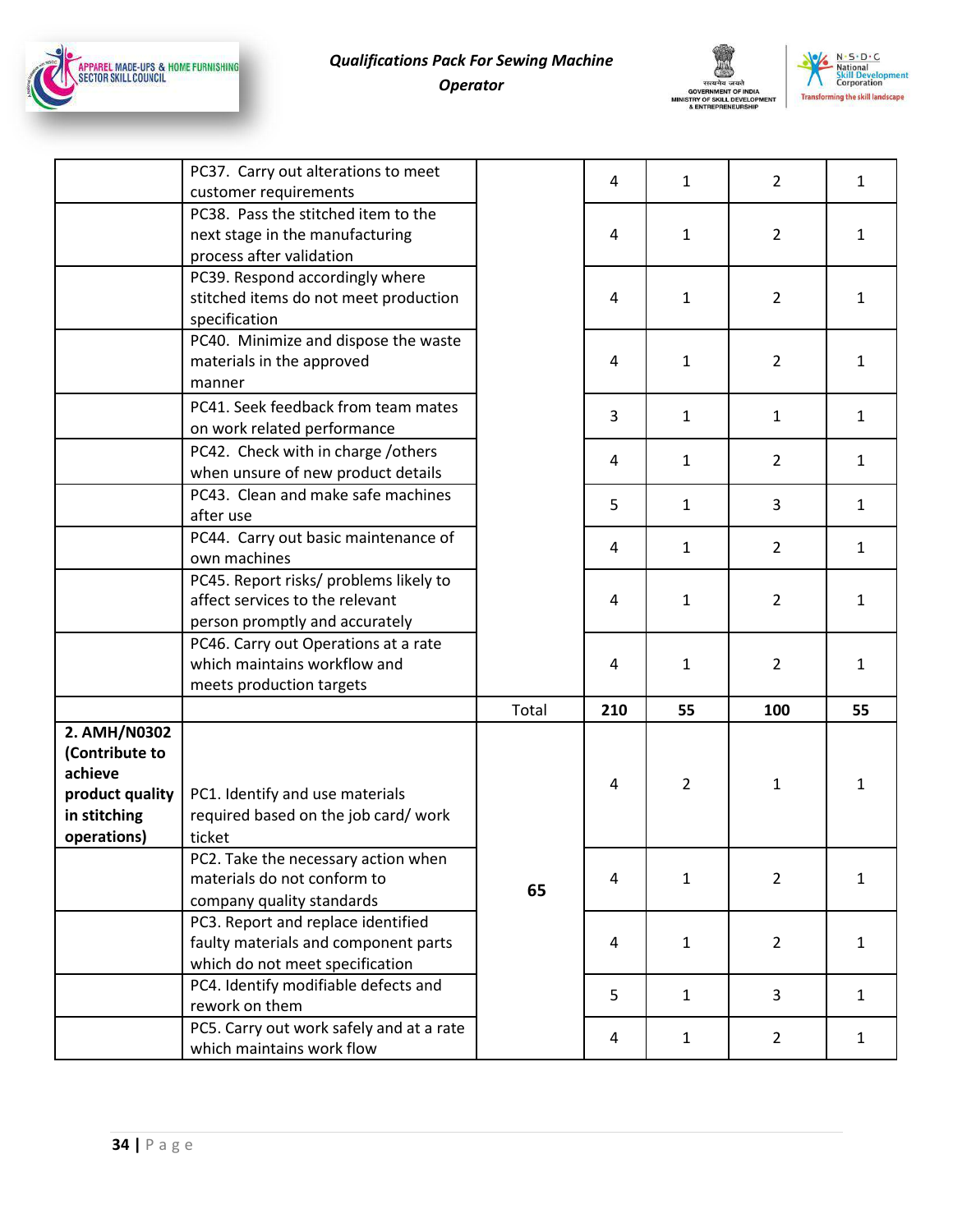![](_page_34_Picture_0.jpeg)

![](_page_34_Picture_2.jpeg)

![](_page_34_Picture_3.jpeg)

|                                                                        | PC6. Report to the responsible person<br>when the work flow of other<br>production areas disrupts work                  |       | 4              | $\mathbf{1}$ | $\overline{2}$ | $\mathbf{1}$ |
|------------------------------------------------------------------------|-------------------------------------------------------------------------------------------------------------------------|-------|----------------|--------------|----------------|--------------|
|                                                                        | PC7. Test, sort, track feed and examine<br>work in progress                                                             |       | 5              | $\mathbf{1}$ | 3              | $\mathbf{1}$ |
|                                                                        | PC8. Carry out quality checks at<br>specified intervals according to<br>instructions                                    |       | 5              | $\mathbf{1}$ | 3              | $\mathbf{1}$ |
|                                                                        | PC9. Apply the allowed tolerances                                                                                       |       | 4              | $\mathbf{1}$ | $\overline{2}$ | $\mathbf{1}$ |
|                                                                        | PC10. Identify faults and take<br>appropriate action for rectification                                                  |       | 5              | $\mathbf{1}$ | 3              | $\mathbf{1}$ |
|                                                                        | PC11. Make adjustments promptly to<br>return product to specification                                                   |       | 4              | $\mathbf{1}$ | $\overline{2}$ | $\mathbf{1}$ |
|                                                                        | PC12. Fault-find materials and<br>components for creased, stained,<br>damage and incorrectly made-up<br>component parts |       | 4              | 1            | $\overline{2}$ | $\mathbf{1}$ |
|                                                                        | PC13. Report faults in other processes<br>to the appropriate person                                                     |       | 4              | $\mathbf{1}$ | $\overline{2}$ | $\mathbf{1}$ |
|                                                                        | PC14. Maintain the required<br>productivity and quality levels                                                          |       | 5              | $\mathbf{1}$ | 3              | $\mathbf{1}$ |
|                                                                        | PC15. Complete and maintain<br>documentation                                                                            |       | 4              | 1            | $\overline{2}$ | $\mathbf{1}$ |
|                                                                        |                                                                                                                         | Total | 65             | 16           | 34             | 15           |
| 3. AMH/N0102<br><b>Maintain</b><br>work area,<br>tools and<br>machines | PC1. Handle materials, machinery,<br>equipment and tools safely and<br>correctly                                        |       | 3              | 1            | 1              | $\mathbf{1}$ |
|                                                                        | PC2. Use correct lifting and handling<br>procedures                                                                     |       | 3              | $\mathbf{1}$ | $\mathbf{1}$   | $\mathbf{1}$ |
|                                                                        | PC3. Use materials to minimize waste                                                                                    |       | 3              | $\mathbf{1}$ | $\mathbf{1}$   | $\mathbf{1}$ |
|                                                                        | PC4. Maintain a clean and hazard free<br>working area                                                                   | 50    | $\overline{4}$ | $\mathbf{1}$ | $\overline{2}$ | $\mathbf{1}$ |
|                                                                        | PC5. Maintain tools and equipment                                                                                       |       | 4              | $\mathbf{1}$ | $\overline{2}$ | $\mathbf{1}$ |
|                                                                        | PC6. Carry out running maintenance<br>within agreed schedules                                                           |       | 4              | $\mathbf{1}$ | $\overline{2}$ | $\mathbf{1}$ |
|                                                                        | PC7. Carry out maintenance and/or<br>cleaning within one's responsibility                                               |       | 4              | $\mathbf{1}$ | $2^{\circ}$    | $\mathbf{1}$ |
|                                                                        | PC8. Report unsafe equipment and<br>other dangerous occurrences                                                         |       | 3              | $\mathbf{1}$ | $\mathbf{1}$   | $\mathbf{1}$ |
|                                                                        | PC9. Ensure that the correct machine<br>guards are in place                                                             |       | 3              | $\mathbf{1}$ | $1\,$          | $\mathbf{1}$ |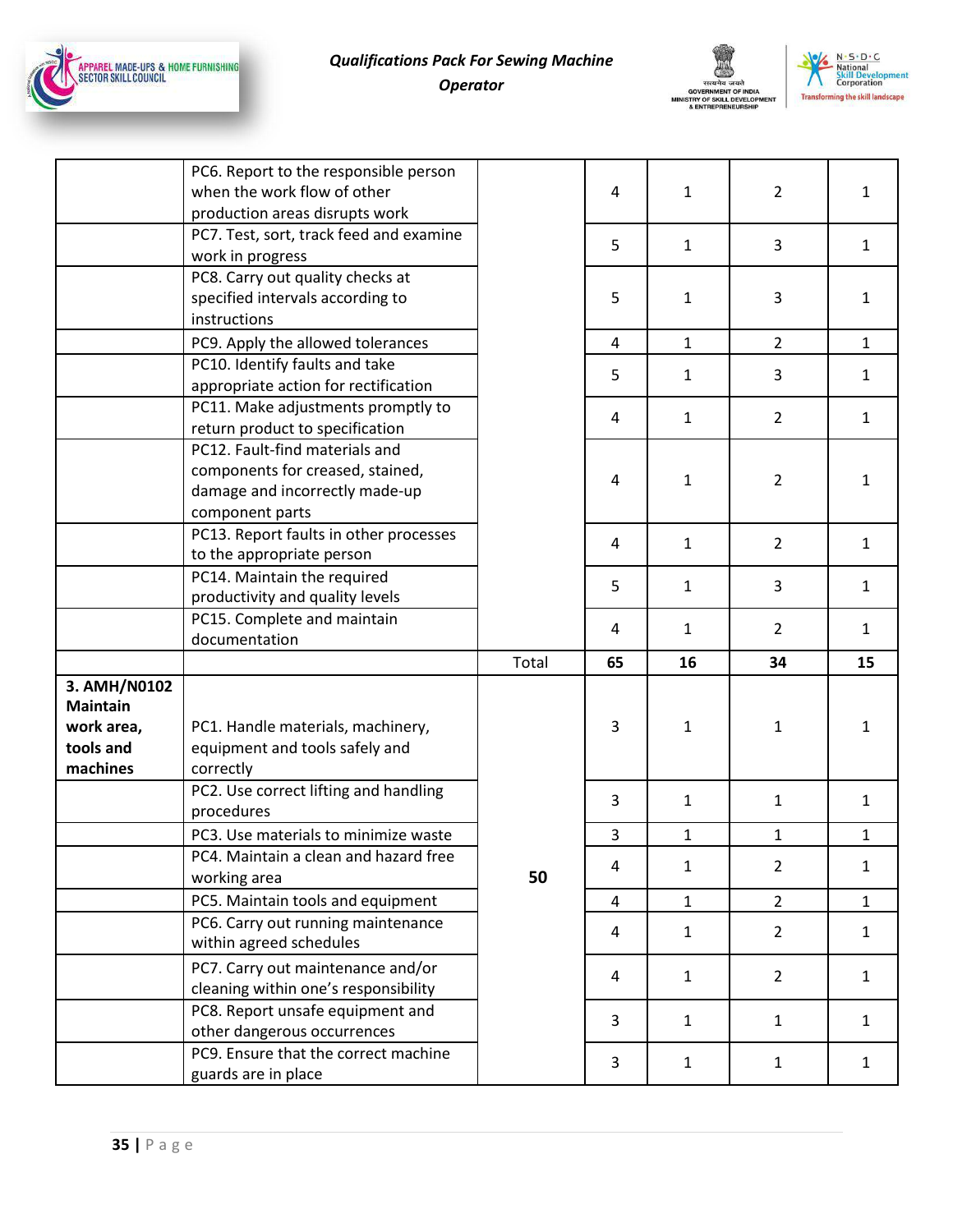![](_page_35_Picture_0.jpeg)

![](_page_35_Picture_2.jpeg)

![](_page_35_Picture_3.jpeg)

|                                                                            | PC10. Work in a comfortable position<br>with the correct posture                                           |       | 4  | $\mathbf{1}$ | $\overline{2}$ | $\mathbf{1}$ |
|----------------------------------------------------------------------------|------------------------------------------------------------------------------------------------------------|-------|----|--------------|----------------|--------------|
|                                                                            | PC11. Use cleaning equipment and<br>methods appropriate for the work to<br>be carried out                  |       | 3  | $\mathbf{1}$ | $\mathbf{1}$   | $\mathbf{1}$ |
|                                                                            | PC12. Dispose of waste safely in the<br>designated location                                                |       | 4  | 1            | $\overline{2}$ | $\mathbf{1}$ |
|                                                                            | PC13. Store cleaning equipment safely<br>after use                                                         |       | 4  | $\mathbf{1}$ | $\overline{2}$ | $\mathbf{1}$ |
|                                                                            | PC14. Carry out cleaning according to<br>schedules and limits of responsibility                            |       | 4  | $\mathbf{1}$ | $\overline{2}$ | $\mathbf{1}$ |
|                                                                            |                                                                                                            | Total | 50 | 14           | 22             | 14           |
| 4. AMH/N0103<br>Maintain<br>health, safety<br>and security at<br>workplace | PC1. Comply with health and safety<br>related instructions applicable to the<br>workplace                  |       | 3  | 1            | 1              | $\mathbf{1}$ |
|                                                                            | PC2. Use and maintain personal<br>protective equipment as per protocol                                     |       | 4  | $\mathbf{1}$ | $\overline{2}$ | $\mathbf{1}$ |
|                                                                            | PC3. Carry out own activities in line<br>with approved guidelines and<br>procedures                        |       | 4  | 1            | $\overline{2}$ | $\mathbf{1}$ |
|                                                                            | PC4. Maintain a healthy lifestyle and<br>guard against dependency on<br>intoxicants                        |       | 3  | $\mathbf{1}$ | 1              | $\mathbf{1}$ |
|                                                                            | PC5. Follow environment management<br>system related procedures                                            |       | 3  | $\mathbf{1}$ | $\mathbf{1}$   | $\mathbf{1}$ |
|                                                                            | PC6. Identify and correct (if possible)<br>malfunctions in machinery and<br>equipment                      | 60    | 4  | $\mathbf{1}$ | $\overline{2}$ | $\mathbf{1}$ |
|                                                                            | PC7. Report any service malfunctions<br>that cannot be rectified                                           |       | 3  | $\mathbf{1}$ | $\mathbf{1}$   | $\mathbf{1}$ |
|                                                                            | PC8. Store materials and equipment in<br>line with manufacturer's and<br>organisational requirements       |       | 4  | 1            | $\overline{2}$ | $\mathbf{1}$ |
|                                                                            | PC9. Safely handle and move waste and<br>debris                                                            |       | 3  | $\mathbf{1}$ | $\mathbf{1}$   | $\mathbf{1}$ |
|                                                                            | PC10. Minimize health and safety risks<br>to self and others due to own<br>actions                         |       | 3  | $\mathbf{1}$ | $\mathbf{1}$   | $\mathbf{1}$ |
|                                                                            | PC11. Seek clarifications, from<br>supervisors or other authorized<br>personnel in case of perceived risks |       | 3  | 1            | $\mathbf{1}$   | $\mathbf{1}$ |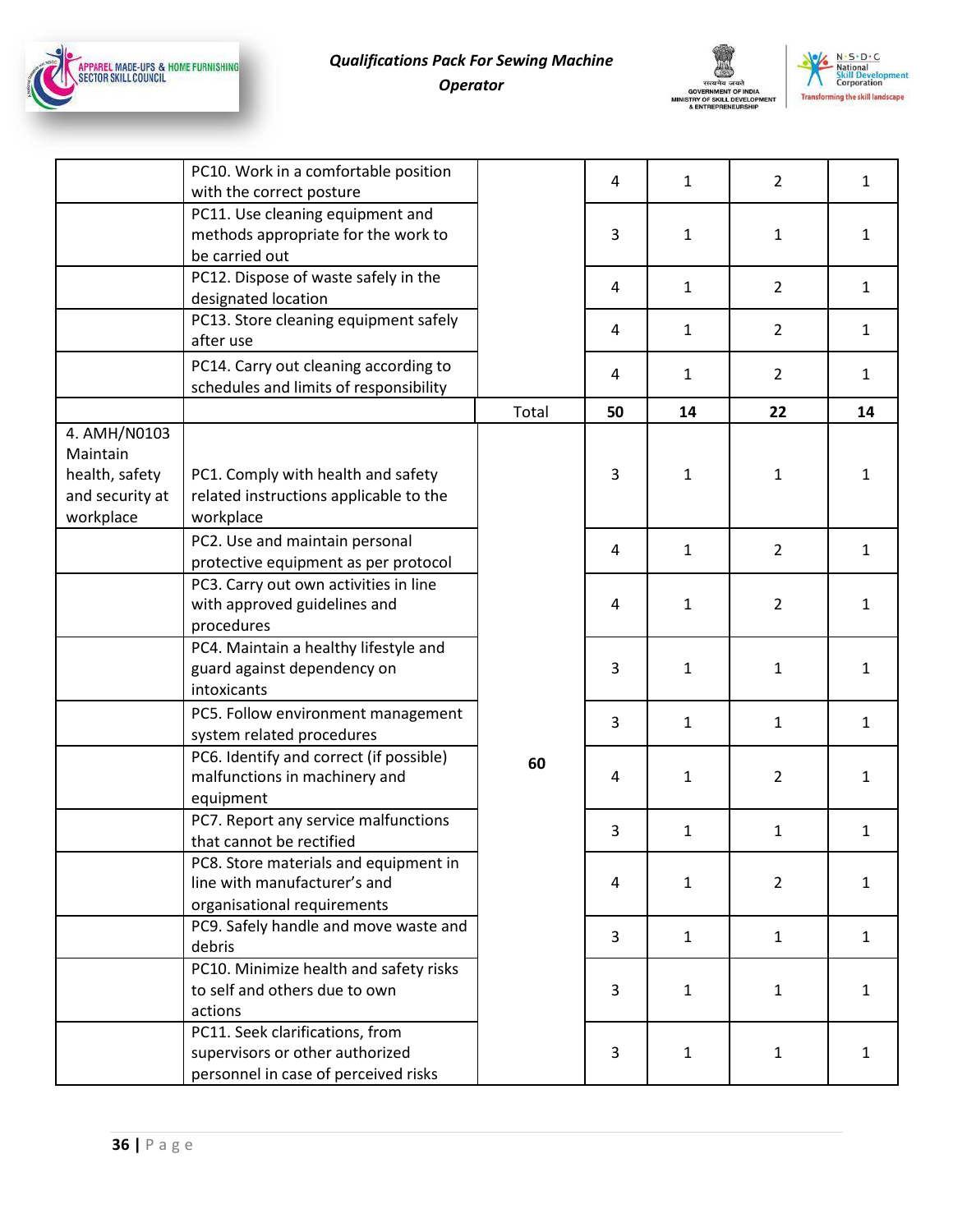![](_page_36_Picture_0.jpeg)

![](_page_36_Picture_2.jpeg)

![](_page_36_Picture_3.jpeg)

|                                                                                             | PC12. Monitor the workplace and work<br>processes for potential risks and<br>threats                                            |       | 3   | $\mathbf{1}$ | $\mathbf{1}$   | $\mathbf{1}$ |
|---------------------------------------------------------------------------------------------|---------------------------------------------------------------------------------------------------------------------------------|-------|-----|--------------|----------------|--------------|
|                                                                                             | PC13. Carry out periodic walk-through<br>to keep work area free from hazards<br>and obstructions, if assigned                   |       | 3   | 1            | $\mathbf{1}$   | 1            |
|                                                                                             | PC14. Report hazards and potential<br>risks/ threats to supervisors or other<br>authorized personnel                            |       | 3   | $\mathbf{1}$ | $\mathbf{1}$   | $\mathbf{1}$ |
|                                                                                             | PC15. Participate in mock drills/<br>evacuation procedures organized at the<br>workplace                                        |       | 4   | 1.5          | $\overline{2}$ | 0.5          |
|                                                                                             | PC16. Undertake first aid, fire-fighting<br>and emergency response training,<br>if asked to do so                               |       | 4   | 1.5          | $\overline{2}$ | 0.5          |
|                                                                                             | PC17. Take action based on instructions<br>in the event of fire, emergencies or<br>accidents                                    |       | 3   | 1.5          | $\mathbf{1}$   | 0.5          |
|                                                                                             | PC18. Follow organization procedures<br>for shutdown and evacuation<br>when required                                            |       | 3   | 1.5          | $\mathbf{1}$   | 0.5          |
|                                                                                             |                                                                                                                                 | Total | 60  | 20           | 24             | 16           |
| AMH/N0104 -<br>Comply with<br>industry,<br>regulatory and<br>organizational<br>requirements | PC1. Carry out work functions in<br>accordance with legislation and<br>regulations, organizational guidelines<br>and procedures | 15    | 3   | 1            | $\mathbf{1}$   | $\mathbf{1}$ |
|                                                                                             | PC2. Seek and obtain clarifications on<br>policies and procedures, from your<br>supervisor or other authorized<br>personnel     |       | 3   | 1            | 1              | $\mathbf{1}$ |
|                                                                                             | PC3. Apply and follow these policies<br>and procedures within your work<br>practices                                            |       | 3   | ı            | 1              | 1            |
|                                                                                             | PC4. Provide support to your<br>supervisor and team members in<br>enforcing these considerations                                |       | 3   | $\mathbf{1}$ | $\mathbf{1}$   | $\mathbf{1}$ |
|                                                                                             | PC5. Identify and report any possible<br>deviation to these requirements                                                        |       | 3   | $\mathbf{1}$ | $\mathbf{1}$   | $\mathbf{1}$ |
|                                                                                             |                                                                                                                                 | Total | 15  | 5            | 5              | 5            |
| <b>Grand Total</b>                                                                          |                                                                                                                                 |       | 400 | 110          | 185            | 105          |